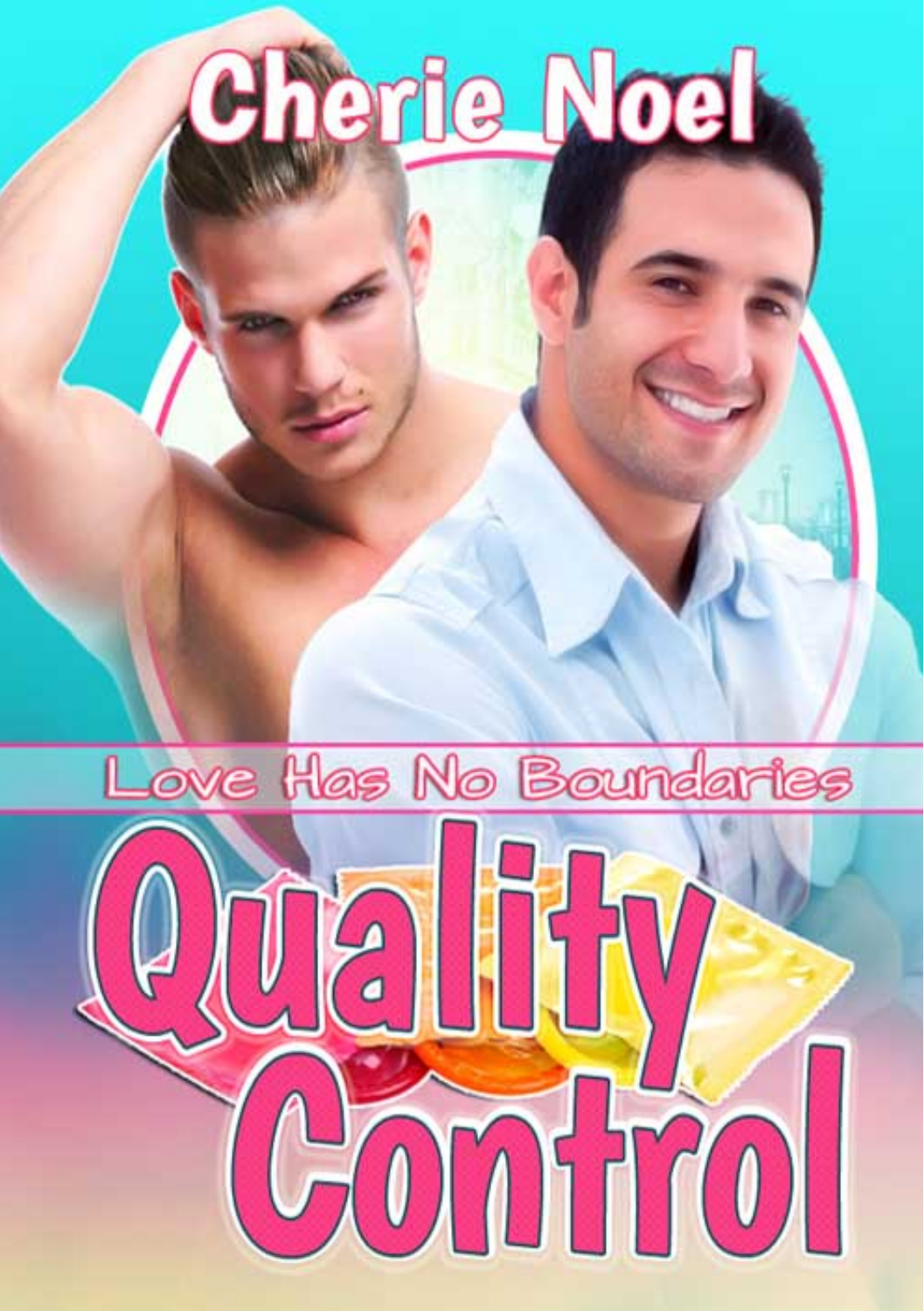## **Contents**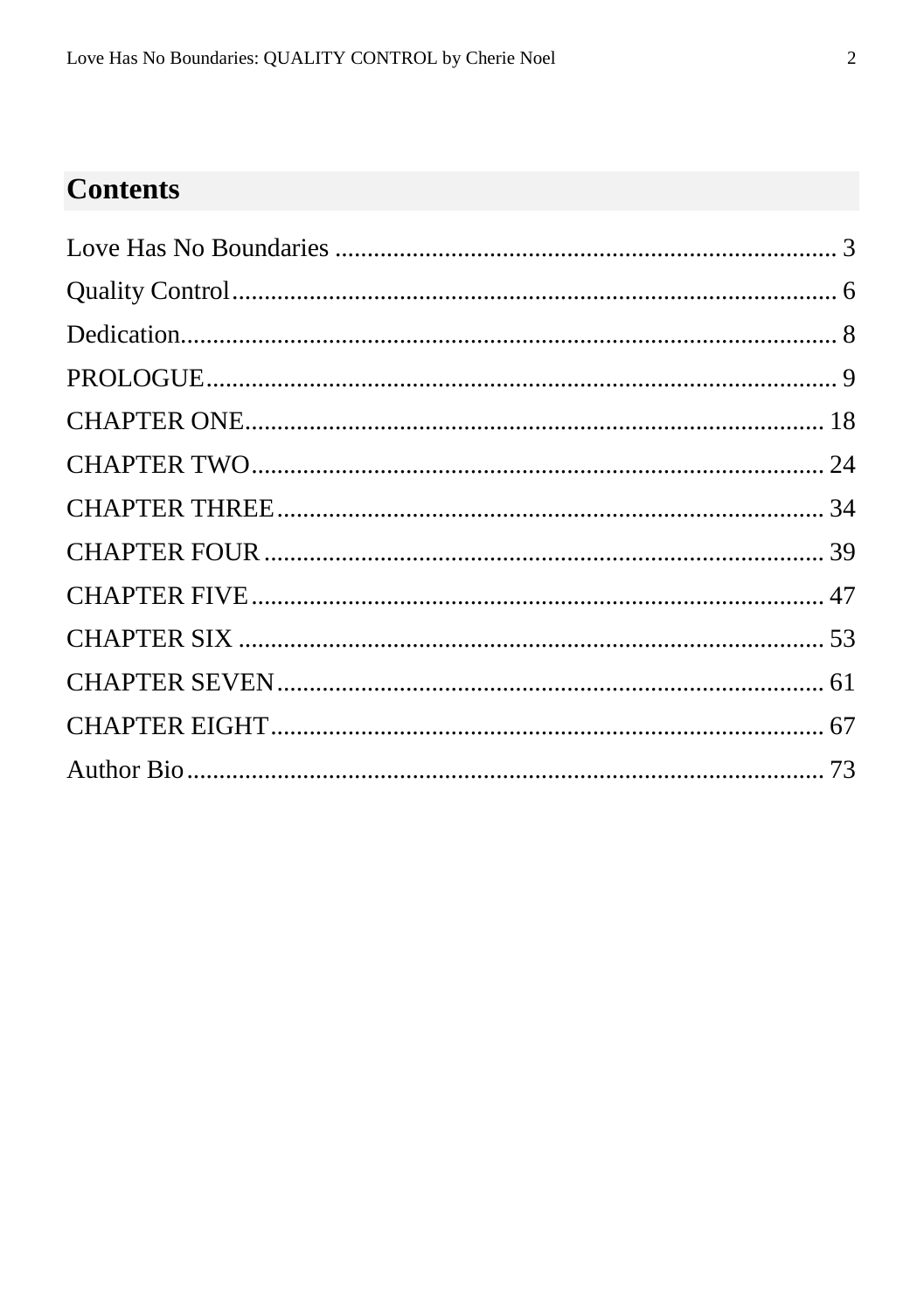# <span id="page-2-0"></span>**Love Has No Boundaries**

### *An M/M Romance series*

## **QUALITY CONTROL By Cherie Noel**

## **Introduction**

The story you are about to read celebrates love, sex and romance between men. It is a product of the *Love Has No Boundaries* promotion sponsored by the *Goodreads M/M Romance Group* and is published as a free gift to you.

## **What Is Love Has No Boundaries?**

The *Goodreads M/M Romance Group* invited members to choose a photo and pen a letter asking for a short M/M romance story inspired by the image; authors from the group were encouraged to select a letter and write an original tale. The result was an outpouring of creativity that shone a spotlight on the special bond between M/M romance writers and the people who love what they do.

A written description of the image that inspired this story is provided along with the original request letter. If you'd like to view the photo, please feel free to join the [Goodreads M/M Romance Group](http://www.goodreads.com/group/show/20149-m-m-romance) and visit the discussion section: *Love Has No Boundaries*.

Whether you are an avid M/M romance reader or new to the genre, you are in for a delicious treat.

## **Words of Caution**

This story may contain sexually explicit content and is **intended for adult readers.** It may contain content that is disagreeable or distressing to some readers. The *M/M Romance Group* strongly recommends that each reader review the General Information section before each story for story tags as well as for content warnings.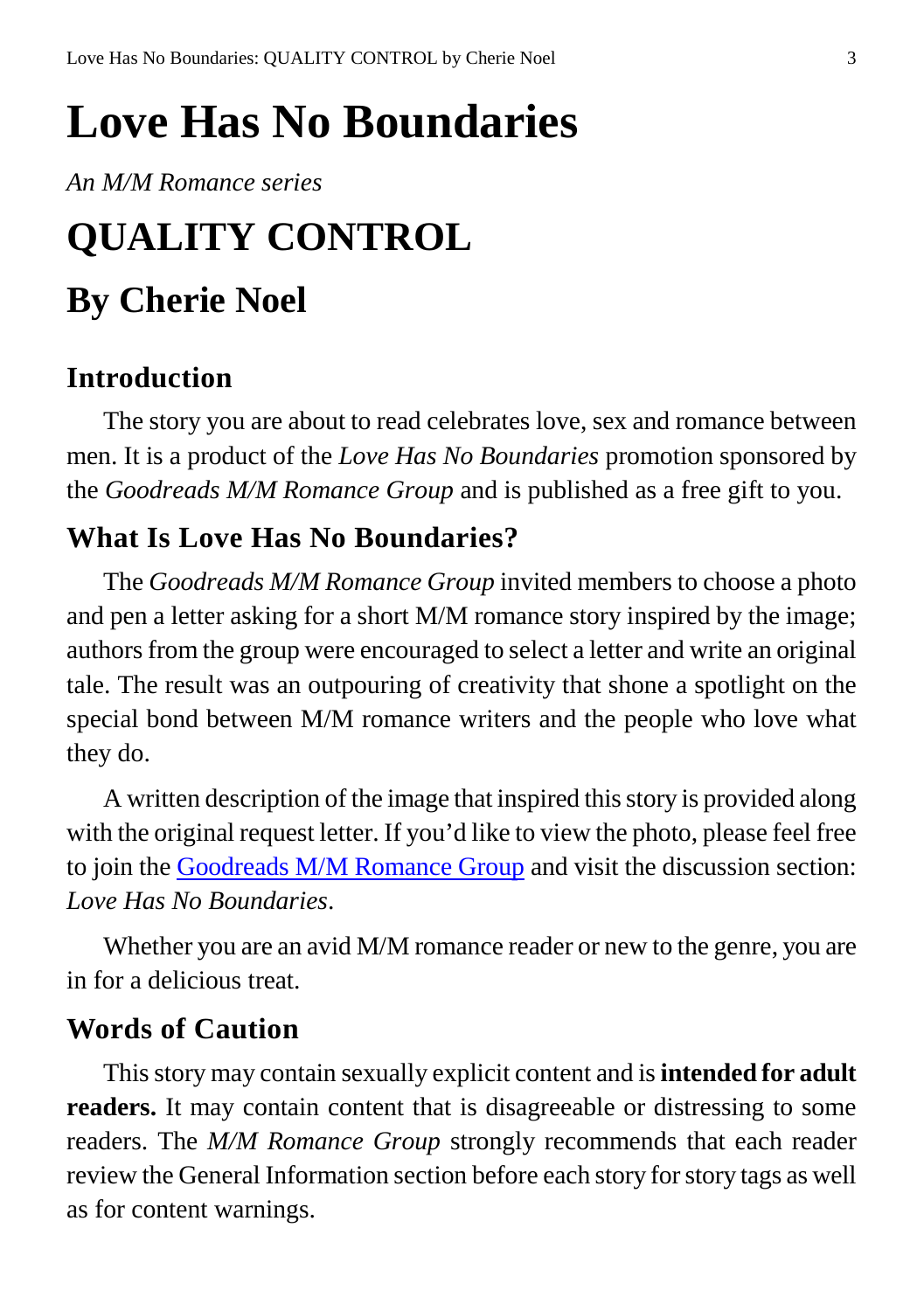This story is a work of fiction. Names, characters, places and incidents are the products of the author's imagination or are used fictitiously. Any resemblance to actual events, locales, or persons, living or dead, is entirely coincidental.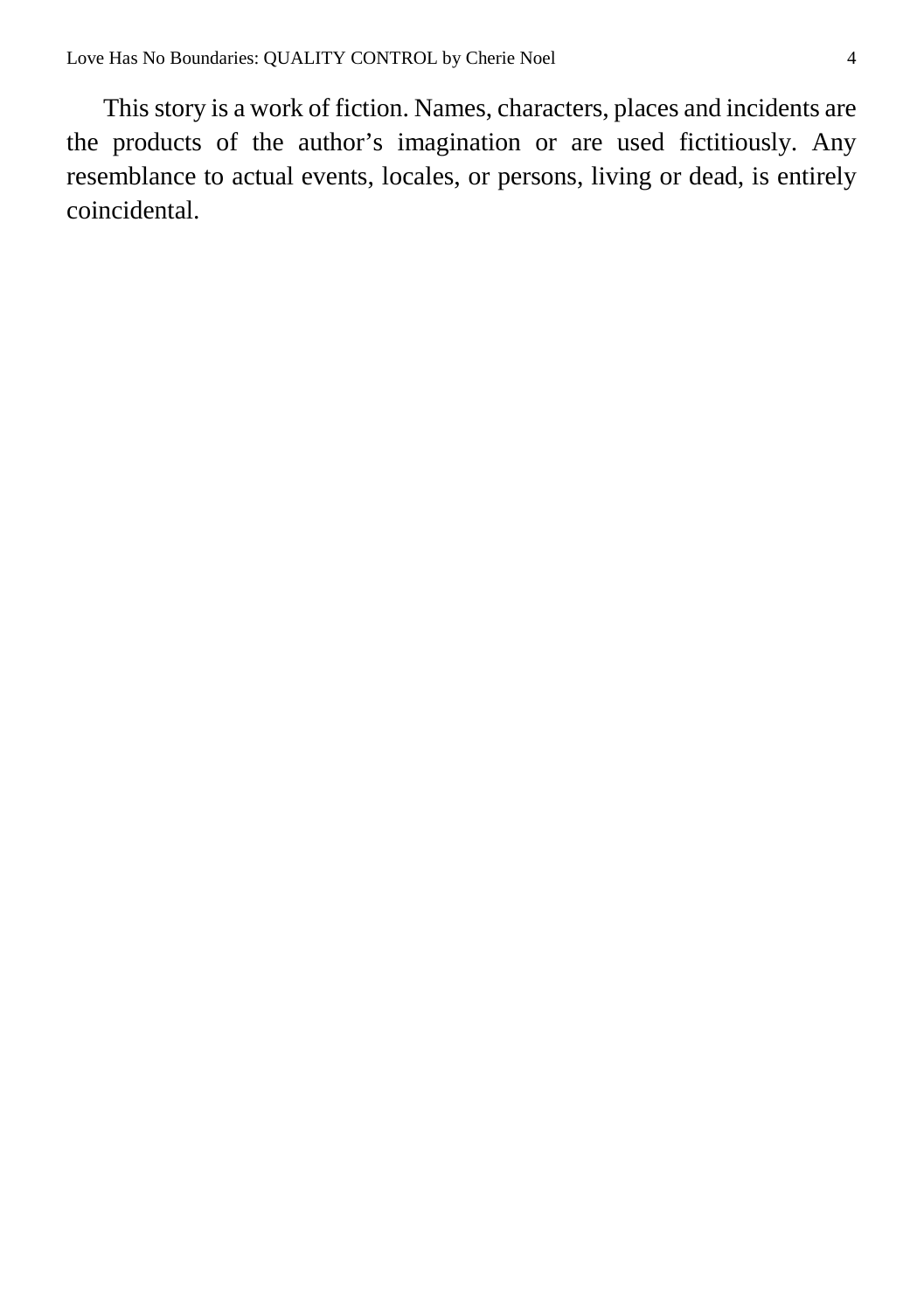All rights reserved worldwide. This eBook may be distributed freely in its entirety courtesy of the *Goodreads M/M Romance Group*. This eBook may not be sold, manipulated or reproduced in any format without the express written permission of the author.

## Quality Control, Copyright © 2013 Cherie Noel

## Cover Art by AJ Corza

This ebook is published by the *M/M Romance Group* and is not directly endorsed by or affiliated with Goodreads Inc.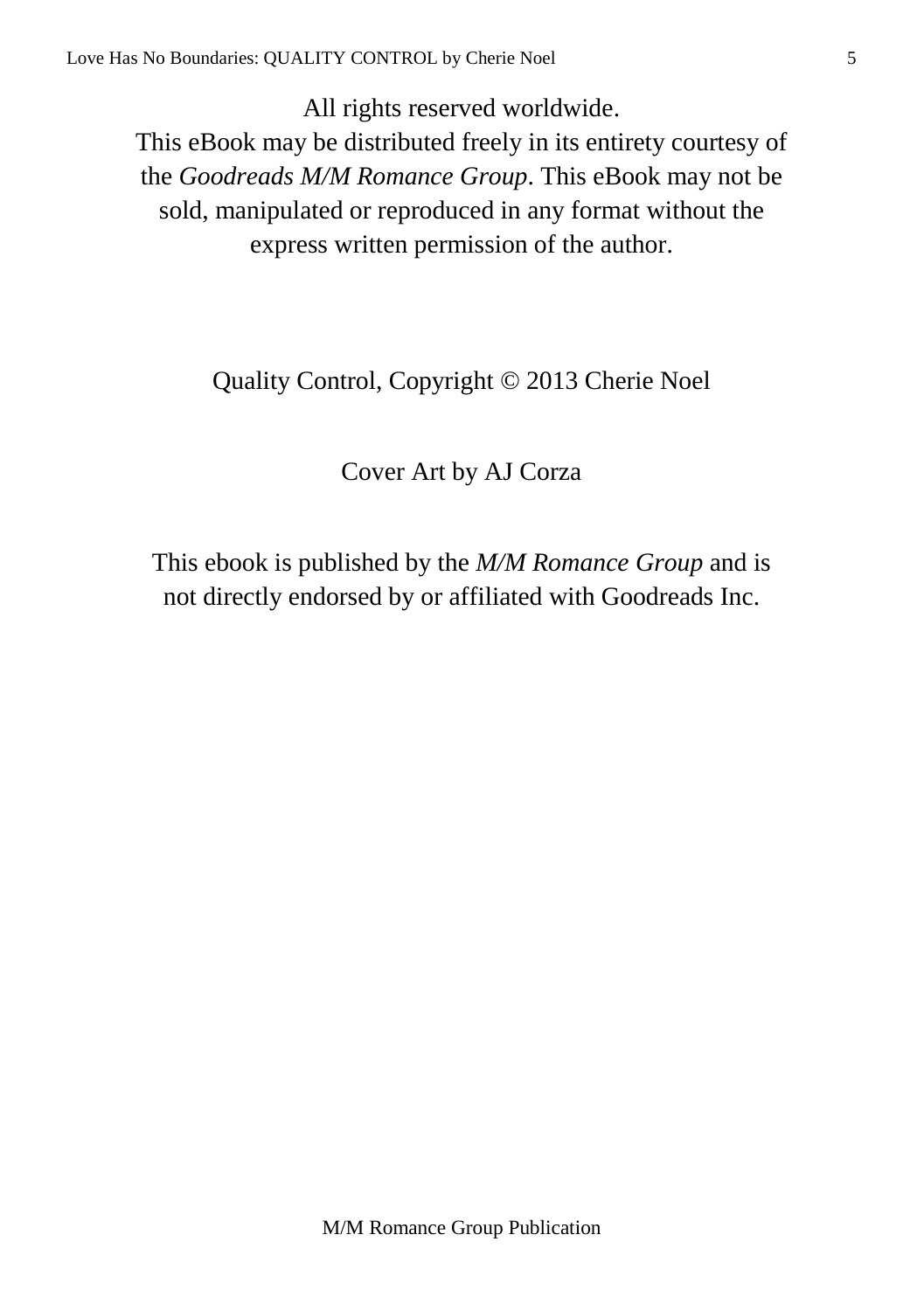# <span id="page-5-0"></span>**QUALITY CONTROL By Cherie Noel**

## **Photo Description**

Two men stand close together at a park, laughing toward the camera. The man in front holds a baby in a soft, blue denim dress. The man holding the baby has dark brown hair and the one standing behind him has sandy brown hair.

## **Story Letter**

## *Dear Author,*

*See the man on the left, holding that baby? Yes, that's me. I worked in a condom company as a quality product supervisor. You* would *think that it would get me lots of dates, right? WRONG. It seems that once people know where I work, all they want is free condom samples. Damn it.* 

*But then I met this guy (you decide HOW) and he has this most amazing baby—I could fall for him, I swear. But then he told me HOW he ended up with the baby. Broken condom. And it's the condom products from the company where I work. In which* I *am responsible to supervise the quality.*

*\*head desk\**

*How can I possibly have my HEA with him?*

*PS: I don't want the other guy to be straight—he can be gay or bisexual or experimenting during the night in which the baby is created. And please, don't let the female character (a.k.a. baby mama) be a bitch or irresponsible or anything bad. In fact, I would love it if the baby mama is still around and the two of them make an agreement to raise the baby together (they are NOT married or live together). I want the female character to be portrayed well, in positive way. No bitching the female character, please*

*Sincerely,*

*Ami*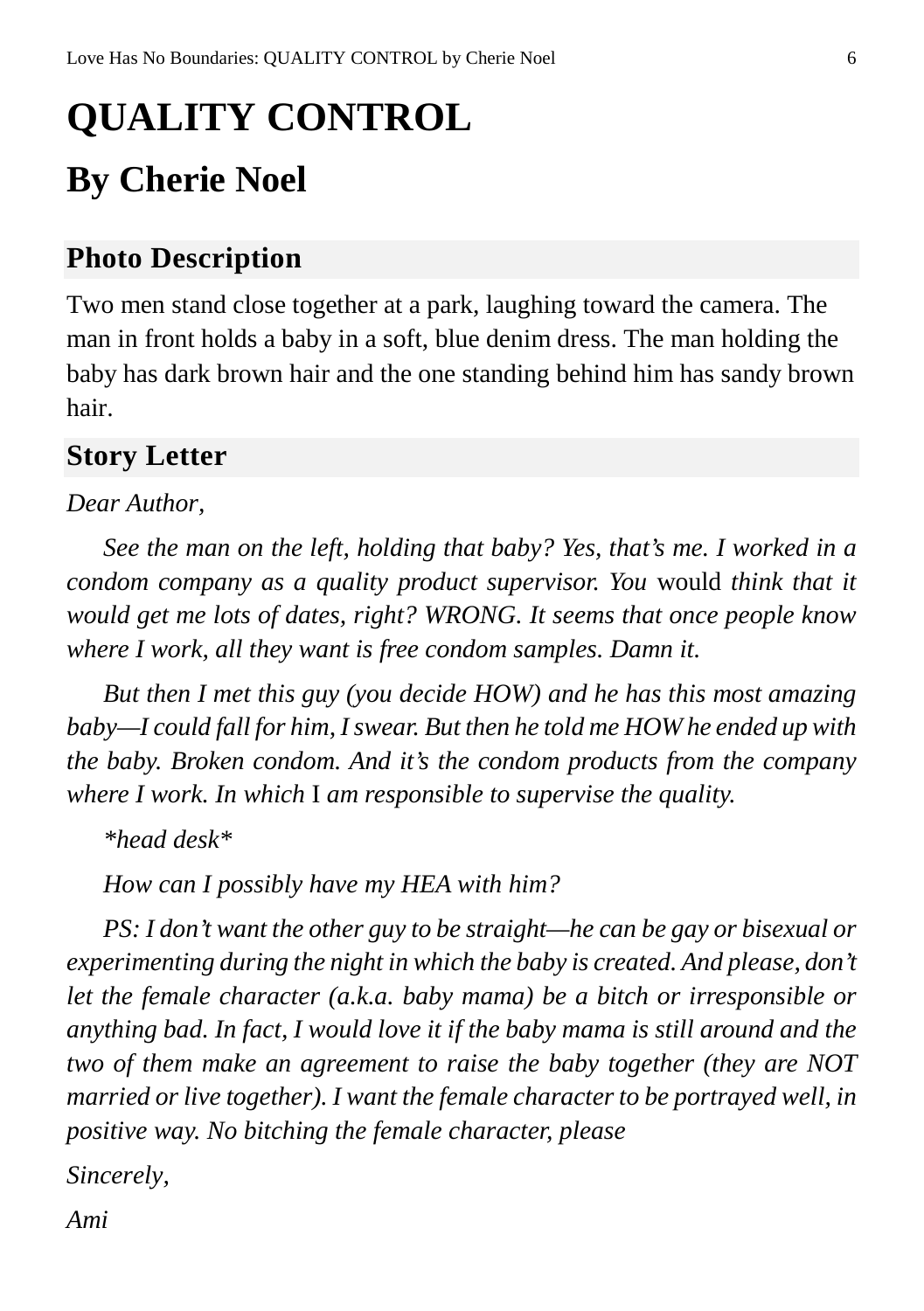## **Story Info**

**Genre:** contemporary

**Tags:** men with children, nursing profession, unplanned pregnancy, HFN

**Word count:** 24,698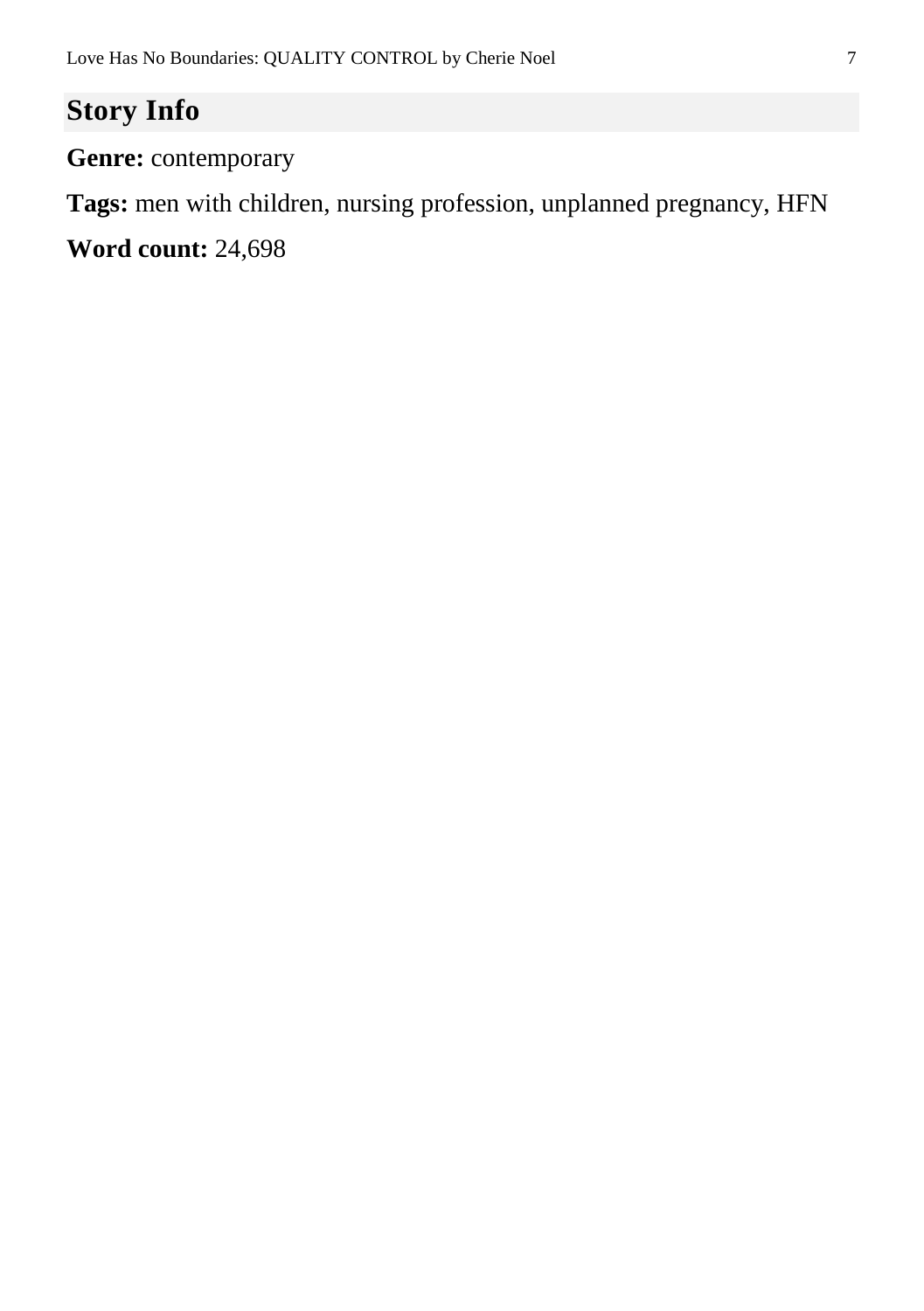#### *Dedication*

<span id="page-7-0"></span>Because love truly has no boundaries, and because Ami asked, I got to meet the lovely boys of Quality Control. Thanks also go to all those at the Goodreads M/M Romance group who work so tirelessly to make the group run and be able to sponsor fabulous events like this. Oodles of gratitude go to the real life Sasha, who inspired my main character's fictional best friend. And as always, special thanks go to my dear Balthazar for giving me the push I needed right when I needed it. Because of him I will always yearn and strive to become the best writer I can.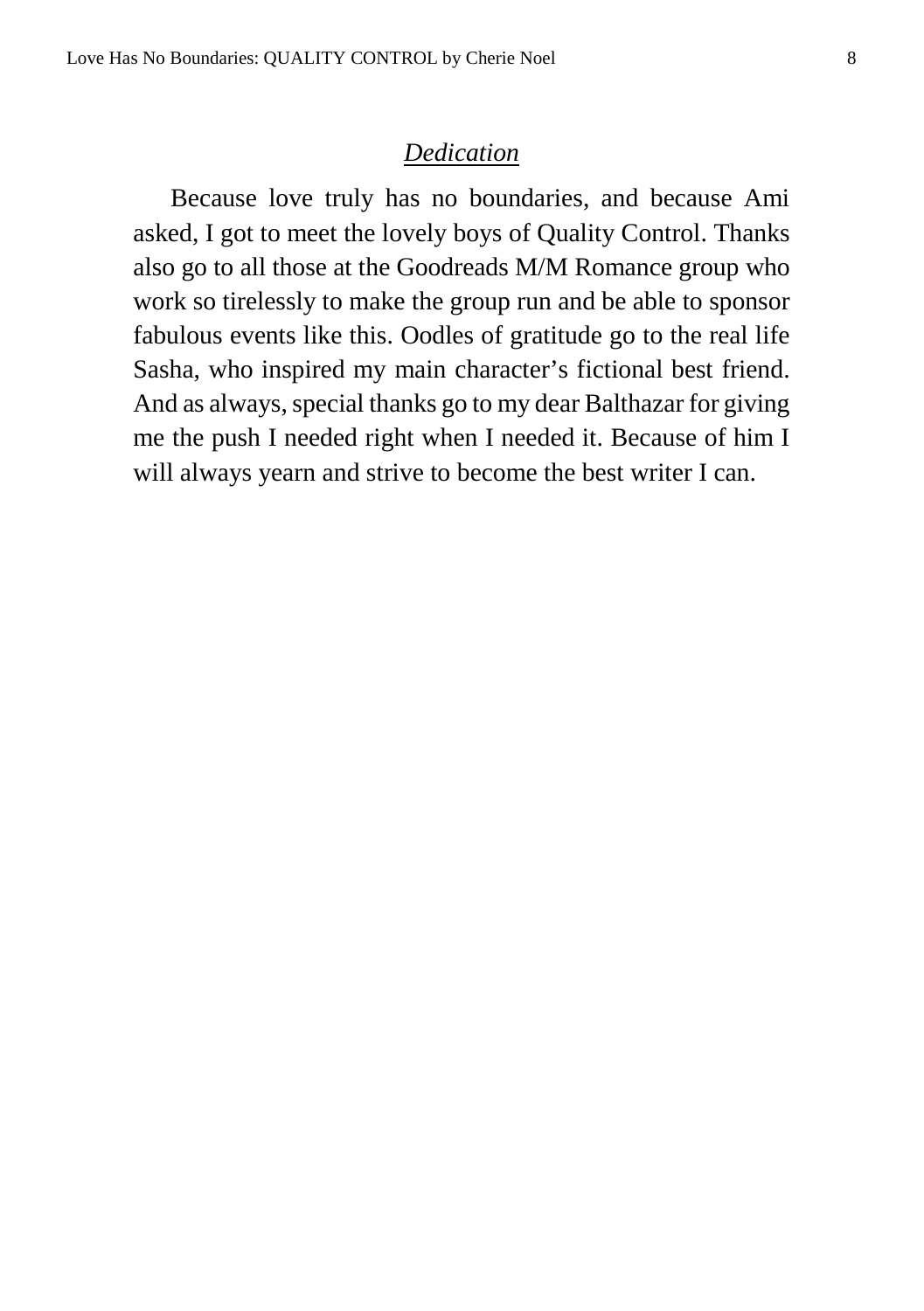## **QUALITY CONTROL By Cherie Noel**

#### PROLOGUE

<span id="page-8-0"></span>Paulie stared blearily at the machine in front of him. What were the calibrations supposed to be set at again? The numbers blinking at him from the monitor looked completely foreign to him, despite having overseen others doing this job for nearly two years. He'd come straight in as management. Jeff, his mentor and surrogate father, had insisted he take the position once the plant was up and running. He heartily wished for the millionth time that at least two of his quality control staff would come back from sick leave. He was no damn good at their jobs. Shivers raced up his spine, followed by a sneezing fit that had him falling half off the stool he sat on. He banged his elbow hard against the console, scraping against one of the multiple toggle switches standing like tiny little black-clad sentinels on the far left side of the monstrous machine. The techs who usually worked in here called it "Pinky", claiming they were the brains of the operation. The two guys who worked on Paulie's shift were both skinny little guys, so it was probably easy for them to move around in here without banging into "Pinky" and sending shafts of white hot fire lancing up though the bones of their arms. Paulie clenched his elbow, moaning and mumbling.

"Aarrgh. Shoulda stayed home. Jesus Christopher Christ! No, Mary on a moped with baby Jesus in a basket on the back!"

He sat, watching through the big Plexiglas window in the wall directly in front of him, as the automated machines inflated condom after condom with air to check for weak spots or with water to test for leaks. The machines whirled through endless motions. The condoms moved like a dizzying, multicolored, all-condom musical. Paulie giggled to himself for a second until his vision wavered. He shook his head to clear it, but that only made him feel dizzier. His mouth pinched at the corners as a stronger wave of nausea rolled through his midsection and pushed a sourly acidic taste up the back of his throat. He'd been the first one hit with this rotten flu bug, right as he was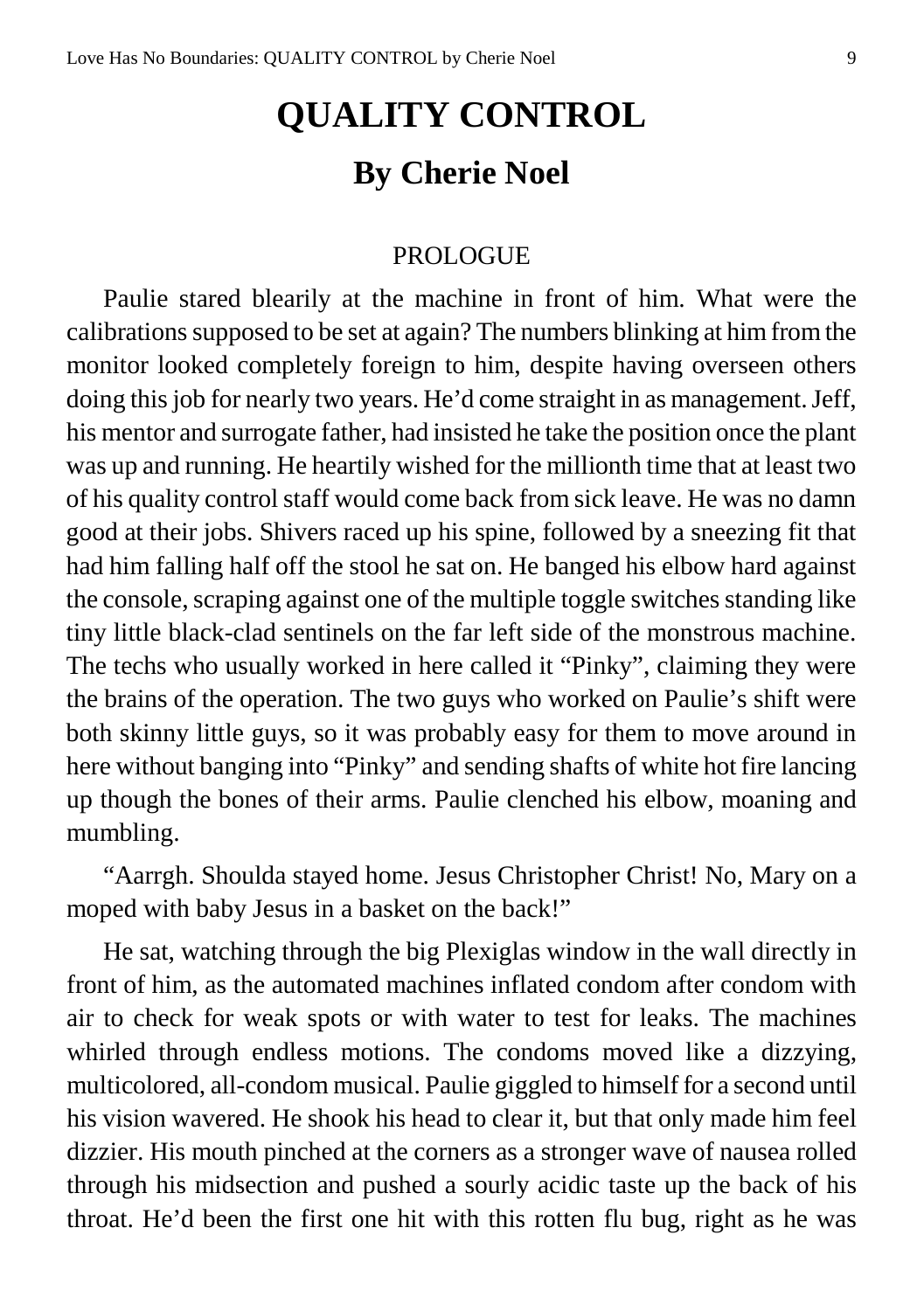getting over bronchitis, so he ought to have gotten better before the others came down with the malady. He refused to stay home today, especially after he got the call that Tim and Carl had both called in sick. Sweat popped up on his brow, his face flushed, and he lurched to the side to empty his stomach into the half-full wastebasket next to him. Oh, gross. His stomach heaved again at the sight of readily-identifiable chunks of multigrain bread smeared with strawberry jam splattered across the wadded up office memos and half of yesterday's evening newspaper. The hot, bitterly pervasive scent of bile rose up to envelop him, triggering a fresh bout of heaving stomach muscles, but there was nothing left to come up other than a thin dribble of saliva from his mouth. A small, defeated whimper escaped his ravaged throat. He wanted to lie down and wrap up in the cool cotton sheets of his own bed so badly his eyes stung, but he couldn't go home. He'd promised Jeff they'd make the quota needed for this first shipment to the new client, a small family owned chain of drug stores located in and around Syracuse.

Paulie's vision wavered for a moment, and was something beeping? He turned his head back and forth, to listen to both sides of the room with his good ear. God, if he didn't owe Jeff everything for taking him in when his papa had tossed him out for being gay, he'd have his well-padded Sicilian ass firmly planted in his big brass bed. Jeff had made him stay in high school, put him through college, and even offered him this job when Paulie's old quality control job got downsized right out of existence. Another wave of nausea washed over him. Paulie moaned again before reaching over and tying up the sourly stinking bag in the waste can.

"Two more hours—that's all I have to last for. I can hang on for two more hours until the second shift gets here. Then they can finish up getting everything boxed and ready for the truck in the morning."

Pausing, he swallowed thickly. Oh, crap, he was talking to himself like crazy old lady Guthries who lived down the block from him on Ashworth Place. Another wash of heat rolled over him. Raising bloodshot eyes to the glassseparating him from the very expensive machines busily testing condom after condom for microscopic holes, he pushed a hank of dull, nearly black hair off his forehead. His mama would cry if she saw him looking like this.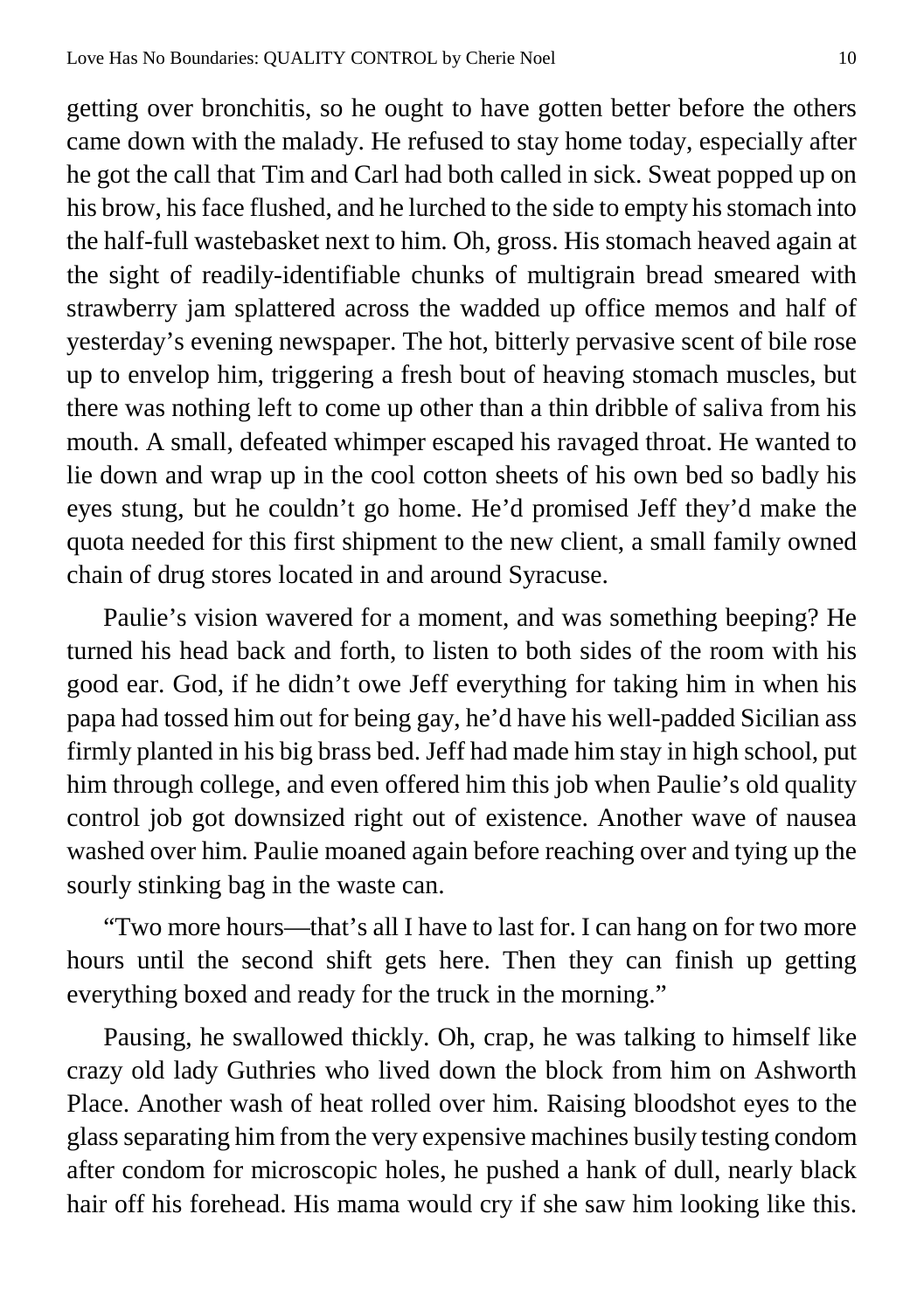First, she'd whack him with the wooden ladle she cooked with and shriek for him to get his idiot ass in the bed, and then she'd cry. Paulie sighed. Over six years later, he still missed his mama fussing over him.

"Maybe one day Papa will forgive me. Then I could visit Mama and Teresa again, at least. The boys are never gonna speak to me, but maybe Mama and Teresa…"

His words trailed off as another wash of heat flooded over him.

"Ah, I don't care if I sound as crazy as Mrs. Guthries. At least I listen to myself. Jeff's the only one who does, besides me, and he's way too busy these days to have time for the whiny crap coming out of my mouth lately."

Four quick sneezes in a row nearly knocked Paulie off the stool again. He braced one hand against the console, reaching over to the left to find the jumbo cup of tea he'd made half an hour ago in hopes it would help him make it through the rest of his shift. His team was supposed to test this entire batch of condoms and get them boxed up, but there was no way he could do all that by himself. Besides, as sick as he was, he really shouldn't touch the product at all, except from right where he was, safely sealed in the control booth. The machines wouldn't sneeze all over the product. The tea, cold and bitter, made hisstomach heave a few more times. His mama swore by hot tea for helping to get over minor ailments. Even if the crap out of the box didn't taste quite as good as what she brewed up in her fancy rose-covered china teapot, he still felt kind of obligated to drink at least one mugful a day when he was sick.

"Ugh."

Casting a quick glance at the Christmas tree like blinking lights of the console, Paulie guessed it wouldn't hurt anything if he skooched over to the break room for two minutes to make a fresh cup. A little weaker, a touch hotter, and the stuff would morph fromgrosser than licking a slug's balls, to as warmly comforting as his mama's kitchen in the winter.

Paulie sniffed. Okay, so maybe slugs didn't have balls. But if they did, licking them would be pretty much the grossest thing he could think of. His stomach gave a warning little lurch, so Paulie dropped that line of thought. He pushed the same hank of overly long dark brown hair out of his face, and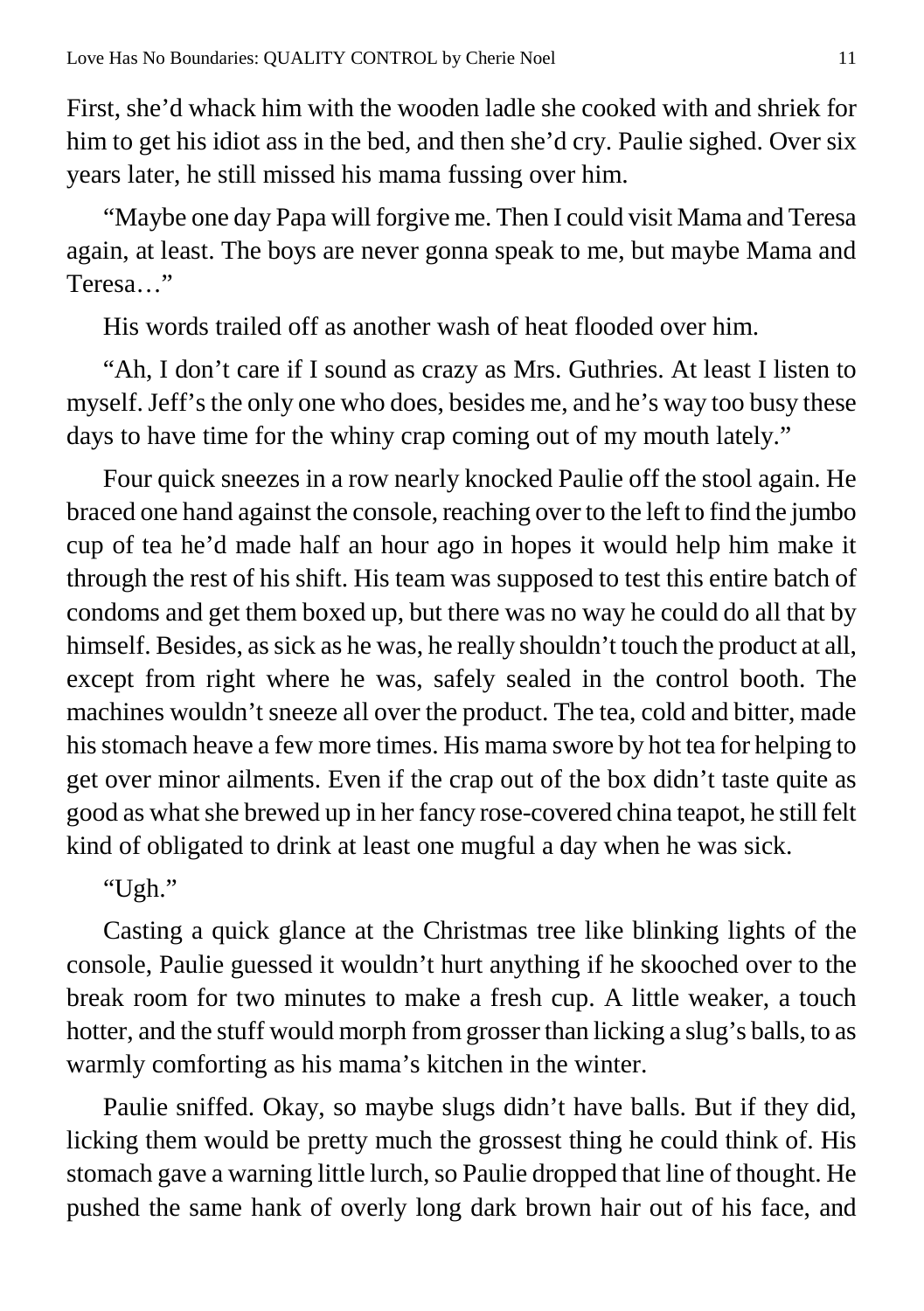wobbled to his feet. Wrinkling his classic Roman nose and pressing his plump, dusky-pink lips together, he gingerly picked up the waste can to dump and rinse it while he was there.

As he turned to push open the door with his ass, he dimly thought that the new red lights flashing among the blue, green, orange, and yellow ones made the console look even more like his mama's Christmas tree. He sneezed, stumbled backwards, and bumped into a solid form. Craning his neck around, he found himself looking a few inches up into the blue-gray eyes of Ryan Saunders. Ryan was making a face; his eyes, which always reminded Paulie of a storm at sea, were wide and watering slightly. Ryan's nostrils flared as he swallowed repeatedly and a small, tight smile flickered on and off his firmlipped mouth. With one last convulsive movement of his throat muscles, he spoke.

"Geez, Paulie, you look like shit. Why don't you—oh sweet fuck, how long have the warning lights been on?"

Paulie peered back through the window in the quality control room door. Ryan was pointing at the pretty Christmas lights. Flinging an arm up to cover his nose as he started to sneeze again, Paulie managed to soak the entire front of hislast almost-clean shirt with cold tea. The short-sleeved button-down had been one of his favorite work shirts, but that was all over now. The light green material sucked in the dark brown color of the tea like a cactus sucks in water. The sea foam shade would never look the same again. Paulie sniffed, gagging a bit as a big glop of snot ran down the back of his itching throat. Ryan jumped back at the noise, his gorgeous eyes taking on more of a steel gray color and widening as he took in the object in Paulie's other hand. Paulie blinked at him. What had he asked? Oh, he wanted to know about the lights.

"The blue and green ones were there all along. Um, but the pretty red ones just started."

Paulie swayed on his feet. Ryan caught hold of his upper arm, a frown flitting across his face as he touched Paulie.

"For Christ's sake Paulie—here, lean against the wall. I gotta stop the machines."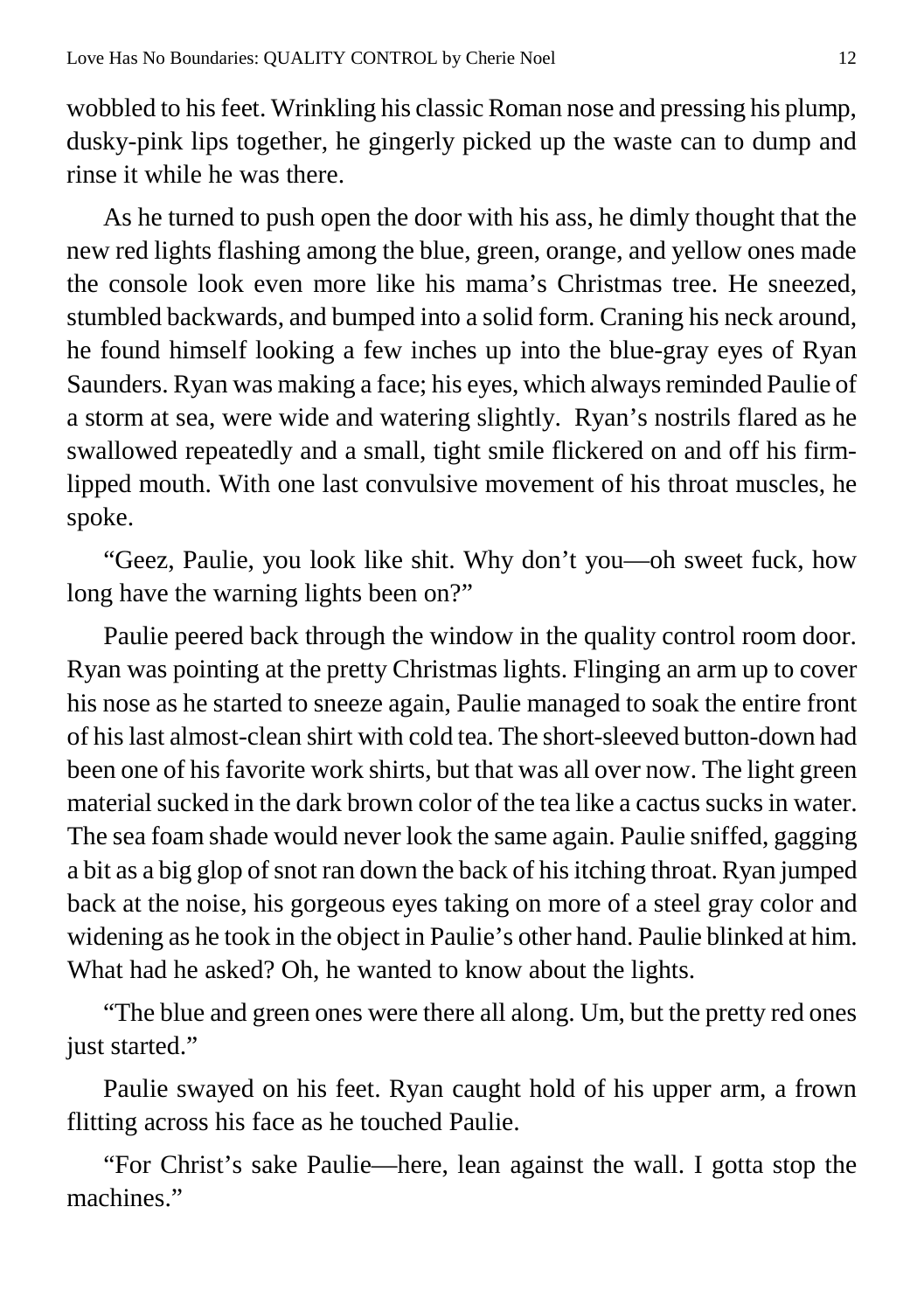Ryan hustled into the control booth, swearing at the machinery as it whined and groaned to a halt.

"Oh, for fuck's sake, turn off, turn off, turn off!"

Moments later, he was back, reddish brown brows pinched together tightly, and wide, sensuous mouth in a pinched line as he spoke into the shiny black cordless handset pressed to his ear. Huh. How about that? Paulie hadn't even noticed him calling anyone.

"Yes sir, that's right. I don't think he can drive himself home. No. That would be great, Mr. Murchison. Yes, thank you. No, Paulie said it just started. Yes. I'll reset the machines and retest everything that went through in the last five minutes. Yes sir, I think we can still make the order for the new client up in time. I'm going to take his car keys and get him situated in the break room. All right, I'll make sure he knows. Yes, he'll be there waiting for you. Okay. Good-bye, Mr. Murchison."

\*\*\*\*

#### *Two months later*

Eli blinked at his bestie Sasha's beautiful heart shaped face in astonishment. She didn't appear to have hit her head. Eying her head carefully, he couldn't detect any discernible damage. No bruises showed on her forehead, and no goose-eggs pushed her perfectly arranged red curls awry.

"Have you lost your fucking mind, Sasha?"

Sasha blinked back at him, her dark blue eyes gazing steadily up at him. Long black lashes fanned against her cheeks as she blinked at him. Tilting her head to one side, she pursed her pouty looking lips tightly together and gazed up toward the left for a moment. The sun beat down on them as they stood near the center of the cafeteria courtyard. The warm rays combined with her body heat enhanced the faint touches of jasmine scented oil Sasha was obsessed with wearing. The other students bold enough to brave the unusually hot day by eating outside were all lounging around the edges of the space in the shade provided by strategically placed overhangs and a few patio tables with big navy blue and white striped table umbrellas. He and Sasha leaned against a big rectangular slab of white concrete. The kids at the school all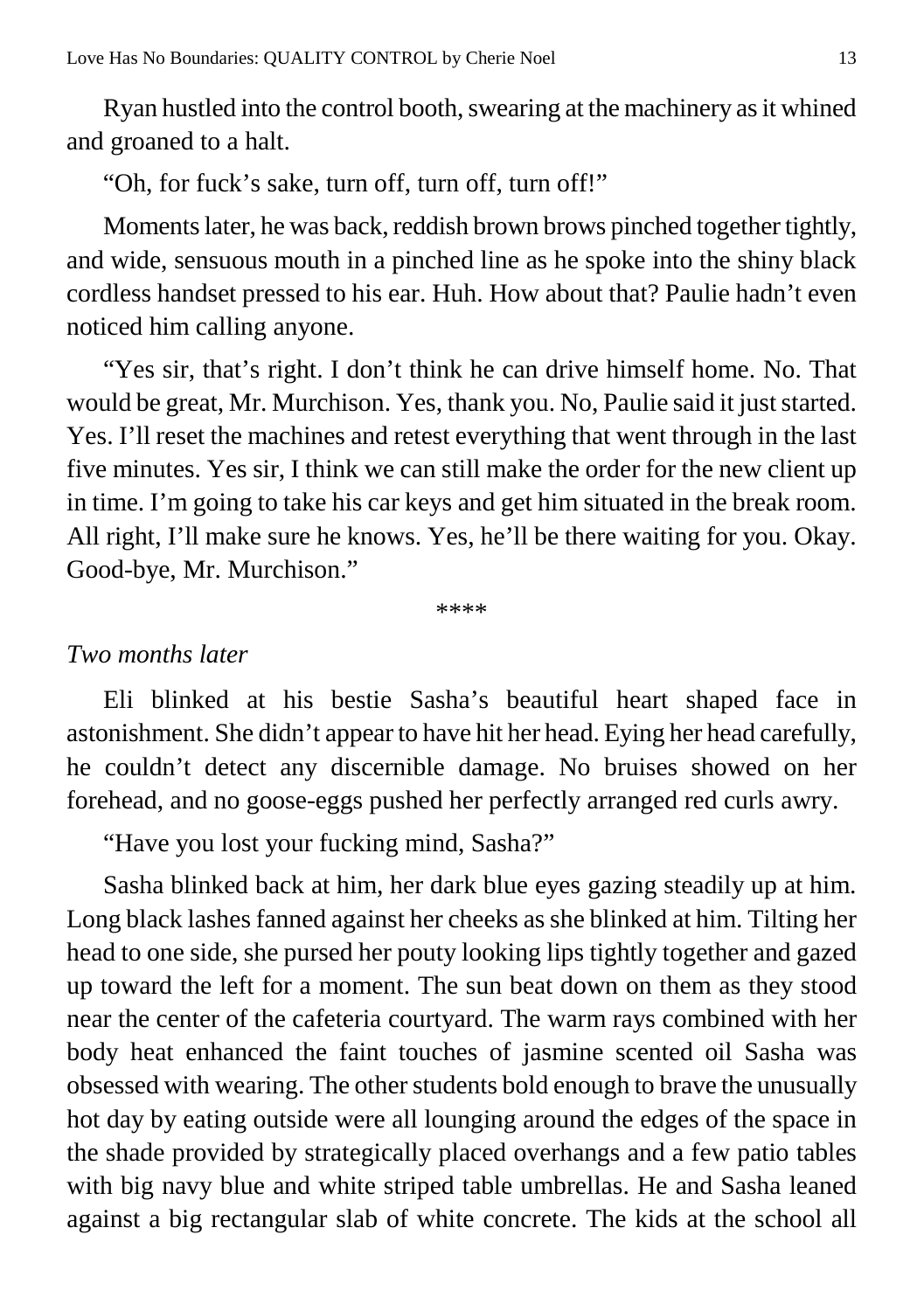laughingly referred to the thing as make-out rock, because you couldn't even sit too close to a member of the opposite sex there without Mr. Raychik, the kitchen and cafeteria workers' supervisor, practically having a coronary.

Sasha had one hip leaned against the structure, the hand on that side idly picking at the remaining fruit from her lunch, and the other hand tucked into the pocket of her boot-cut jeans. Pushing aside a wedge of orange in favor of the large green grapes that were left, she popped one in her mouth, chewing slowly as she seemed to give serious consideration to Eli's question about her mental state.

"Hmm, no I don't think I have, Eli. You know I always have somebody trying to get me to do it. And I want to. Like I mean, I really want to, you know? But…"

Sasha broke off, a tide of red washing through her cheeks before she tipped her head down, hiding the midnight blue of her incredible eyes. Eli regarded her downturned head thoughtfully. Though he'd never been with a girl, he liked them well enough. He just liked boys better as far as fooling around went. There was something to what she was saying though. He'd never gone all the way with someone for nearly the same reason. He wanted it to be somebody he loved. Christ, he was actually gonna do this, wasn't he? Snorting, he reached under her chin and lifted her face up.

"Okay, Earthgirl, but you better not turn green and scary after dark, or actually be taken over by an evil alien from some crystal planet, 'cause we're gonna have to wait 'til my parents go to that work thing of Dad's this weekend. The evil alien will totally eat your brains before I can save you if that's what's going on. So... okay. I get it. And, seriously, I'm kinda glad you thought of this. I haven't gone all the way with anybody else yet either. I bet I haven't had full-on sex for all the same reasons as you, or at least for most of them. So, um… just let's have no weirdness after, okay? We're not gonna pretend we're boyfriend and girlfriend, okay? That would just be too weird for this Spaceman."

Sasha, laughing as she made a far too realistic gagging noise, smacked the back of her hand into his stomach.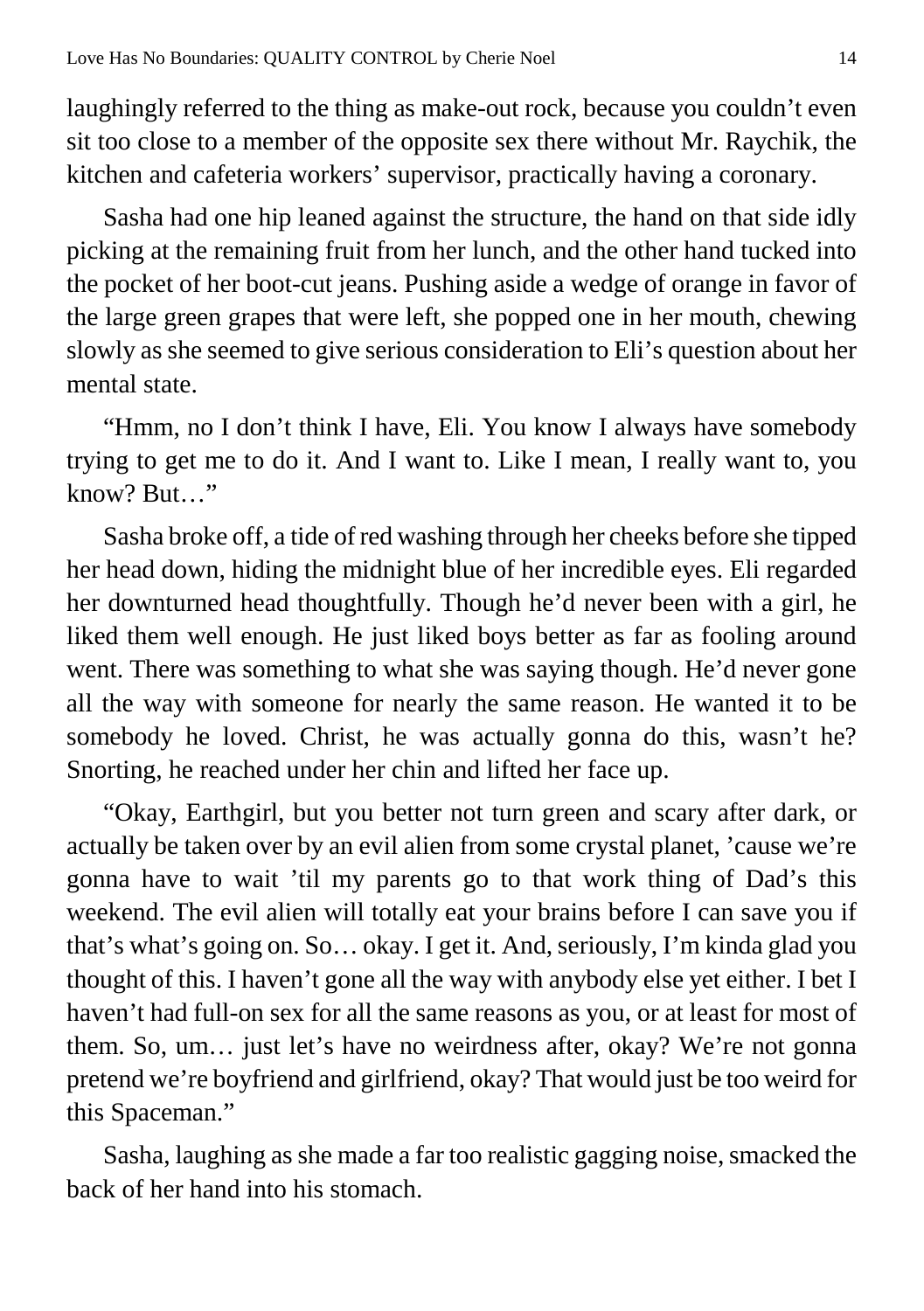"Hah. You should be so lucky, dork-boy."

Eli grinned crookedly down at her as a gust of wind sent his blondishbrown hair blowing into his face. He ran the long fingers on one hand down over the creamy pale skin of her nose.

"You're right, Sasha. If I could find a guy as great as you I'd marry him tomorrow. Are you sure you won't do the gender reassignment surgery?"

He'd meant it as a joke, to keep them from getting too spooked by the huge plansthey'd just agreed on, but Sasha stepped back, glowering hotly enough to cow even the bright red of her hair.

"That's horrible, Eli. I can't believe you'd mock trans people that way. I'm ashamed of you. Just forget it. I don't—"

Eli clapped a hand over her mouth as she started to get loud, praying she wouldn't bite him. Well, that she wouldn't bite him *again*. Lord knew she'd bitten him more than once over the years. Wench was waaaaay too free with her teeth.

"Oh crap, you're right. I'm sorry. That was a shitty thing to say. I know you're a girl and you like your parts just like they are, and you prefer to match them up with guy parts. I'm a dick. I'm sorry. I won't—I'm sorry, Sasha. I'd never say something like that in front of Michele."

Sasha's little sister, Michele, was five. She was also, according to Sasha, accidentally born into the wrong body, and Sasha was lobbying hard to have her parents take Sasha to see a psychiatrist so they could start the process of helping her transition before puberty gave her the bulky shoulders and low voice her accidentally-male body would force on her without medical intervention. She was winning too, as she'd already convinced her dad of the merits of at least getting a qualified doctor's assessment of the situation. Eli ducked his head to look her straight in the eye.

"Hey. At least they gave her a name that could go either way, so she won't have to pick a new name."

Sasha's frown eased, though her bottom lip still stuck out. Eli poked it with the tip of his finger. Batting his finger away, Sasha gave a reluctant sounding chuckle.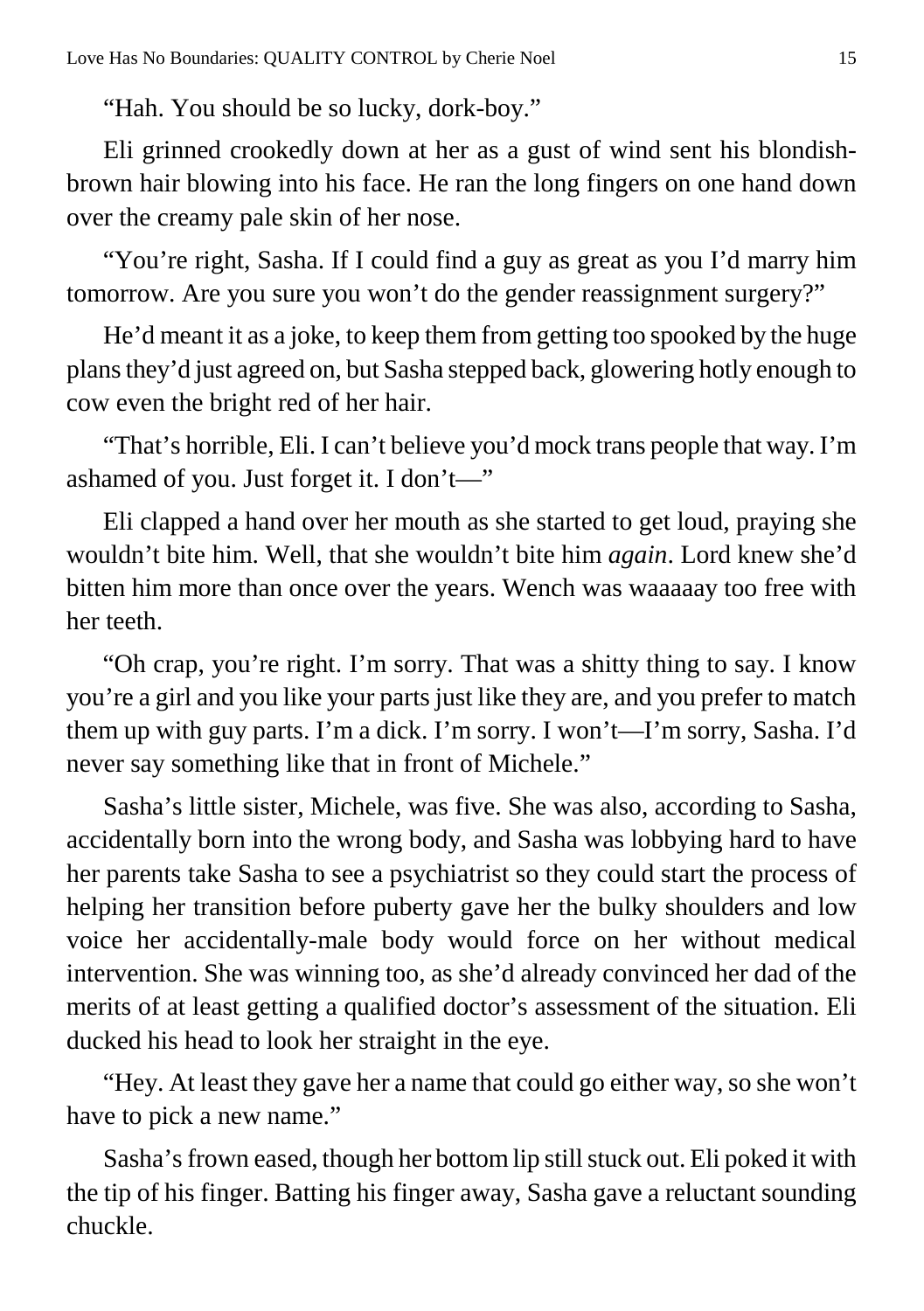"You really are a total dick. Why am I friends with you again?"

Eli shrugged. "I'm the only one who sees past that movie starlet face of yours to recognize the twisted sister living within."

Sasha choked, sputtered, and then burst into her trademark dying-donkey bray. She claimed the hideous noise was a laugh. Eli flashed a quick glance around the courtyard of the high school. A few faces turned toward them, but no one stared overly long. Thank God he and Sasha were both seniors. They were both going to college in the fall, though Sasha would be going to Syracuse University while he'd be headed for Onondaga CommunityCollege. His mom couldn't afford the big bucks to send him to S.U. like Sasha's folks could. Sasha's folks had wanted her to go away to a school like Yale or the University of Michigan. Fortunately, she, like Eli, had turned eighteen toward the end of this school year, and her parents felt the change to legal adult status meant she should have a bigger hand in deciding her own future, at least as far as where she went to college.

Sasha smacked her hand into the dark blue fabric covering the taut muscles of his gut again. "Oi. Spaceman. What are you wool-gathering about?"

Eli laughed, flicking his finger gently against her nose. "Yeah, Tenth Doctor and Donna all the way, huh?"

The bell ending their lunch period rang, and Eli leaned down to press a quick kiss to Sasha's cheek. "Make sure you tell your folks you're sleeping over at Taylor's on Saturday."

Sasha rolled her eyes at him. "Your sister is going to rat us out one day."

Eli lifted one broad shoulder negligently, the well-worn cotton of his favorite school shirt creasing with the tension. Buffing his neatly trimmed fingernails against his dark blue polo—chosen to match his girl Sasha's eyes, of course—he smirked down at her. "Nah. I have waaaaaaay too much dirt on her."

Sasha laughed as she turned to walk toward her fifth period chemistry class. Winking over her shoulder, she blew him a kiss while crossing her eyes. Eli's chest filled with warmth. He had the best life in the whole world. Two more weeks and high school would be over. Three months after that he'd be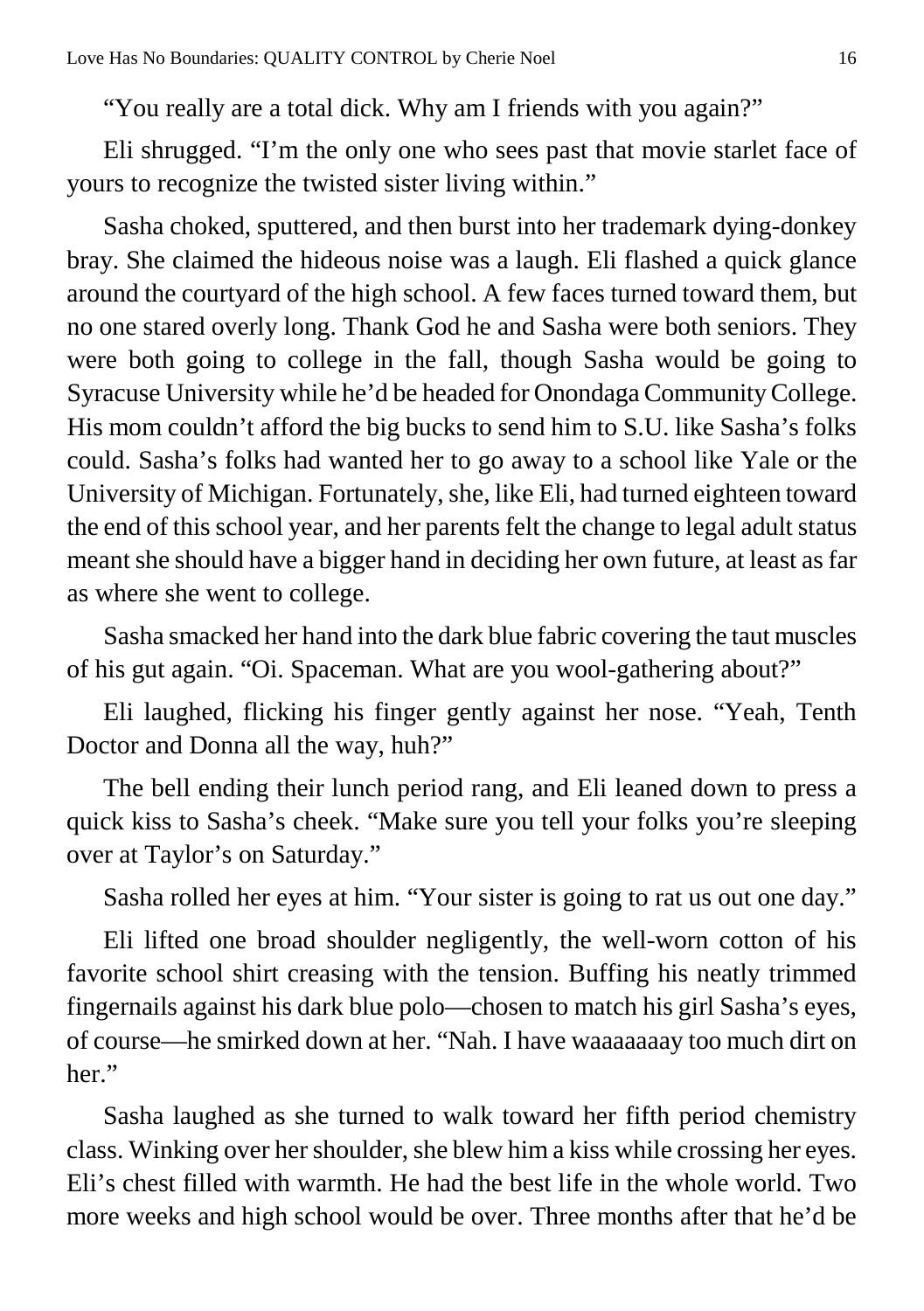starting college, along with his twin sister Taylor. And even though he couldn't afford the fancy school his best friend was going to, he wouldn't lose her friendship to distance and gradually diverging lives.

Hal Matheson bumped his shoulder as he stood staring after Sasha. "Hey man, I know your girl is smoking hot and all, but you better get your ass to class or Principal Jenkins really will give you detention every day until graduation. You know he has a total hard-on for you ever since the pot-belly pig incident last year."

Hal nodded down the hallway to where the dark haired, kinda-hot-for-anold-guy principal stood glowering at them both. The second bell rang, and Eli spun around, loping off toward his calculus class. God help him get through the rest of the school year without getting caught in the principal's crosshairs. Geez, he really hadn't meant for the pig thing to get so out of hand. It was supposed to have been funny. Eli huffed out a breath, and reached up to push his hair out of his eyes. He bolted through the door to his class and slid his ass onto the unyielding plastic seat of his desk just as the final bell rang. Whew. Two more weeks until his life started. Holy fuck, he could barely wait.

\*\*\*\*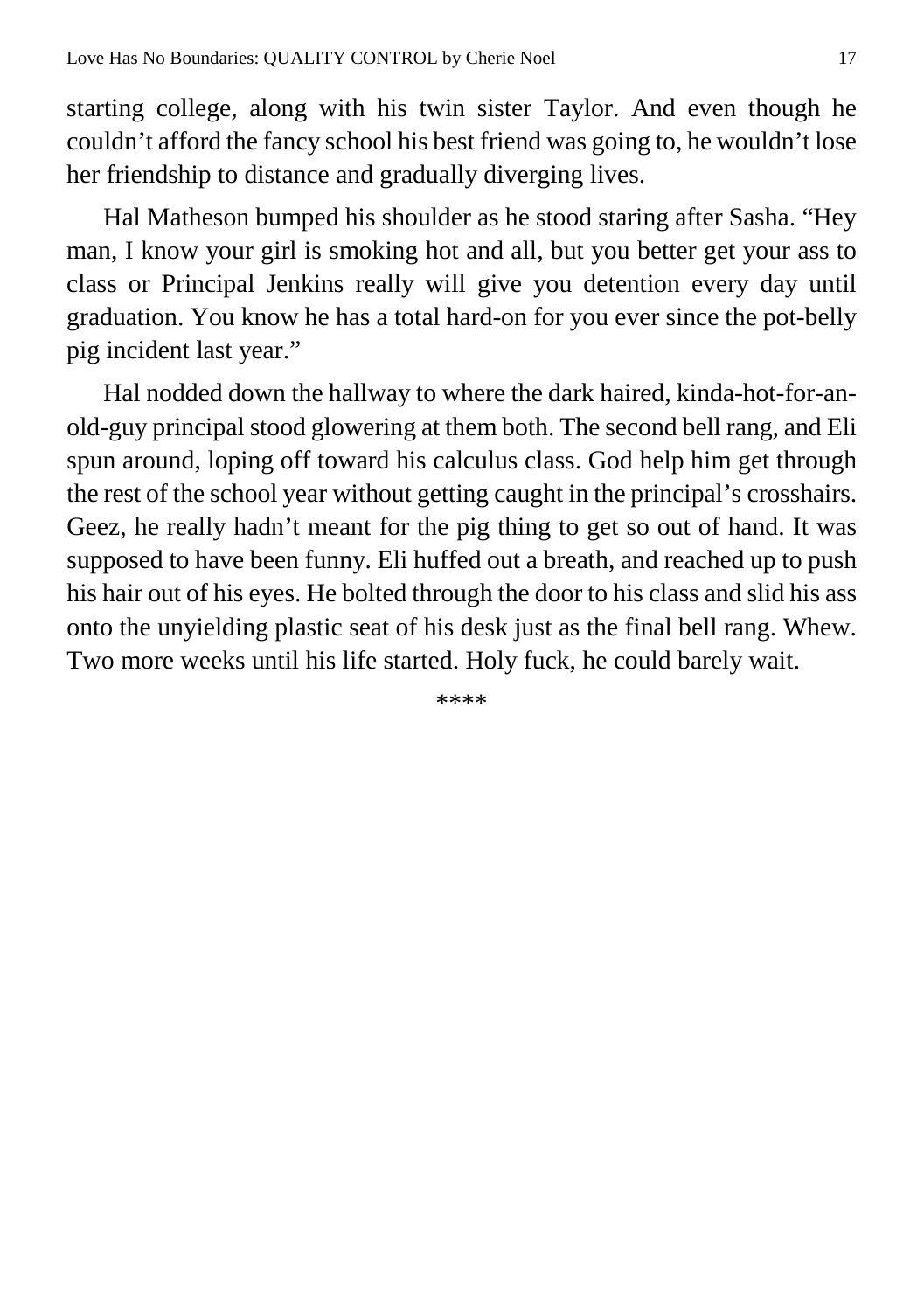#### CHAPTER ONE

#### <span id="page-17-0"></span>*Four Years Later*

Paulie stretched his back, gratified to hear the pop of the small bones at the base of his spine realigning. God, that felt so good. It just about killed him, working the doubles every Saturday and Sunday, but doing so let him work full time and go to school full time without having to juggle his schedule around too often. He went to school Monday thru Friday and worked all day Saturday and Sunday. It hadn't left much time for a social life, but for the first couple of years after he single-handedly ruined Jeff Murchison's condom company, he'd been too depressed to do much of anything. And since then he'd been too busy to worry about it. He was never going to be able to take back what he'd done to Jeff or all the other people who'd been affected by that one stupid decision—when he'd chosen to try running the quality control section of Jeff's small company all alone on a day when he was sick as a dog. No, he couldn't take it back, but he could go into a career field where he could help people. It would never make up for all the harm he'd caused, but maybe it would let him get back to a place where he could look in the mirror without flinching.

Paulie bit down on his bottom lip. He allowed his mind to continue to wander as he got his time card from its slot in the metal rack next to the time clock and waited for the secondsto count down until the clock read the correct time. Shaking his head, he slid the proper day and time space into place under the stamping device. He laughed, low and tired but still, it was a laugh, right? No one punched-out on old fashioned time cards anymore, not at any of the other places the temping agency sent him, and not at the first long term care facility he'd worked at while training for his certification. It was good that some of the things around here, like the so-last-century time clock, could inject a little humor into his days. He needed reasons to laugh after another grueling thirty-two-hour workweek crammed into two sixteen-hour days.

As back-breaking and soul-consuming as working in the nursing home could be, he got a lot of satisfaction out of the little moments. When he got someone to the toilet before they wet themselves, or got to mark off in his aide binder that someone got their shower on time, ate well, walked down the hall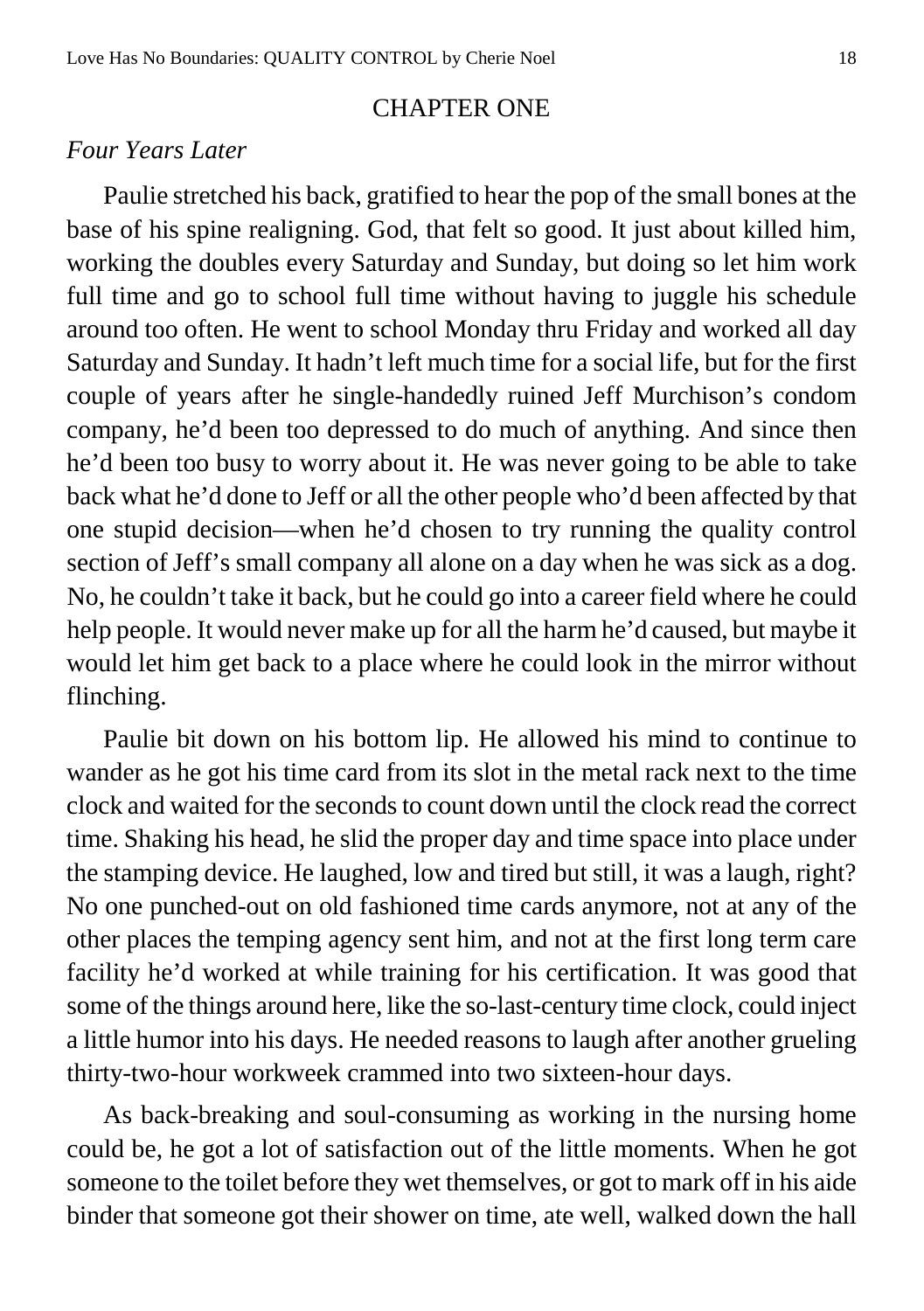with assistance, or finished a crossword puzzle. Those things would have seemed like nothing four years ago, but now he knew better. The little victories were the sweetest.

He wouldn't be here, wouldn't be anywhere if it weren't for Jeff. After Paulie set off the great baby boom of the greater Syracuse area—and he shuddered to think of what could have happened if Jeff had gotten the contract to supply condoms to vending machines in the local bars, he'd been horrifically depressed. God—it still pained him to contemplate all the things that could have gone wrong. Paulie could think of at least four gay bars where those things sold out so fast the resupply guy had to stop by four to six times a week. He didn't know about the straight bars, because he didn't frequent those, but he figured they likely had the same rates of condom usage. He could have killed people if they'd been drunk and dropping quarters in vending machines for Murchison Rubbers. At least the people who'd gotten the faulty condoms had most likely been sober—at least when they bought what they thought would protect them. Thankfully, thus far all the complaints had been in regards to unplanned pregnancies, and a few curable types of sexually transmitted diseases. There hadn't been any new cases of HIV linked back to the error, but Paulie still woke up some mornings afraid to turn on the television or pick up the paper.

Two good things—no, three, had come out of the whole fucked up chain of events. One, he'd learned that Jeff and Ryan were the best friends a man could ever ask for. Two, his mother had put her foot down and told his papa that he could either be the dad of a gay man or he could be the divorced dad of a gay man, because she was done mourning a son who lived right across town from her. Finally—and Paulie personally liked number three the best of them all, even though one and two were pretty damn stellar—Paulie found a career that he absolutely loved. He was just a few weeks away from graduating with his two-year degree. Once he passed the national testing, or nursing board exams, he'd actually be a registered nurse. His mom and sister were bursting with pride. His papa said it was a good job for a gay boy to have, because that way if he got the "gay disease" he'd know which ones were the good doctors for that sort of thing. Paulie was pretty sure that comment was gonna earn Papa a solid month or more sleeping in the guest room while Mama served him cold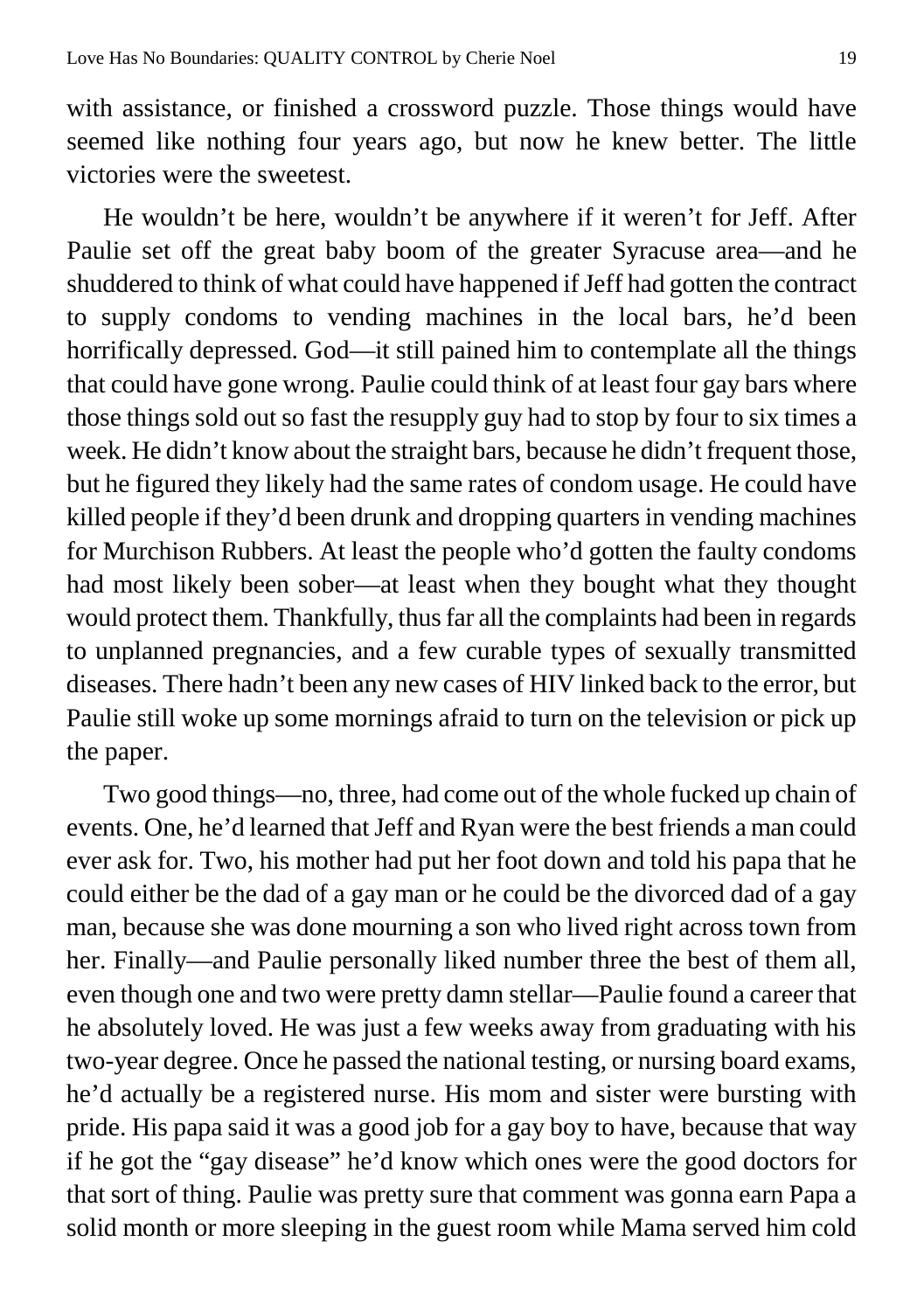food and discussed potential divorce lawyers with Teresa right in front of the old man.

#### \*\*\*\*

Eli stared into the beautiful midnight-blue eyes that were a few shades darker than his precious Adrianna's. Gritting his teeth together, he counted to twenty in his head. Ten just wasn't going to cut it. When he reached seventeen without any discernible lessening of the acid wash his brain was currently putting his stomach through, he bent down, picked Adrianna up, settled her on his hip and then pressed one of her ears against his chest while he covered the other with his hand.

"Have you lost your fucking mind? Again? No, I am not quitting my job and going to school. Adrianna's insurance is through my job. I pay for her daycare. You don't even have a job yet!"

Pausing to bite the inside of his cheek, Eli glanced around the clean, bright lobby of the mid-sized Unitarian Church they'd opted to attend together. This was not the place to have this discussion. Mrs. Peters was pretending to adjust the fit of her wide-brimmed sunhat while avidly watching them with a concerned look on her face. The church's minister, a short, perky middle-aged woman with shorter hair than his, was due to walk out of the meeting room at any minute, And while Eli liked the woman, he didn't know her well enough yet to feel comfortable discussing personal things in front of her. Worst of all, he couldn't send Adrianna to play with her pet, a fat, lazily tolerant old cat named Snickers, while a *Dora the Explorer*tape handily masked the sounds of him talking Sasha out of her latest leap-before-you-look plan. "Talking", as in arguing in furious whispers, about why she needed to think things through more. The whispers only lasted until Sasha got good and pissed, and told him loudly to stop acting like an old man.

He really hated when she gave himthe "old man" speech, one hand planted on her hip, the other waving an accusatory finger in his direction. She always talked about how he needed to take time for himself and that he shouldn't carry the larger share of the bills... dear God, it went on and on. But somehow, no matter how much they argued about him working two jobs, or her chronic, serial leap-first syndrome, they never let things devolve into bitter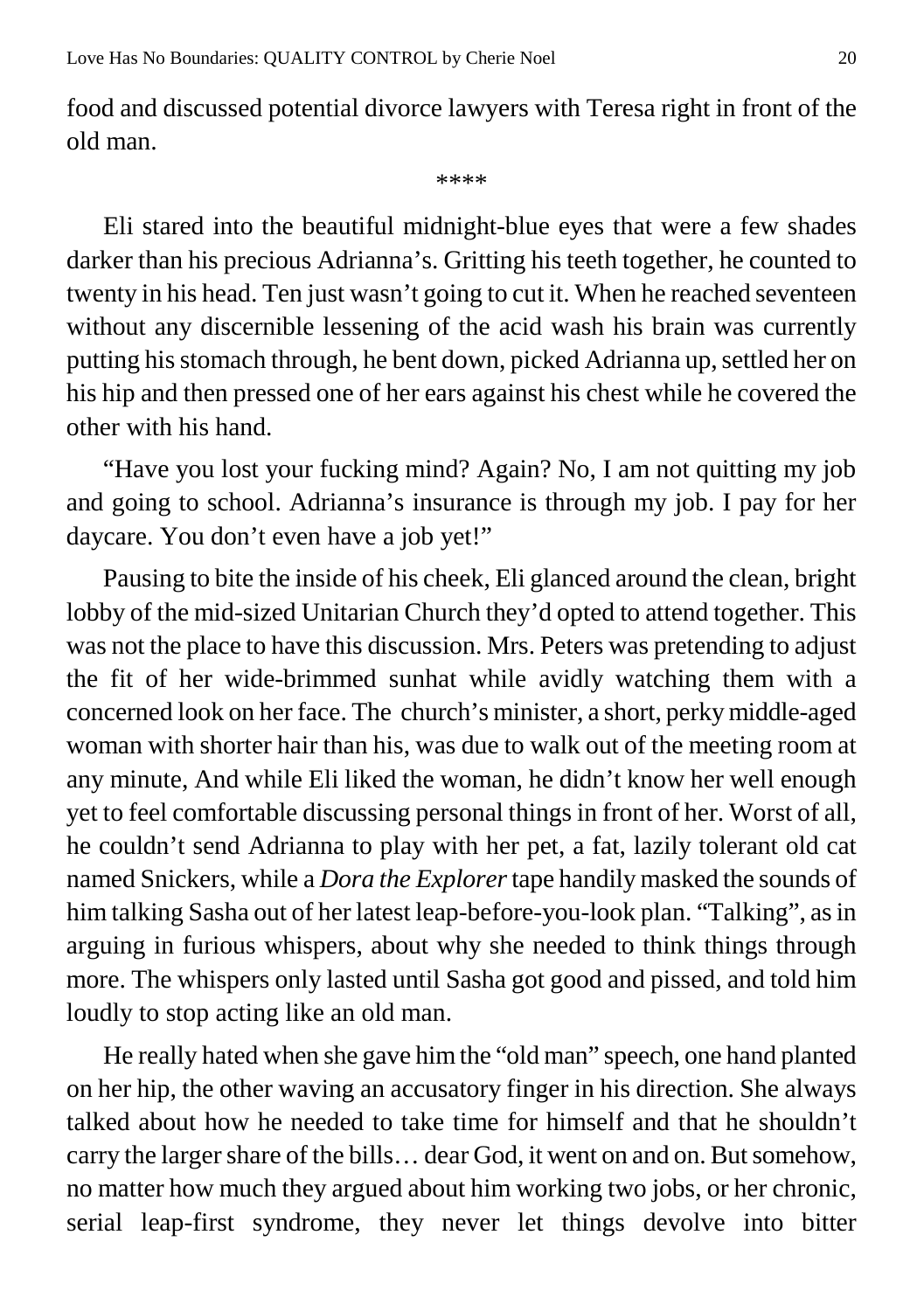recriminations. They had a great set of role models in the Tenth Doctor and Donna, so figuring out the whole co-parenting with a partner who was a best friend rather than a—well, a romantic partner came pretty easily.

Hah.

If easy meant crying a lot—Sasha, and Adrianna covered this end of things. Eli concentrated on holding down a pretty good job where he worked full time in a machine tooling shop, and another not so great part-time gig in a crappy warehouse. At the warehouse, he was basically a brute-force laborer, pulling heavy flats of various candies and sweets out to be assembled for differing vendors and then packed onto the proper delivery trucks. On weekdays, he worked from six in the morning until three in the afternoon at the machine shop, then picked Adrianna up from daycare, and kept her until six or seven when Sasha got home to their shared duplex from whatever classes and clinical rotations her day had held. Thanks to her parents cosigning on a loan, they'd been able to purchase an awesome side-by-side duplex and make minor modifications that enabled them to easily split time with Adrianna.

\*\*\*\*

"Oh my God, you aren't even listening to me." She stomped her sensible white nursing student shoe—did they have to make the things so damned ugly that even Sasha couldn't quite pull them off?

Eli squinted at her, wondering why she was still harping on this same tired subject. He'd thought the matter settled earlier at the church. Clearly he was mistaken. Sasha huffed out a body shaking breath.

"Take that stupid frown off your face, Spaceman, and listen for two seconds before you start in about how you need to keep working yourself to death. Eli, I got the job. The one I wanted up at the VA hospital. The pay isn't as high as some of the other hospitals around here, but the benefits are unbelievably good and they do the team nursing thing I liked so much in my clinicals. You can quit the crappy warehouse job. Go part or three-quarter time at the machine shop so you still have health care, but damn it, go to school.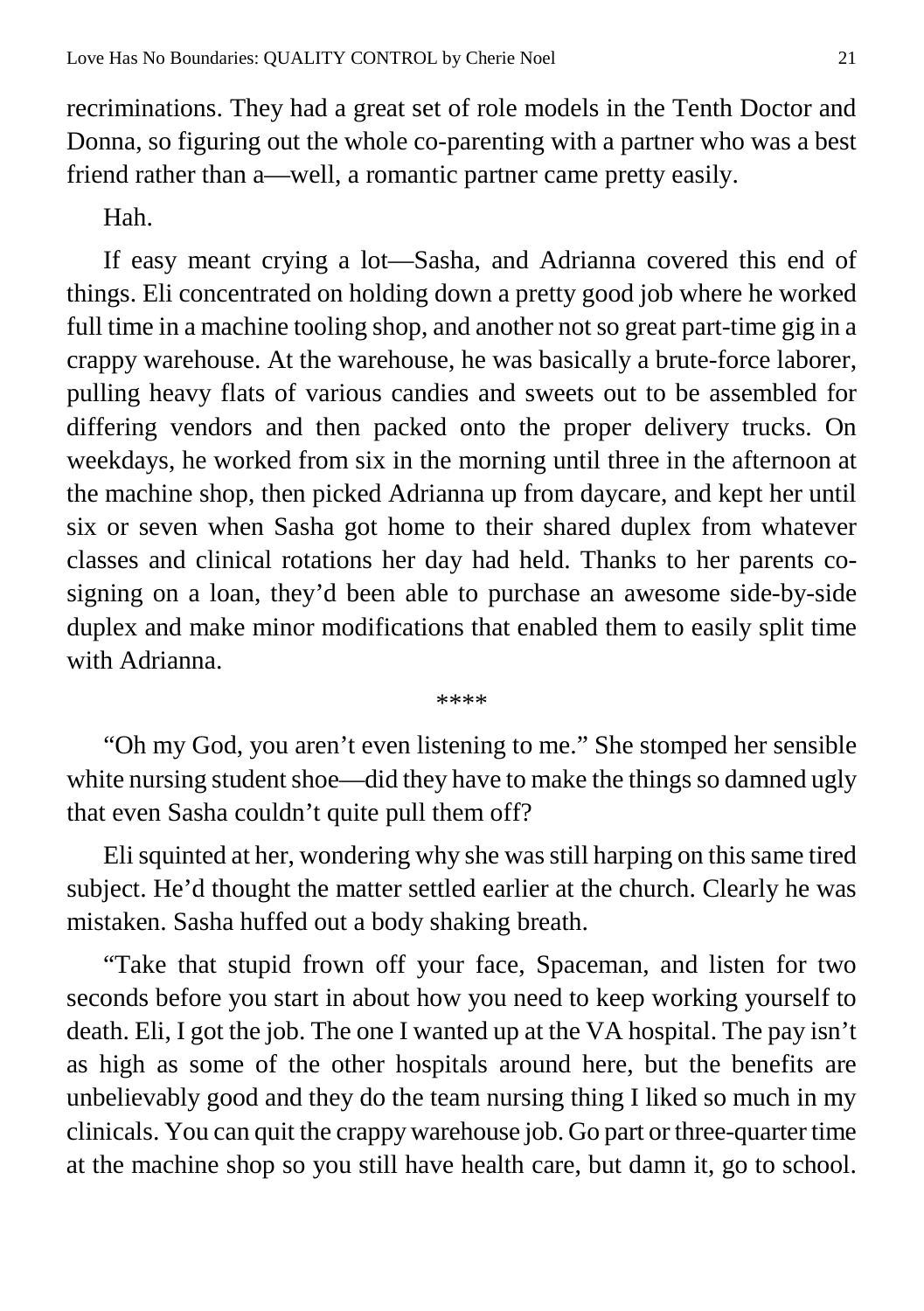Get your degree. Have two minutes a day that aren't about Adrianna and me. For Christ's sake, fucking go out to a bar. Have a drink. Get laid."

When her eyes filled with crystalline tears, shimmering and tugging at every single raw place inside him, he knew she'd won. Damn her and her ugly white leather nursing student shoes anyway.

"What… wait. Did you just say you got a job? How? You haven't even graduated yet."

Sasha smirked up at him, her pretty mouth twisted into a ridiculously smug cupid's bow that every single one of the glaringly hetero dudes he worked with would give their left nut to get near. Not that any of them were good enough for his best friend, so he'd warned them all off. She laughed, reaching up to pull the neon blue Scunci brand hair band she wore in her hair to fuck with the latest clinical instructor's neurotic sense of propriety.

Buffing her nails on the front of her garishly-white scrub top, Sasha quirked a gingersnap reddish-brown eyebrow at him. "Yep."

She made sure to pop the *p* at the end of the word as annoyingly as possible, grinning wider when he gritted his teeth.

"Sasha, give over. How is that even possible?"

Whirling around, she flopped down on the cool—well, Eli thought it was cool even though the first time Sasha saw the blue leather sofa he'd found second hand at the Goodwill she'd smirked, pointed at him and trilled out the words, "Super-Gay". Wrinkling her nose at him, she stretched her legs out in front of her, curled one hand behind her neck and used the other to pat the sofa cushion next to her.

"Nurses are in really high demand, Spaceman. It's one of the reasons I liked the career so much. Good job security. So, I get that plus the bonus of most places being willing to hire us right out of school, and let us work as graduate nurses while we're waiting to take the Nursing Board'slicensing test. You know, the NCLEX I keep whining about studying for? Close your mouth. Yes, I got a job."

Eli thought about that. Whoa. No wonder she'd insisted on going into nursing. She got her degree in two years, and fromwhatshe'd been telling him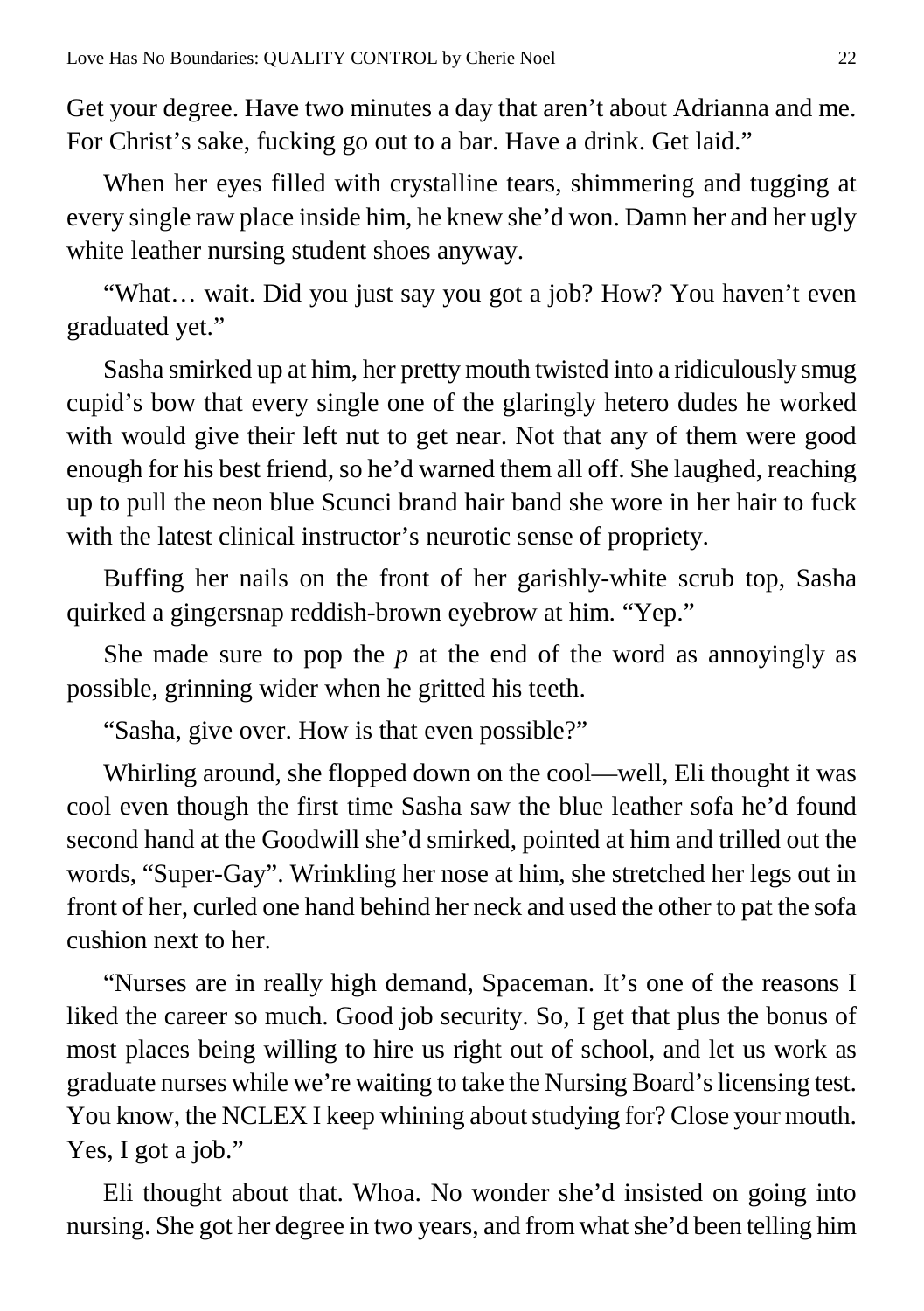for the last six months, she could keep going to school part-time while she worked, and in about six years be the nursing equivalent of a General Practitioner with an M.D. license but without all the insane student loans. All the bits of information she'd been feeding him over the last few weeks lined up in his head, finally clicking into place.

"Oh my God, Sasha… we're finally out of the woods, aren't we?"

Sasha's eyes welled up again. "Yeah, Spaceman, we really are."

\*\*\*\*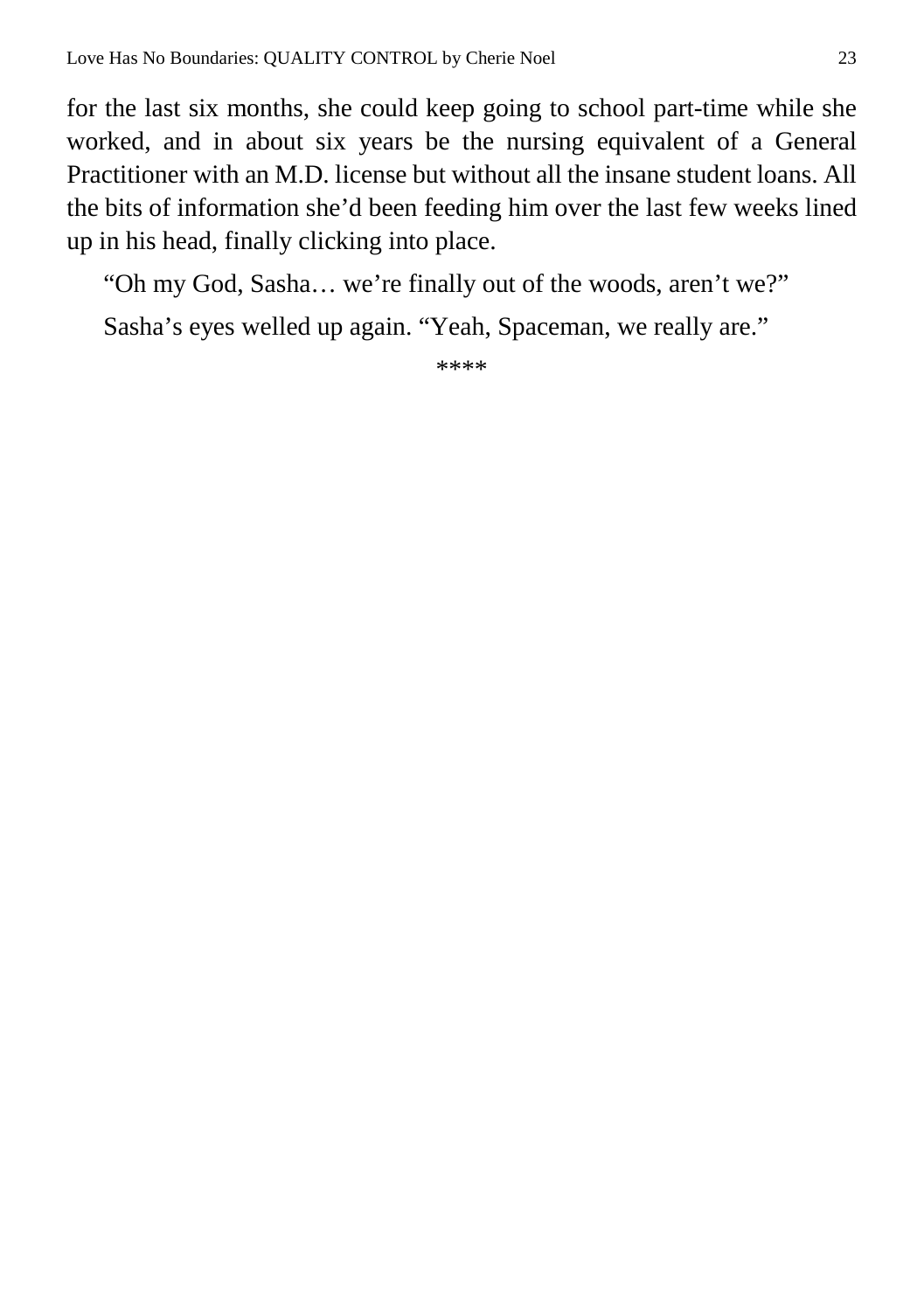#### CHAPTER TWO

<span id="page-23-0"></span>Paulie eyed the suddenly blank screen in front of him, hands sweating as he tried to believe that the test had cut off so quickly because he'd passed with the least possible amount of questions asked. The sudden shut off could also mean that he'd failed miserably. Oh, God, what if he'd failed? What if he was the most miserable failure ever in the history of the NCLEX? His normally dark olive skin paled to a shade far too close to white. He bit the inside of his cheek and smacked his thigh. There was no way he was going to pass out in the middle of the scrupulously tidy NCLEX testing site. Not only was the place way out in a suburban shopping complex that he'd never be able to get back to on a bus if he got carted away in an ambulance, but he'd be forever known as the gay guy who fainted at the nursing licensure exam. His father would never shut the fuck up about it, and he really didn't want to be the cause of Mama and Papa finally getting that divorce Mama threatened Papa with practically every other week at this point.

"If you're done, it's all right to get up and leave."

His startled grunt didn't disturb everyone in the testing room. The girl at the far end of the room, wearing jeans and a hot pink Nerds shirt didn't even flinch. Then again, Paulie knew from being in a clinical rotation with her that she was profoundly deaf. She wouldn't have heard a freight train roll through the room. Wiping his sweating palms against the light tan fabric of his Dockers, he glanced up at the little woman standing next to his chair, with her mouth agape and one thin hand clutched over her heart. His smile came out then, an anorexic thing wobbling at the corners and doing nothing to hide how freaked out he was.

"Sorry. I didn't expect anyone to touch me. Sorry."

Wire rimmed glasses slipping down the sharp line of her thin nose, the testing monitor nodded at him warily. Paulie raised his brows, waiting for her to step back so he could get up without knocking into her. The woman continued to hover where she was. A spark of temper lit at the back of Paulie's mind.

"Do you mind, ma'am? I can't get up without bumping into you."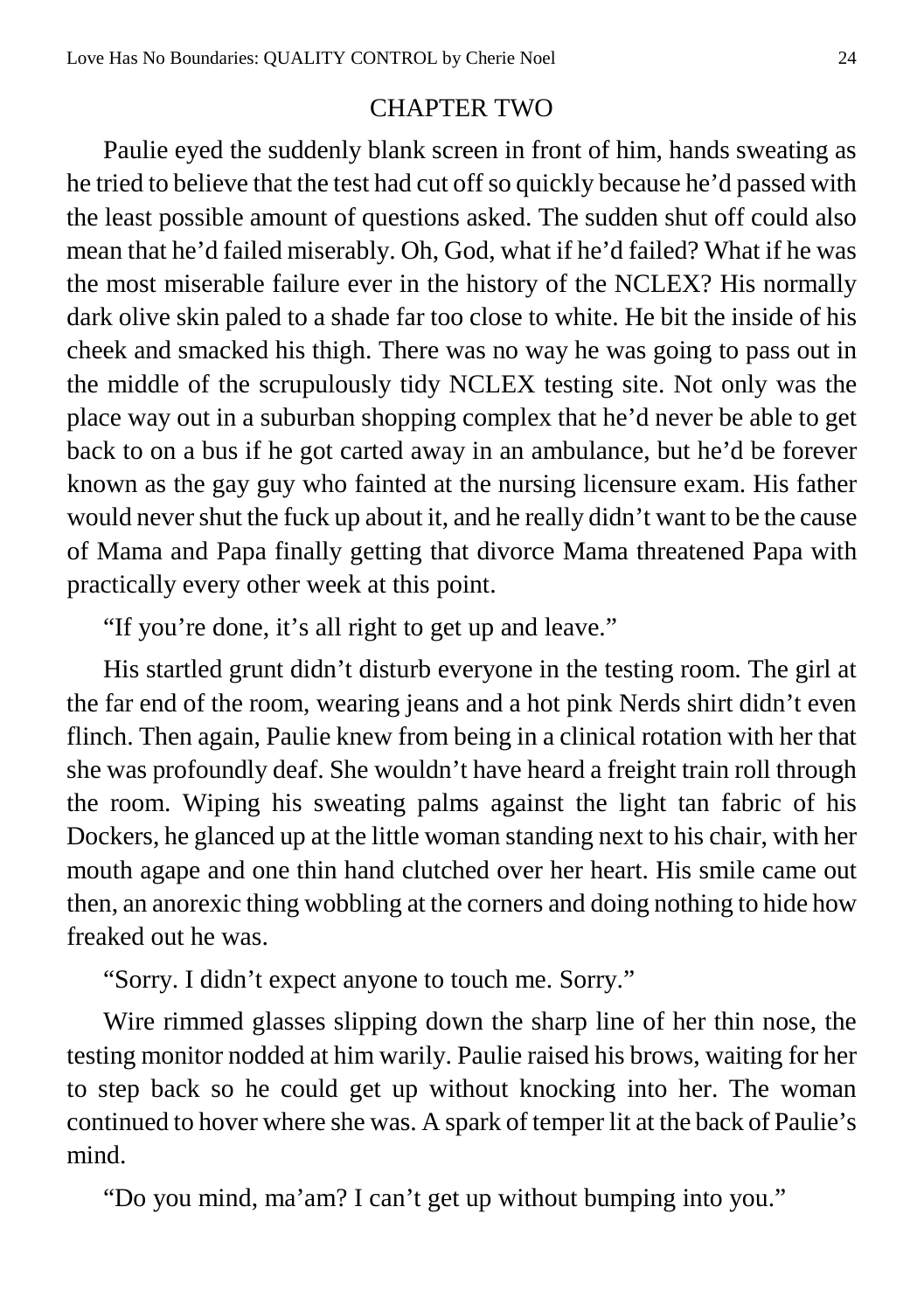The woman cleared her throat, pointing behind him with one frail looking finger. "Ah, you need to tell the test you're finished."

Paulie spun around to find the blinking cursor and blank page had been replaced with a message asking if he was okay with exiting the test, or if he wanted to review his answers. His cheeks heated and his right leg started to jiggle.

"Oh. Um, thanks."

A strange, constricted sound issued from the woman's throat. Flinching back slightly, Paulie found himself automatically assessing her for signs of distress. Her face was growing redder by the moment. She nodded and spun in the opposite direction. As he took in her shaking shoulders and listened again to the rhythmic noise she was making, Paulie realized she was trying to stifle laughter, probably at his dorky behavior. Well, at least she was nice about it. Shaking his head at himself, Paulie sent a quick prayer winging toward who or whatever might deign to answer to help him pass, or at least not die from the knots in his stomach before he got the results back in two days. He'd heard that they used to have to wait weeks and weeks before getting their test results back. Pushing the button to select the 'yes please close the test' option, he snorted softly to himself. Glad he hadn't taken his exam back then, he heaved a sigh as he levered himself up out of the chair. He was pretty sure he'd never have lived through the torture of waiting that long.

A red-haired girl he remembered vaguely from one of their lecture classes together stood up at the same time. She smiled as they walked out the door, hiking the strap of her white and blue sundress over her shoulder as she blew out a huge gust of air. Geez. She looked way too small to hold that much air in her body. Sticking out one hand in greeting while she used the other to push a hank of coppery hair out of her face, she started talking in a melodic rush that would put a xylophone to shame.

"Hey, I remember you from the Cardiac rotation. You were in 'Black Mamba's' clinical, weren't you? How'd you do? On the test I mean—I couldn't tell, it cut off so fast and maybe I totally failed but at least I have a job already—did you get picked up at the job fair like I did?"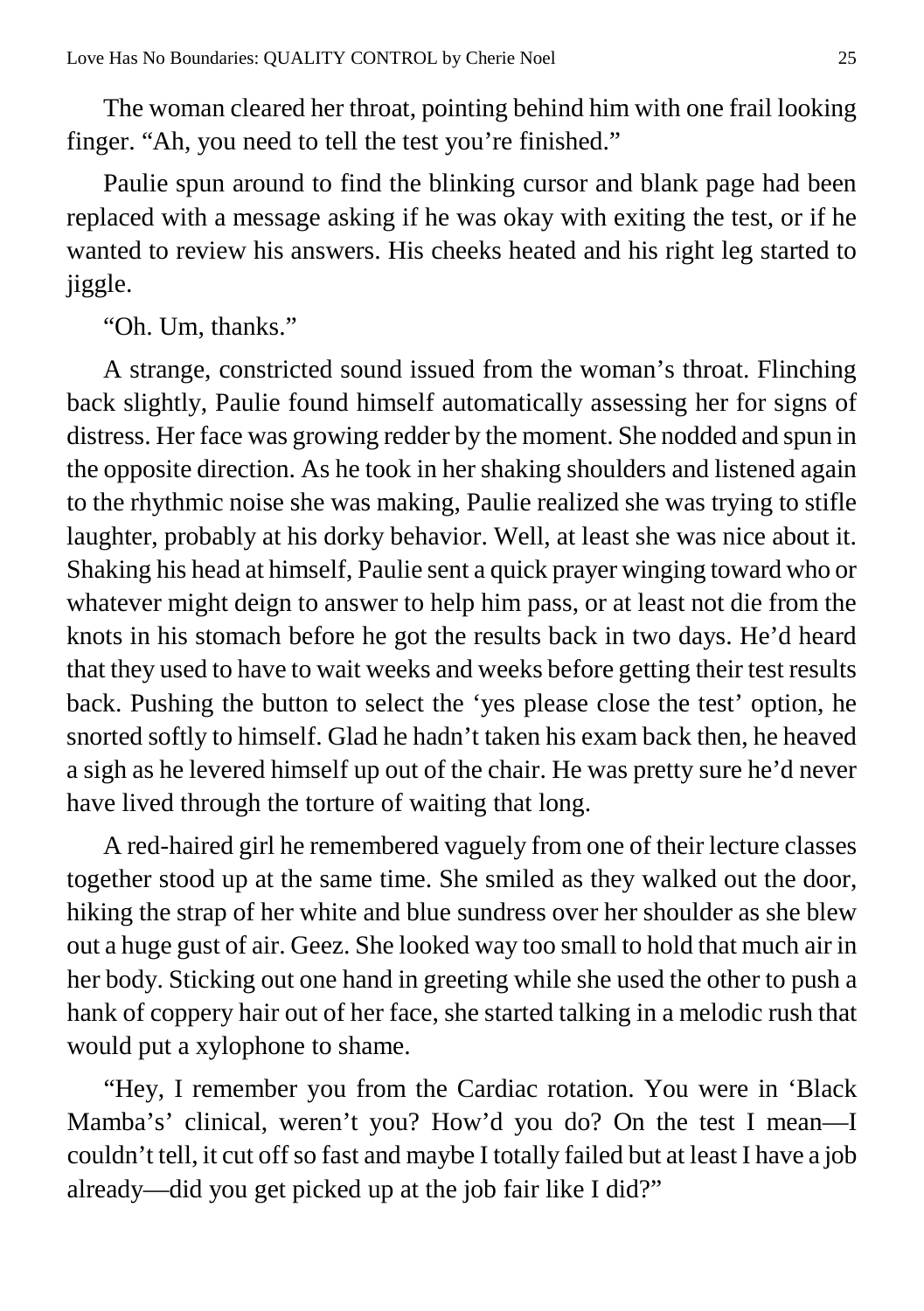Paulie blinked at her, nervously straightening his favorite charcoal grey hoodie's sleeves. It didn't match the tan pants he had on, not really, but he made them sort of work by wearing the black Converse All Stars he'd found at the thrift store by his little three room apartment. The girl was watching him out of the most incredible midnight-blue eyes. She looked like something off a runway with the startling mix of copper and flame tones in her hair—it had to be natural, because no nursing student could afford the kind of hairdresser who could pull off that level of believable variation.

"Um. Job fair?"

The cupid bow lips parted, rounding into an O-shape that told Paulie he'd missed something important. Great. Even Nursing Student Barbie was two steps ahead of him. He mentally smacked himself for the unkind thought. From the little he recalled about her, the girl was a nice enough sort. Her mouth was moving though, so he tried his damnedest to rein his brain in to pay attention.

"Oh my God, you didn't go to the job fair? They even held it on Saturday afternoon so no one would have a conflict with classes or their clinical rotation. Geez, have you been hiding under a rock?"

Paulie's cheeks flamed in mortification. "Um. Yeah. That's a pretty good description of the past few years. Ah, nice to see you. Good luck with the test and all. Bye."

Paulie turned and trotted away as quickly as he could without looking like he was running from her. He was out of breath halfway across the parking lot to where his pathetic excuse for a car wassitting. Gah, he really needed to start getting more exercise now that he was done with school.

Of course, the slightly gasping breaths might have more to do with the mild panic attack trying to sneak up on him, but he wasn't going to admit to that. He was done with those, and once he had an actual nursing job, maybe he'd join a gym. He patted his less than firm midsection with one hand, wishing he'd opted to wear just a T-shirt that morning instead of giving in to his desire to wear the hoodie. As light and comfortable as the soft gray cotton of the jacket was, he could feel sweat starting to pool in the dip where his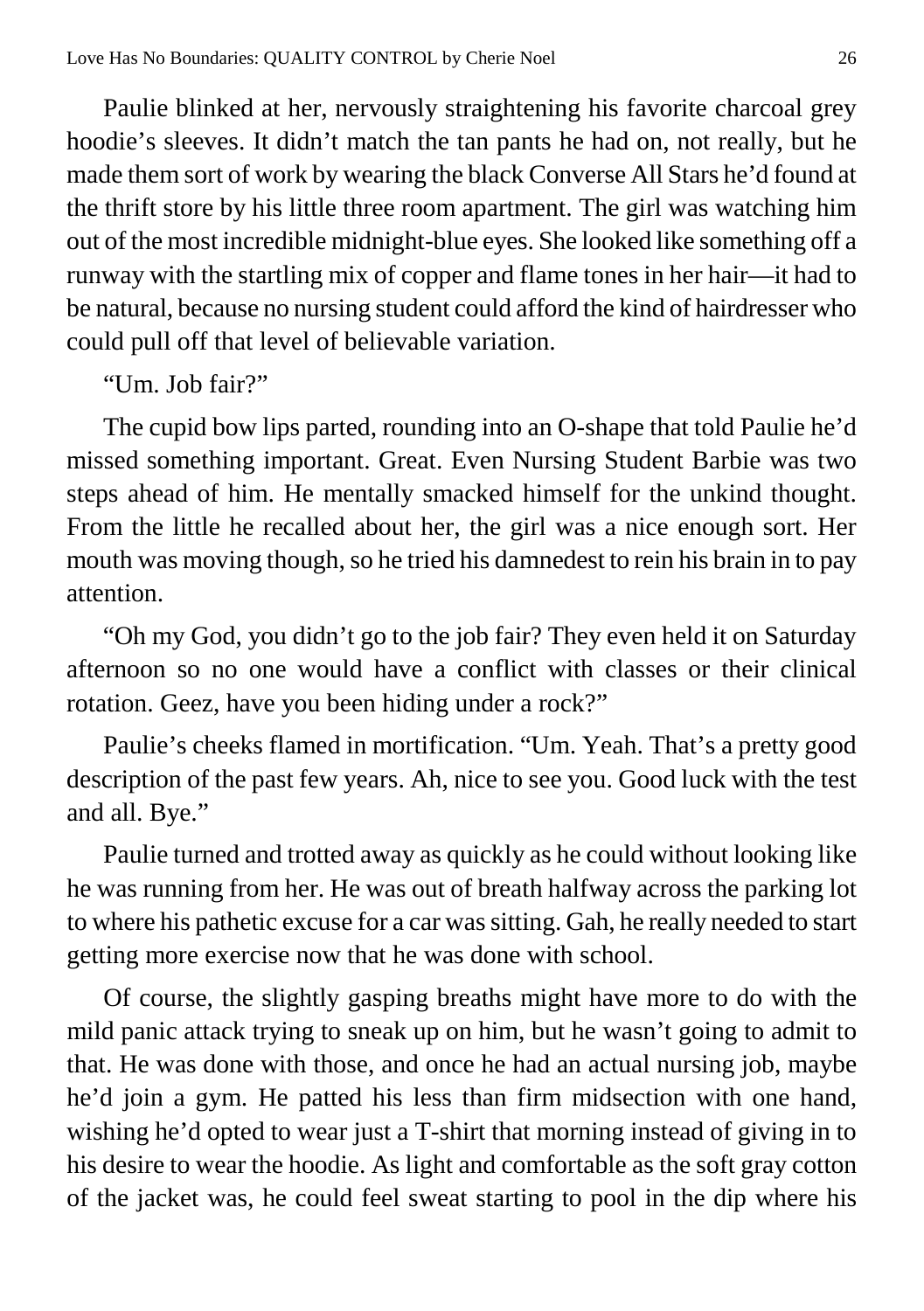lower back ran into the ginormous swell of his jiggly, bubbled-out butt. Well, at least his butt seemed ginormous and jiggly to him. His sister Teresa said she would kill to have a nice ass like his, but she was his sister so of course she said nice things about him.

Paulie shook his head at the reflection of himself in the driver's side window. Nah. The sweaty back was worth all the comfort of having his chubby belly covered so he didn't obsess about it during the test. A waft of salty, fetid air blew across his face from the little wetland area in front of where his car was parked. He pulled his keys out of a slightly too tight pants pocket, gazing out over the marsh sprawling out from behind the building where the testing center was. Fumbling, he dropped his keys. Of course, the damned things skidded halfway under his rust-bucket of a vehicle. Crap. The old Nova sat too low to the ground for him to get his thick body under there. This wasn't the first time he'd dropped the keys and had them end up under the car. If he was home, he could get one of the kids from the block to shimmy under there and fetch them out. Well, maybe he'd be able to reach if he kneeled beside the car and stuck his arm under. Squatting quickly, and then kneeling with his face pressed to the pavement as his eyes scanned the underside of the car, Paulie searched for the tell-tale silver shimmer of the keys…

The low purring sound of a well-tuned engine crept closer and closer until it stopped immediately behind him. A car door opened and then closed with a thunking sound. Paulie wondered if that was the girl's ride picking her up. Grunting he wiggled a little as he tried to shove his arm farther under the car. He could swear he'd seen—

"While I'm terribly entertained by the view, I can't help wondering if you'd like some help?"

The rich deep tones of the voice danced across his ears in the same way a pancake drenched in a puddle of Mrs. Butterworth'ssyrup would dance across his tongue. His stomach clenched, his breath stilled in his chest, and he immediately sought to drop his rear end down, tuck his legs under him and spring effortlessly to his feet. He'd clearly lost all sense of who he was. Attempting to jerk upward with an arm half under over two tons of steel and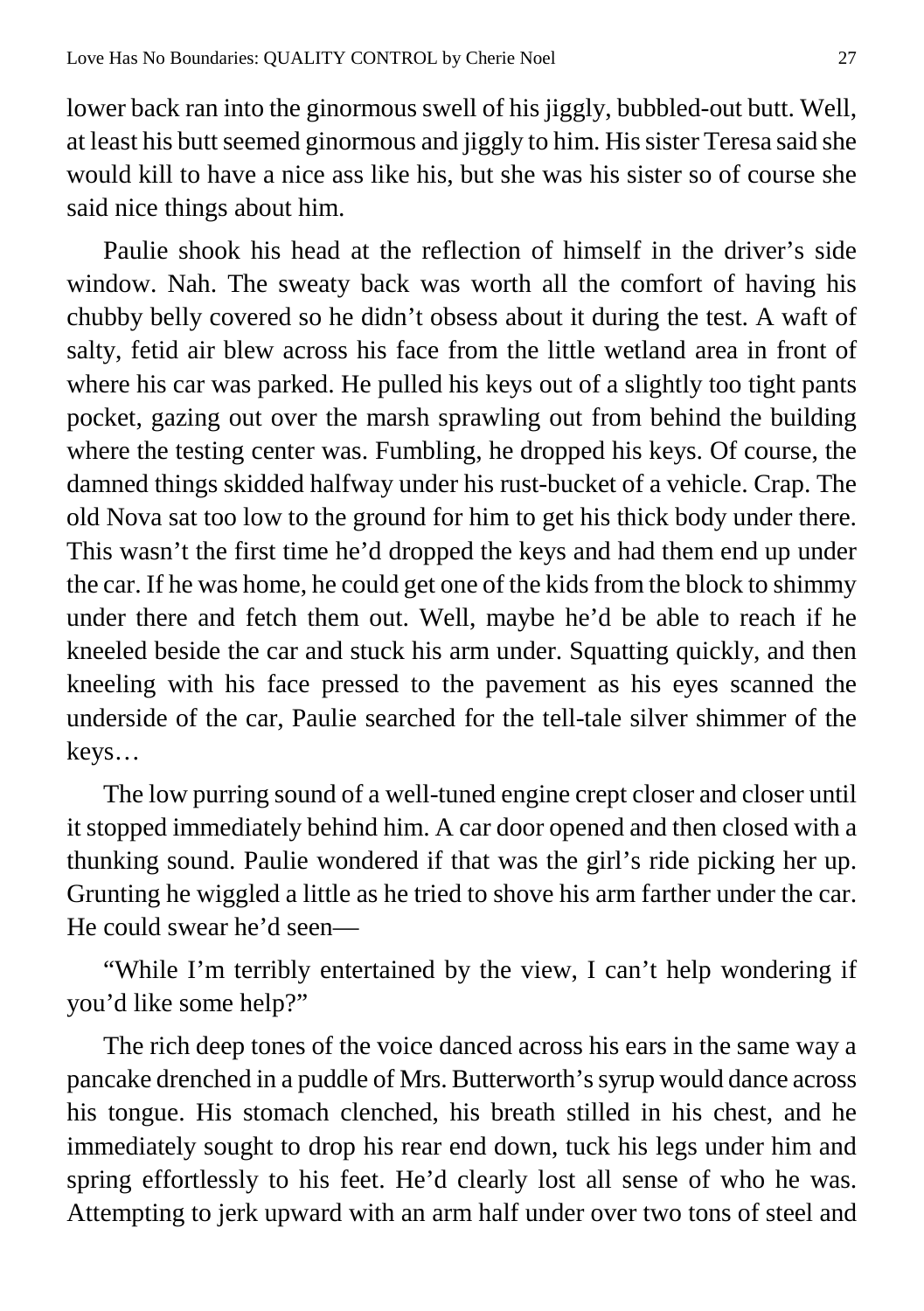rubber didn't really work out so well for Paulie. He lurched up about half an inch, got caught on his own arm, and then face planted against the side of his own car. Fire exploded in his nose and his vision went white.

### "Shib. Tha hursss."

Oh, crap. The last time he sounded like this was the night his father broke his nose while tossing him out the front door. Mama had been at bingo, and avoiding the whole divorce thing—Paulie had never told her about it. He wasn't even sure if the blow had been intentional or more of the collateral damage he wound up carting around after that night. Bracing one hand against the side of his Nova, he extricated his other arm completely from underneath the car. Then he flopped around to land inelegantly on his butt.

"Thorry. I thinb I boke iith."

With one hand cupped under the edge of his jaw directly below his nose, Paulie vainly attempted to capture the warm, bright red rush of fluid filling his cupped palm quicker than he could figure out what to do with it. Wincing, he flicked a glance up to send whoever it was on their way. Scuffed black work boots led to long, lean and—Baby Jesus in a sidecar—mouthwateringly muscular legs. The guy had to be at least three to four inches taller than Paulie, and dear God in Heaven, every one of those inches was packed with long ropes of muscle. Paulie swallowed thickly as his gaze slid past the man's rock hard thighs to the rather large bit of divinity he cradled at their apex. Hoping he hadn't let his gaze linger on the f-ing amazing package—holy Moses on a pogo stick, Paulie had no doubts he was going to be seeing that gorgeous bulge in his dreams and fantasies for a long time to come. He jerked his gaze upward, jumping past a forest green Henley and what he suspected were some truly gawk-worthy abs to a land on a face of chiseled, nearly god-like perfection. Reaching up to confirm the goose-egg he must have on his forehead to be seeing Roman demigods come to life, Paulie was surprised to find only smooth skin. The guy's sandy brown brows drew together.

"Hey, buddy. I didn't mean to make you hurt yourself. Damn. Hang on for a second and I'll see if Sasha stuffed an ice pack in that nursing student emergency wonder-kit of hers. And I'll grab the towel from my work out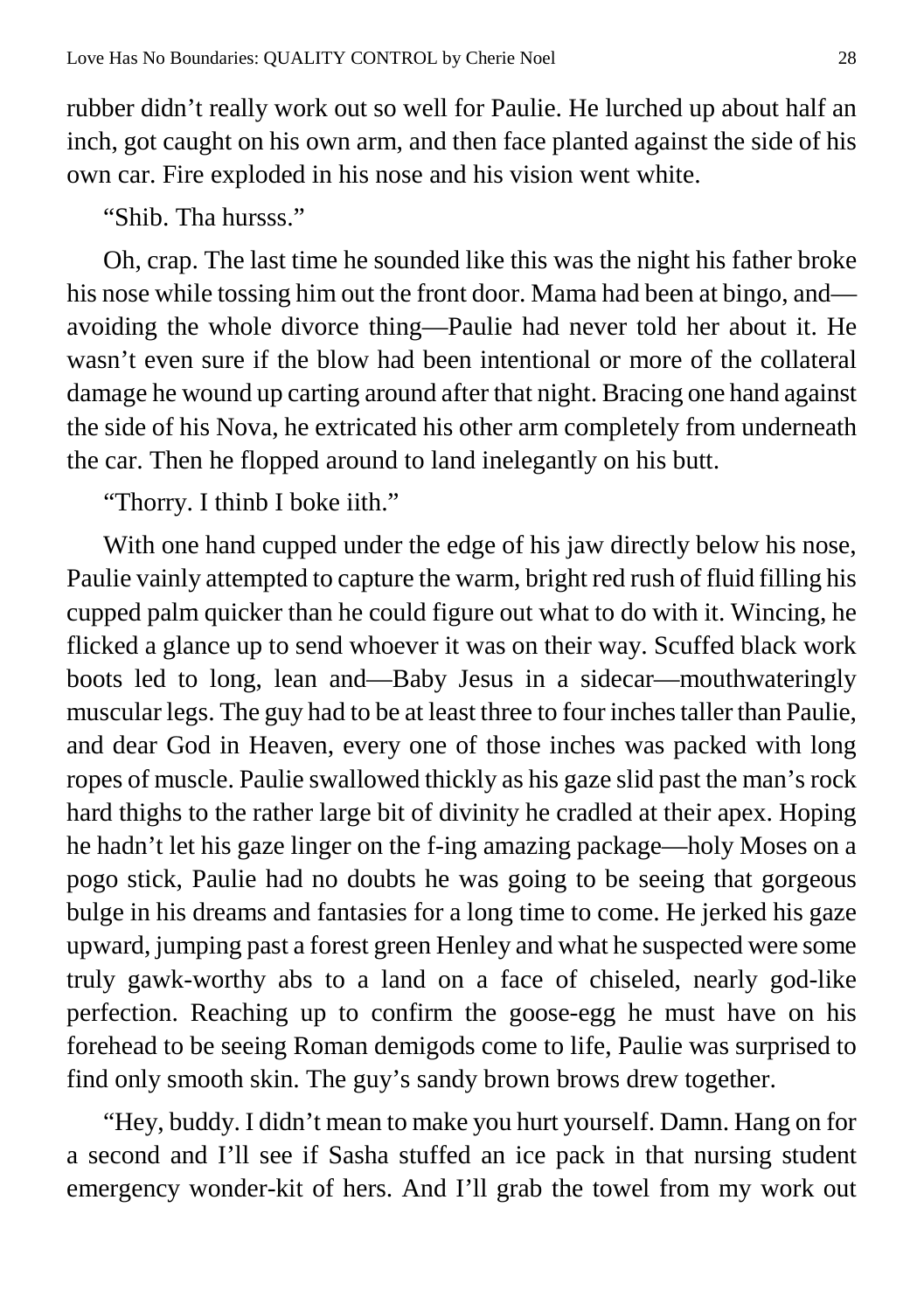bag—it's clean. I was going to the gymafter I dropped Sasha and Adrianna off at home."

He loped back toward the Subaru, all sleek male animal, buzzing with energy and alpha in his prime intensity. The long thick muscles made Paulie's mouth water just a little. Looking like that—not an ounce of spare flesh on him—and hurrying back to a car with the beautiful Sasha waiting, his fine male form was just another that Paulie would have to admire from afar. So, Paulie sat on the pavement that was starting to burn his plump ass a little through what used to be his second best dress pants. He pressed the hand not trying to stem the flow of blood from his nose against his soft, round little pooch of a belly and sighed very, very quietly.

Maybe someday he'd find a gay man who wanted a chubster like him. Hah. Maybe he'd find a way to fix everything he'd ruined for Jeff too, right after he won the lottery and got declared Mr. Universe in the same People Magazine issue where Andrej Pejic lamented the fact that he'd never been brave enough to ask the uber-hot Paulie Bellizi for a date. He was still chuckling painfully when a set of slim feet encased in brown leather sandals and topped by glittering toenail polish in bright pink edged into his line of vision.

\*\*\*\*

Holy fucking hotness, Batman. Eli paused for a second with his hand on the top of the Subaru, breathing deeply as he tried to will his unruly cock to stand down right the hell now. Okay, so maybe he'd been celibate for too damn long. Maybe hearing that he was going to be able to start having a life that didn't revolve around making sure Adrianna and Sasha had what they needed had pulled his libido out of the deep freeze and set it out in the corner to thaw. Either way, it somehow still seemed just wrong to spring wood when a—admittedly smoking hot—guy nearly knocked himself out at your feet. But Goddamn, that was a double handful of yummy man back there. Even with the painful misplacement of his nose distorting things, he had the sweetest Little Italy accent Eli had ever heard. Eli could so see himself pinning the round cheeked, olive skinned guy to his mattress and fucking him within an inch of his life. The big brown eyes and that dark brown hair waving over his forehead were absolutely delicious. Even better was that flash of something—needy and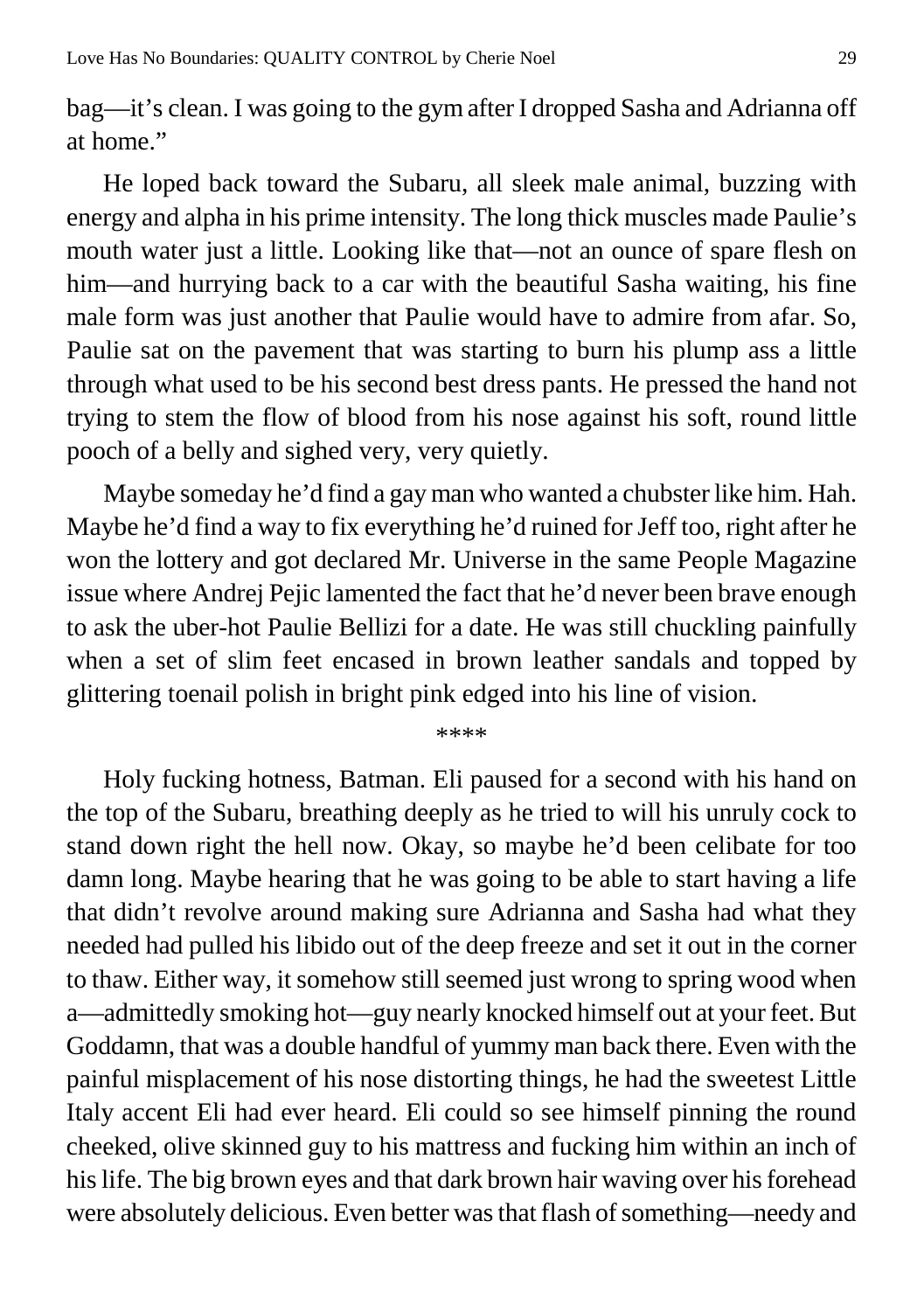vulnerable in the man's gaze. It looked sweet and shy; Eli could see himself giving the man just what he needed until they were both sweaty and spent. Vivid flashes of just what that might look like flooded Eli's brain. So. Not. Helping. Shit.

A tapping on the driver's side window had his eyes springing open. Sasha's face was looking out at him, her nose wrinkled in that way it did when she was trying not to laugh. The strap of her favorite sundress fell down her shoulder, revealing a dark tan line. A heavy pang of sweet warmth shot through his chest. Eli was damn glad he'd caved and bought her the thing last year for her birthday. She'd been feeling so down, struggling in school and just so damn sad all the time.

*The night before they went shopping for Adrianna's spring and summer clothes, he'd overheard her on the phone with her mom. She'd been crying, telling her mom how she wasfat and ugly now with stretch-marks all over her belly, and she didn't know what she was going to wear when summer came because they couldn't afford new clothes, except for Adrianna. So after she hung up, Eli had swallowed the bittertaste of his pride long enough to call his mum up and see if she could lend him a hundred bucks until he got paid the next time. The next day he'd bought Sasha the sundress and a pretty gold and blue bikini. She'd tried to make him take back the bikini, saying she couldn't wear one. Eli had laughed at her and then told her she should be proud of her silverlining showing. She'd looked at him like he was crazy, and he'd grabbed her in a big bear hug.*

*"Listen, Donna" he'd said, affecting a very David Tennant as the Doctor stance and an English accent so bad it was a wonder the Anglophile Accent Police of America didn't slap a huge fine on him, "I don't know what anyone else has been telling you, but every time I see those marks I think about how my best friend took what could have been the darkest day of our lives and turned it into the most precious thing in the world. Don't you put down those warrior marks in my hearing, okay Donna? I don't think I could bear it."*

*She'd sniffled, and then replied with this. "Oi, Spaceman, now you've gone and made me ruin my face."*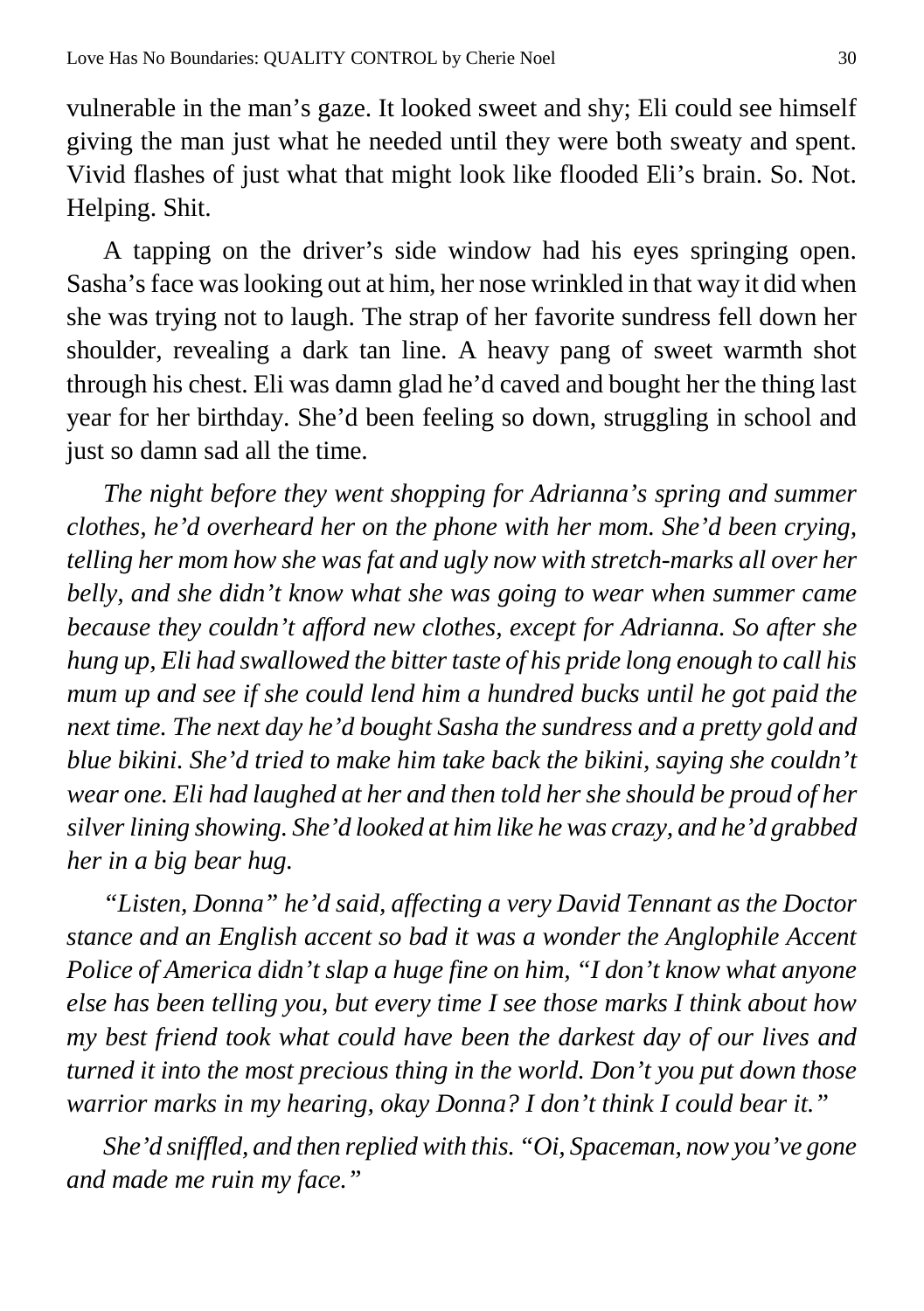*She started coming to the gym with him after that, and they'd taken turns working out while the other one watched Adrianna. As soon as they put the word out that they weren't a couple, she'd been surprised, and pleased, to find herself on the receiving end of numerous invitations to dinner, drinks, and even a hot air balloon ride. Though after Eli had informed the guy that he'd better treat her like a lady or Eli would rearrange every molecule in his body via a good old-fashioned ass-whooping, he'd slunk off like the snake Eli had suspected him of being all along. But seriously, who asked someone out on a hot air balloon ride as a first date? That was a psycho move.*

Sasha tapped at the glass again. Eli blinked. The noise recalled him to the present, and he stepped back, bending down to see her face better before motioning for her to roll the window down. Once she had it down a few inches, he started to speak.

"Hey, your friend from nursing school kind of broke his nose against the side of his car. Do you have an ice pack in that monstrous first aid kit you made me put in the car?"

The laughter fled Sasha's face. She'd only been in one clinical rotation with Paulie, but nursing school was a lot like going to war. The other students were your fellow soldiers, guarding your back in the dangerous nearly militaristic maneuvers where you fought the actual illnesses, as well as your own lack of experience. The instructors were like drill sergeants trying to beat every hit of weakness from your nursing skills, and the patients were the territory you sought to conquer. Even one day spent together would have been enough for Sasha to learn a lot about Paulie. After a whole semester guarding each other from the gimlet eyes of their instructors while trying to give the patients assigned to them the best care possible she knew more about Paulie than any ordinary acquaintance would.

"Oh, no! Poor Paulie… he's always been kinda clumsy, but I never saw him actually hurt himself before. Sh—oot. Sugar, honey, iced tea."

She grimaced, pointing toward the back seat where Adrianna watched them avidly as she sucked on three fingers and clutched a stuffed monkey to her chest. Her eyelids were heavy, dropping shut every few seconds. Sasha undid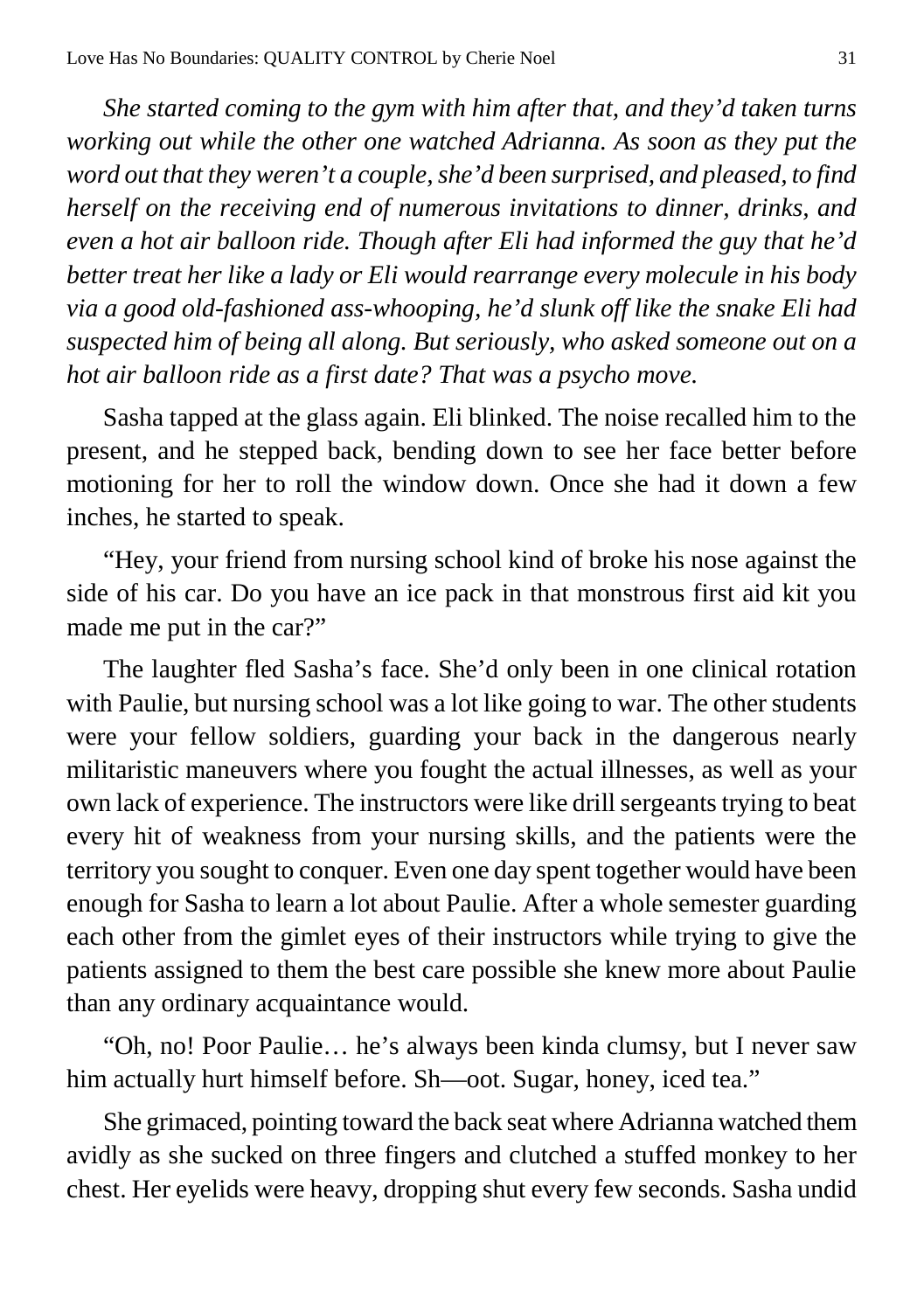her seatbelt and opened the passenger side door, climbing quickly from the car.

"Let me go take a look at him. Um, if he hit his head hard enough to break his nose he might have given himself a concussion. Let me see him—I'm sorry I think you might miss your workout time."

Eli waved his hand at her. "Go, go check him out. I'll wait here. He—geez, Sasha—"

His voice cracked on the last bit, and Eli could feel his cheeks heating up. Sasha blinked at him, and then hopped up to stand on the edge of the doorframe by the base of her seat. Leaning forward, she spoke in a whisper.

"Oi, Spaceman... you like him. No, wait, you think he's hot—hah. He is just your type. And you had to go scare the shize out of him and make him almost kill himself. Even worse, now you have to rely on someone else to go patch his boo-boos."

Eli glared at her, answering just as quietly without even trying to put on a fake British accent. "Don't push it, Donna."

Cackling, Sasha hopped down, strolled with agonizing slowness to the back of the car to lift the hatchback and rummage around in the big red emergency travel kit she'd put together for the back of their car. After a thousand eons, she emerged with a single ice pack no bigger than Eli's hand. Eying her incredulously, Eli pushed his hand through his hair. The humid air blowing across the marsh seemed to be gluing the stuff to his forehead.

"That's all you're taking? What about something for pain? And gloves… didn't you get all huffy about how we always have to remember blood transfer of germs?"

Sasha grimaced, reached back into the still open hatch, and came out with a pack of gloves and bottle of water. She bit her lip.

"I don't have anything in there to deal with more blood than I can clean up with a couple of gauze pads unless I want to use the sterile dressings to clean up a nosebleed. Do you have something in your gym bag?"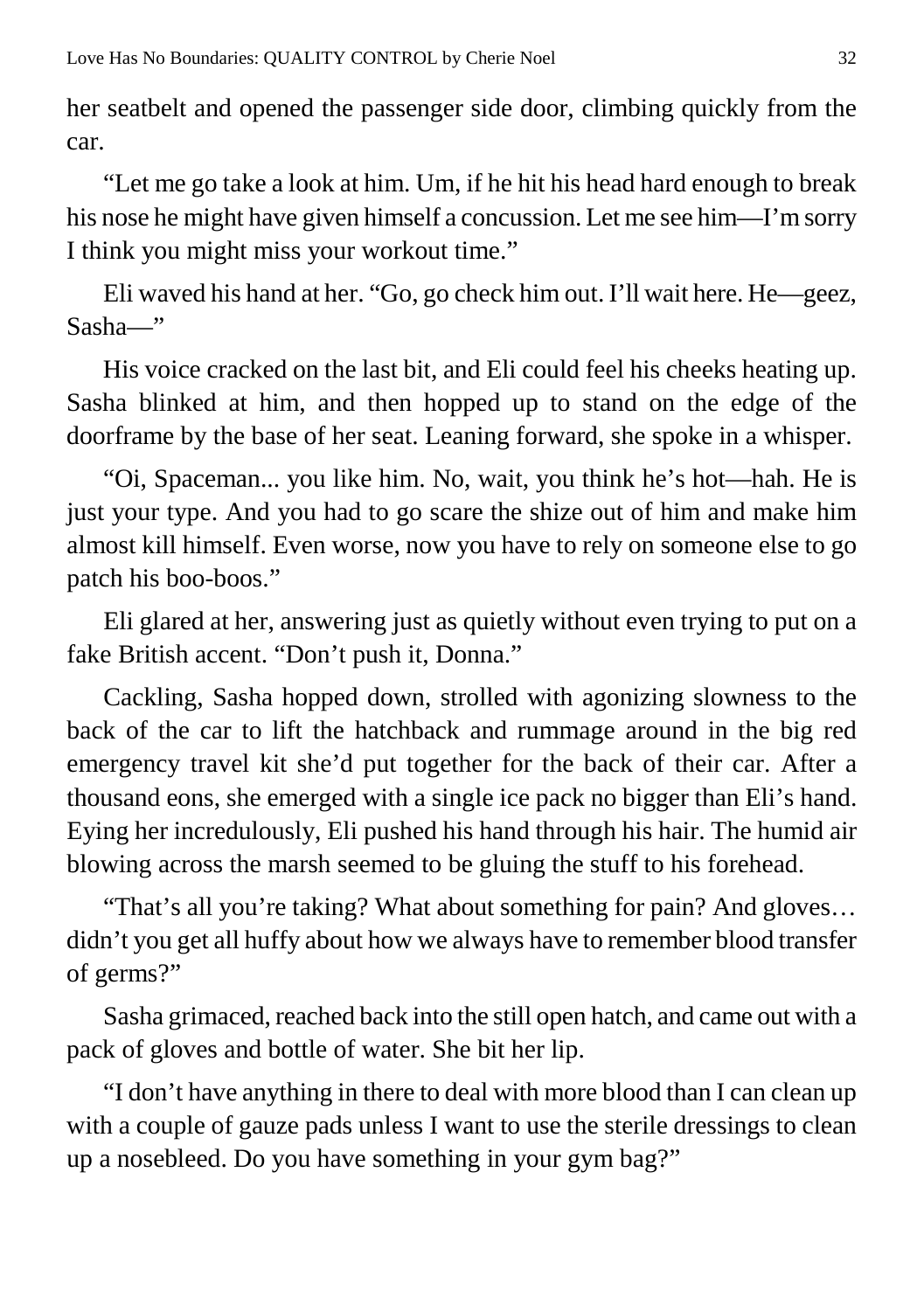Eli's stomach did a slow roll as he smacked his hand against his forehead. "Geez. Yeah, I think I already told him I'd give him my towel… maybe. I dunno. Sure, you can use it. I meant to tell him we'd get him something."

Sasha grinned. "Thanks, Spaceman. I'm a little rattled too. I think when it's somebody I've known for two years, it makes things different, you know? And his name is Paulie. We had the same lecture time for our first semester of nursing."

Eli rolled his eyes before giving her a lopsided grin. "And with your memory, of course you remembered. And it was no problem reminding you about the gloves Sasha. I have a vested interest in keeping you healthy, ya know. Otherwise, I have to go looking for a new bestie and baby mama. Sheesh. Way more work than I want to have to do. You know how lazy I am."

Sasha snorted, flipping a hand at him as she gathered her supplies up into a bundle wrapped in the towel, and made her way over to Paulie. Eli grinned to himself as he watched Adrianna's cute little button nose scrunch up. She batted a strand of silky reddish blond hair out of her face, and clutched her monkey tighter. Eli mouthed the sexy Italian-looking man's name. Paulie. He liked the name, liked the way it felt in his mouth, the way saying it made him press his lips together and then open his mouth. It also fit the sweet, roundcheeked look the man had going on very nicely. He would have to make sure they exchanged numbers before they left the parking lot.

\*\*\*\*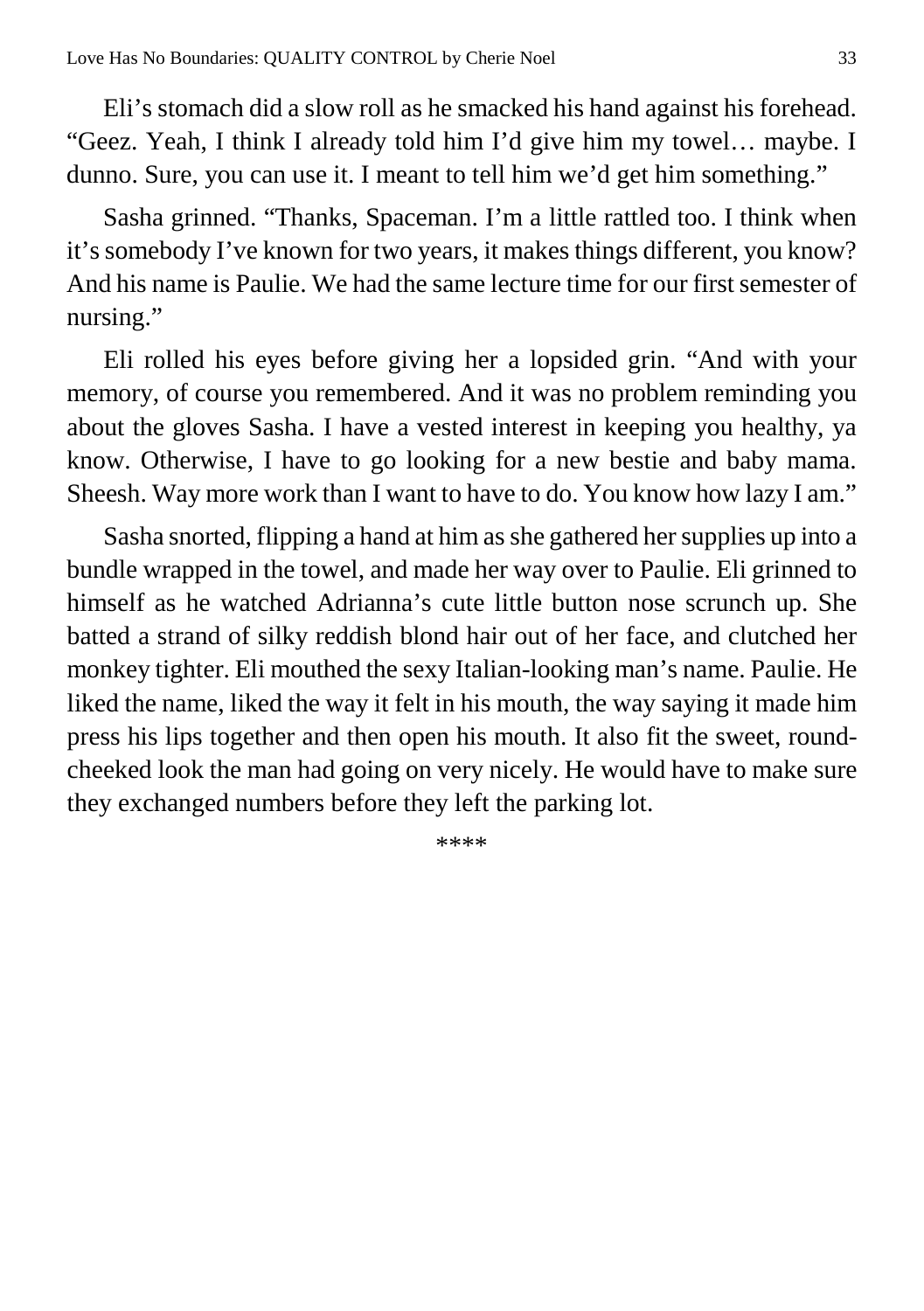#### CHAPTER THREE

<span id="page-33-0"></span>Paulie watched Sasha approach with an acid spewing, ten-foot tapeworm eating holes into the tender surface of his stomach. She was everything he would never be. Graceful, slim, obviously well off to judge by the costly diamond studs she wore in her ears, and most damningly, female. He didn't want to be a woman. Paulie was plenty happy being born with a dumbstick and two balls in the center pocket. He liked being a guy who liked other guys. He just wished he were more the kind of guy that other guys who liked guys went for. Or better yet, the kind of beautiful guy that everyone went for. Sasha sank down like a willow bending in the wind, standing above him one moment and sitting in a tidy little half kneeling position with her skirt belled out in a perfect circle around her the next moment. She sat back on her heels, opening the towel she held and using her skirt as a sort of makeshift barrier between her supplies and the ground. Huh. That was clever. Shaking out the towel she'd carried everything over in, she held it out toward him.

"Here, use this to help you catch the blood."

Paulie took one end of the towel gingerly, careful not to touch her with his bloody hands. He was disease-free, butshe had no way of knowing that. With brisk, efficient motions, she snapped a pair of gloves onto her hands before opening the bottle of water she'd brought over.

"I doab thin I caaan dink"

Sasha slanted a long look at him out of those dark blue eyes. One corner of her mouth tipped up. "Yeah, well that's good, because the water is to wash your face off so I can pop your nose back into place. It's gonna hurt less and heal faster if we do it now."

Paulie leaned back away from her. "We dibent learn dat in cass"

Laughing, Sasha shook her head. "Hah. I know. My uncle runs a gym for boxers. He taught me—well, his trainer, Matty, taught me. I honestly know what I'm doing."

Regarding her closely, Paulie thought for a moment. His brothers Tony and Luigi both had plenty of broken noses growing up, and he thought he recalled Tony saying something about his nose feeling better as soon as they reset it.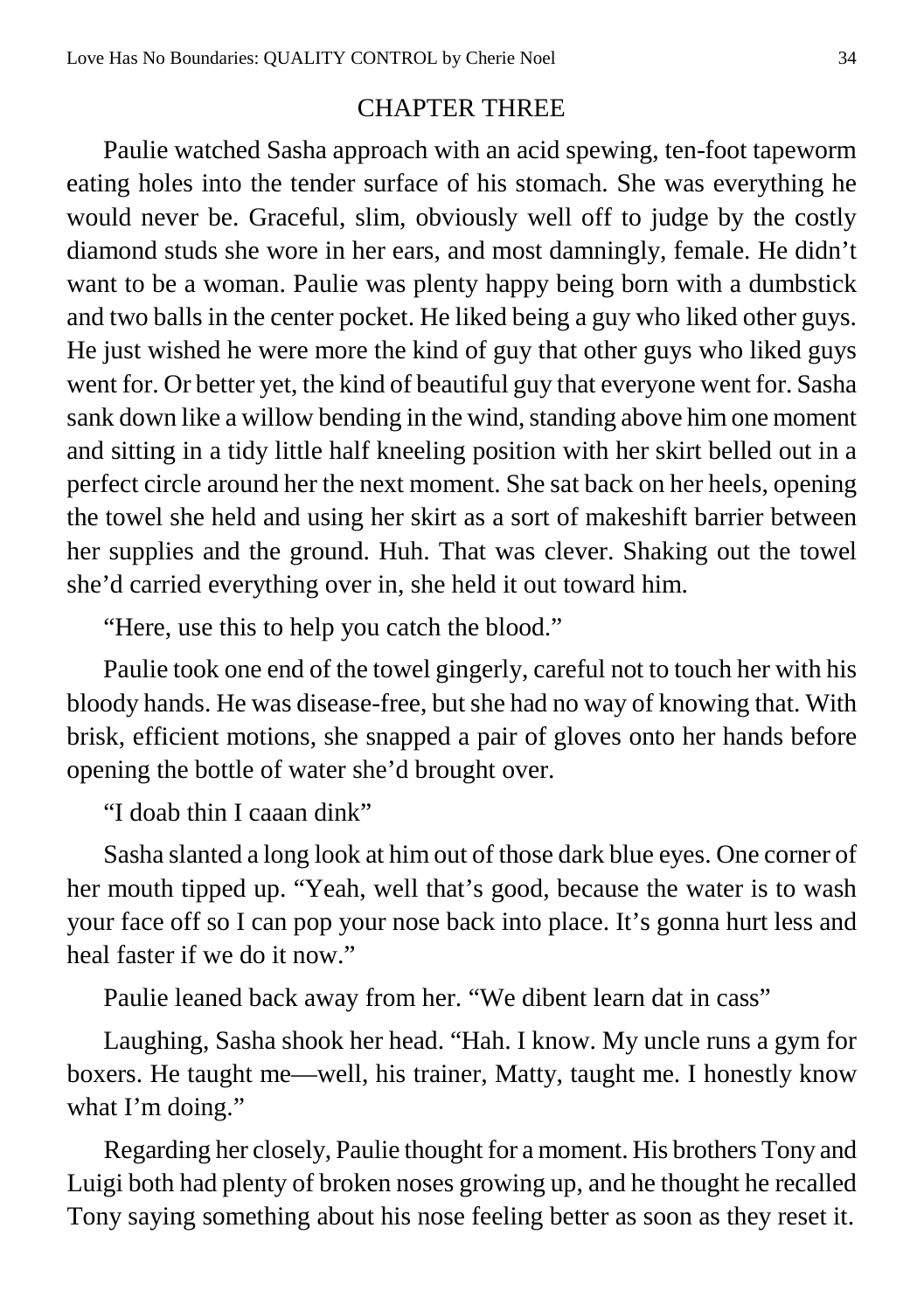## "Okab."

Reaching over, Sasha placed her thumbs on both sides of his nose. Paulie's gaze strayed over her shoulder toward the car where he could just make out the big, gorgeous man's beautifully firm ass pointing straight toward Paulie asthe other man bent to look in the open car window. When Sasha cleared her throat Paulie guiltily jerked his gaze back to her. Looking deeply into his eyes, her little hands spread over his round cheeks, she smiled angelically at him as she spoke.

"Eli's gay you know."

Then, while his brain was trying to wrap around the most delightful thing he'd heard in over five years, she wrenched her thumbs sideways with a sudden snapping motion of her wrists. White-hot fire exploded up hisface and knifed through his brain. Paulie bellowed, attempting to scuttle back from the evil harpy before him. Clearly, she thrived on the pain of—holy Mary, his nose felt better already. Whoa.

Paulie blinked at her, and the motion felt intensely different from two minutes ago. "Wow. That feels better."

Tipping her head back, Sasha laughed before gesturing for him to move forward again. "Come on, don't be a baby. I promise not to do anything that painful again."

Paulie shook his head as he scooted back toward her. Tipping his head to one side, he bit down on his bottom lip. "Why did you say that? Um. About Eli."

Dumping water on a gauze pad, Sasha looked up at him with one eyebrow raised. "Isaid it to get your attention off what I was about to do… and because it's true."

Paulie gulped. "Really?"

Sasha pulled off one glove, and then used that hand to draw an *X* over her heart. "Cross my heart. And you, sir, are just his type."

Eying him with a wicked twinkle in her blue eyes, she smirked slightly. "Yep, he's always gotten hot for men with sexy Italian or English accents. I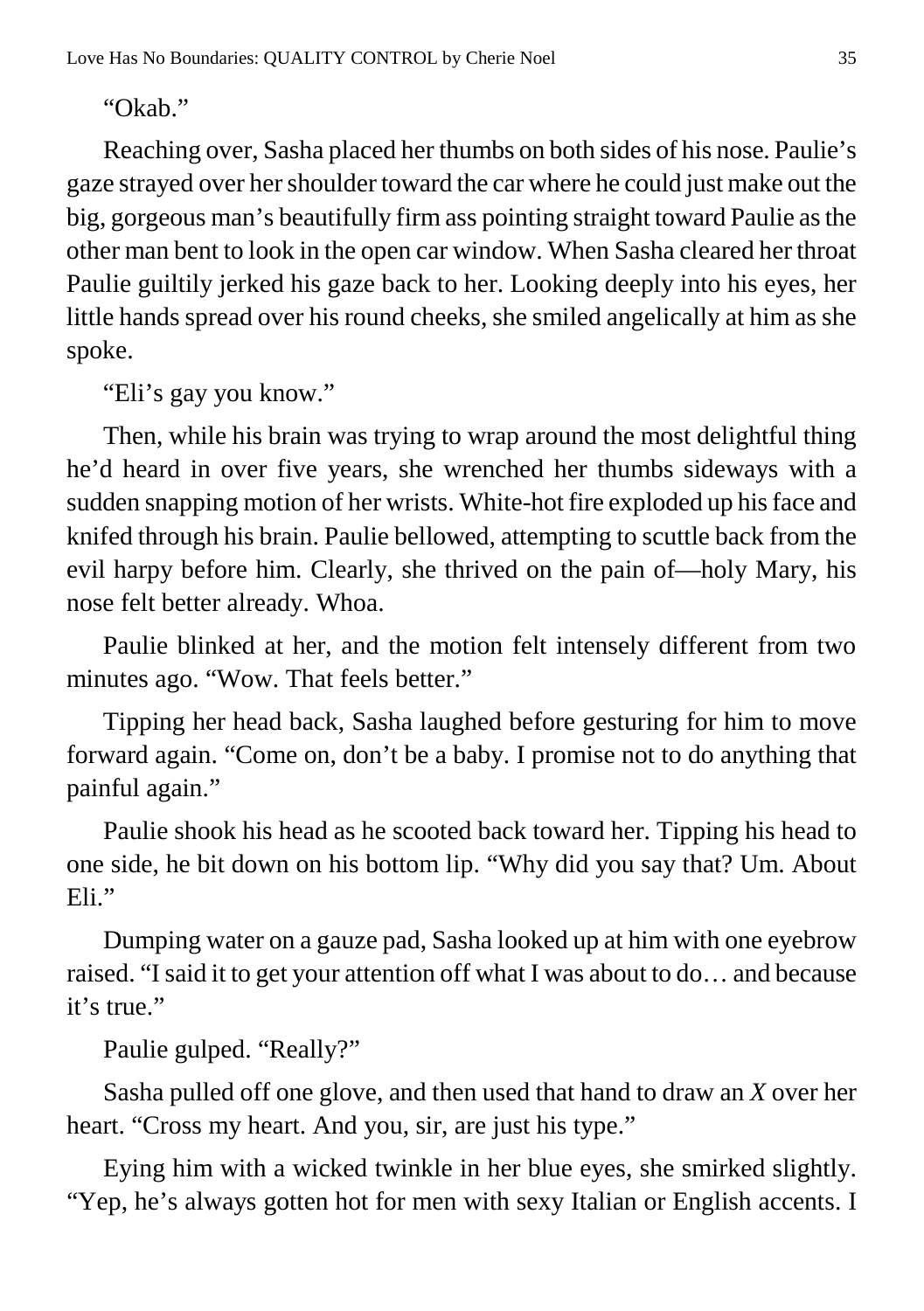would have fixed the two of you up a year ago, but he was too preoccupied to make anybody a decent boyfriend then. Eh, he's still a big geek, but trainable. You think you might wanna apply for the position?"

Paulie gaped at her as she pushed up to standing with the same willowy grace she'd utilized lowering herself to the ground. His head echoed with the small sounds of wind rattling through the tall cattails on the other side of the low rail lining this side of the parking lot. His brain floundered, completely bereft of any response to her statement. She'd forgotten completely about washing his face off, but before he could mention it Sasha grinned, and the expression wasso sly and naughty he half expected a cute little pair of hornsto suddenly sprout from her head.

"Huh?"

Laughing, she turned to walk away. After a few steps, she paused to look over her shoulder. "Hey, do you have someone at home to keep an eye on you and make sure you didn't give yourself a concussion?"

Paulie didn't even have to hear the end of her sentence before he was shaking his head from side to side. "Um. No. I live alone."

Delicately arched copper eyebrows lifted toward her hairline. "Well. All right then. Do you want us to leave you at Crouse Hospital's ER or do you want to stay at our place tonight?"

Paulie blinked at her again. Shit. "I thought you were sort of a life-sized Nursing Student Barbie, but you're really more of a deceptively innocent seeming Kick-Ass-Ninja-Drill-Sergeant Barbie, aren't you?"

Sasha smirked at him again before turning toward the hot sex-god loping back toward them. The sight of his thighs flexing knocked any idea of protest at being called Italian clean out of his head.

\*\*\*\*

Adrianna finally lost her fight with the tiny little *zzzzz-*monsters dangling from the ends of her eyelashes, and Eli lost no time taking advantage of the opportunity to zip over to where Sasha was taking care of her hot nursing buddy.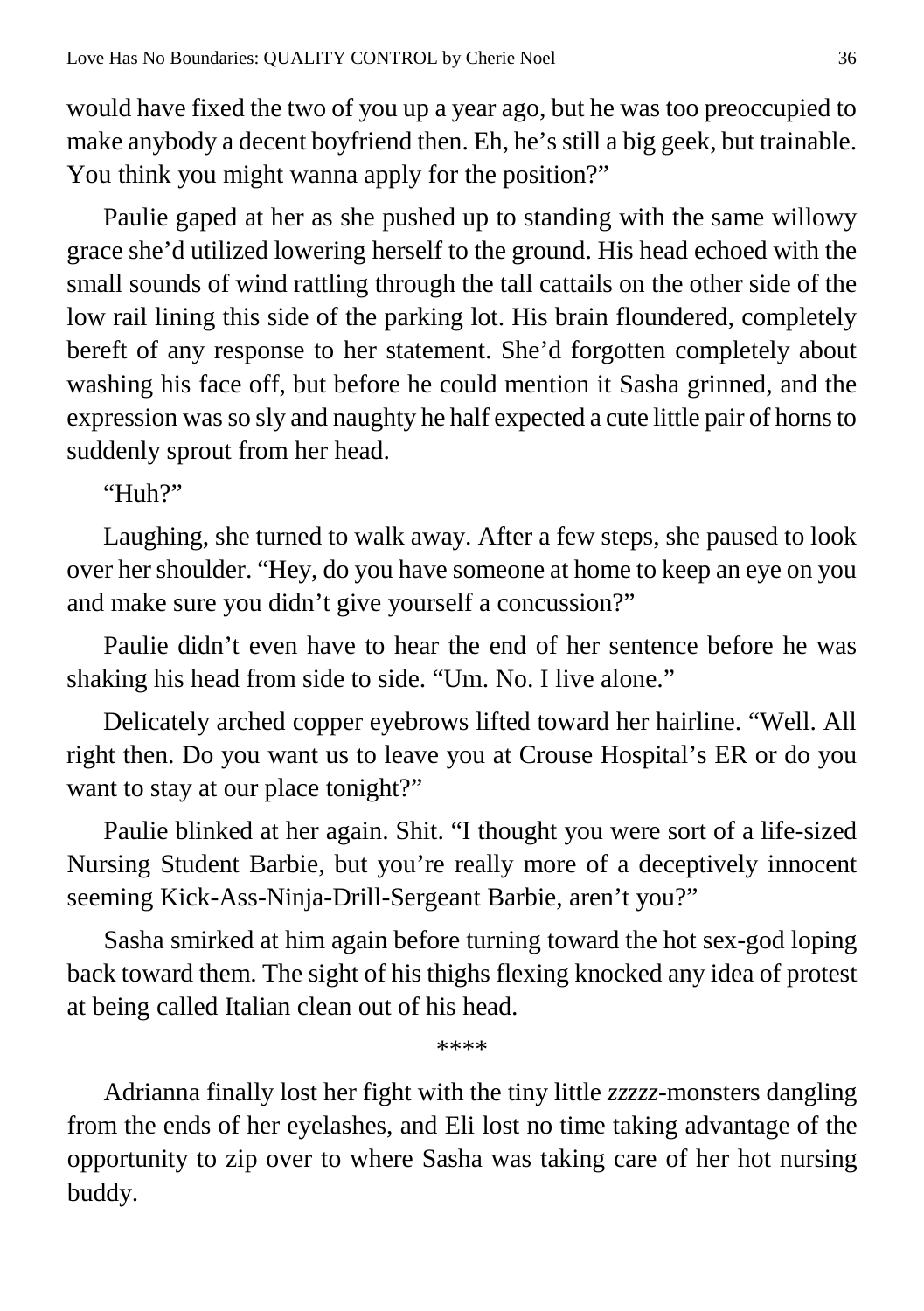### "Paulie."

He tried the name on for size, liking the way it felt in his mouth when he actually said it aloud. And nearly as much as he thought he might like to have some part, any part, of the man where he could lick and nibble at it. He got close enough to hear Paulie just as the man made his comment about which Barbie Sasha most resembled. Eli snorted, catching her gaze as her eyes widened and her mouth quirked up at the ends. With a laugh tickling the back of his throat, Eli nodded toward Paulie, who was currently making Eli's dick do the Macarena in his pants.

"Make another conquest, Earthgirl?"

Sasha's eyes danced with mischief. "Nah. He's more your type anyway, Spaceman."

A rush of heat flooded down into Eli's groin. He glanced behind Sasha, surprised to see Paulie simply sitting on the ground watching the two of them with his head tilted to one side, brows scrunched up a little, the hint of a smile playing around his mouth. Turning his gaze back to Sasha, Eli gave her his best shark smile.

"Good. I call dibs."

On the ground, there was a short burst of laughter followed by the best quote possible from Eli's favorite Brendan Fraser movie ever. "Nobody gets dibs on the mountain guide."

Sasha and Eli both cracked up at that, Sasha actually going so far as to set the ice pack she still held down on the car's dull yellow hood. Eli did a double take.

## *Wait a second. What was she still doing with that?*

Eli's laughter evaporated as he realized the little bit of relief they could offer Paulie hadn't been given to him. He tapped Sasha's arm.

"Hey, isn't he supposed to be holding that up against his face?"

Sasha took a second to wipe her streaming eyes, and then looked where he was pointing before turning stricken eyes to Eli. "Worst. Nurse. Ever."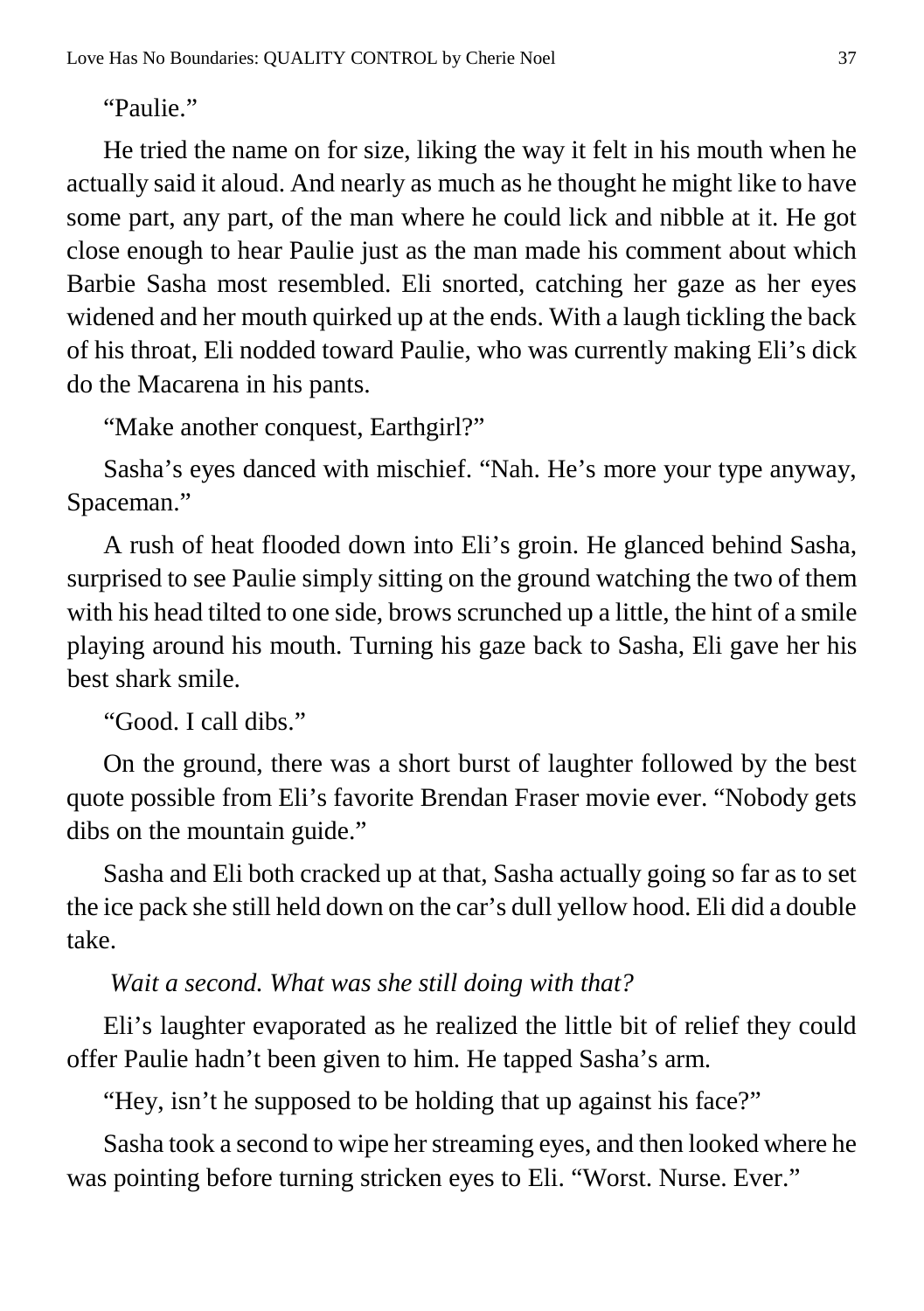He pressed a finger to her lips. "Oi, nobody talks about my best mate that way, Earthgirl. I'll take care of it."

Then he picked up the little icepack, breaking the pouch inside to release the activating chemicals to mix with whatever other stuff was in there. Eli shook the bag back and forth as he waited for Sasha to squeeze past him to get to the car. When she paused at the driver's side of their car, he squinted one eye at her.

"Sash? What are you doing?"

She tipped her head toward Paulie, and Eli turned his head to look at the man again. He had dark stains down the front of his charcoal grey shirt, and his tan pants were a complete loss with the bright red blood on them rapidly turning rust-colored as the heat of the day quickly dried the precious liquid. Paulie was still sitting on the ground, face covered in blood and his mouth open as his gaze flitted between the two of them. His brown eyes were wide and his short, dark brown hair flopped appealingly over his broad forehead. Sasha's voice came from behind Eli, but he didn't take his eyes from Paulie to look at her. He couldn't.

"I'm waiting to find out if our mountain guide is going to go to the doctor to get cleared to go home or if we're taking him home with us."

Paulie's lips opened up to speak, and a tsunami of panic tumbled Eli up, down, and sideways. He blurted out a series of commands. "He's coming home with us. I'll drive his car, and you take ours. I'll carry Adrianna in when we get home, so she doesn't wake up before it's time for her nap to end, though. And toss me a rag or some napkins or something from the glove box, okay?"

He could nearly hear Sasha's shrug behind him. Turning, he caught the cloth she threw while speaking. "Eh, it's fine with me. You might want to check with Paulie there though. He's not used to your bossy ways, yet."

\*\*\*\*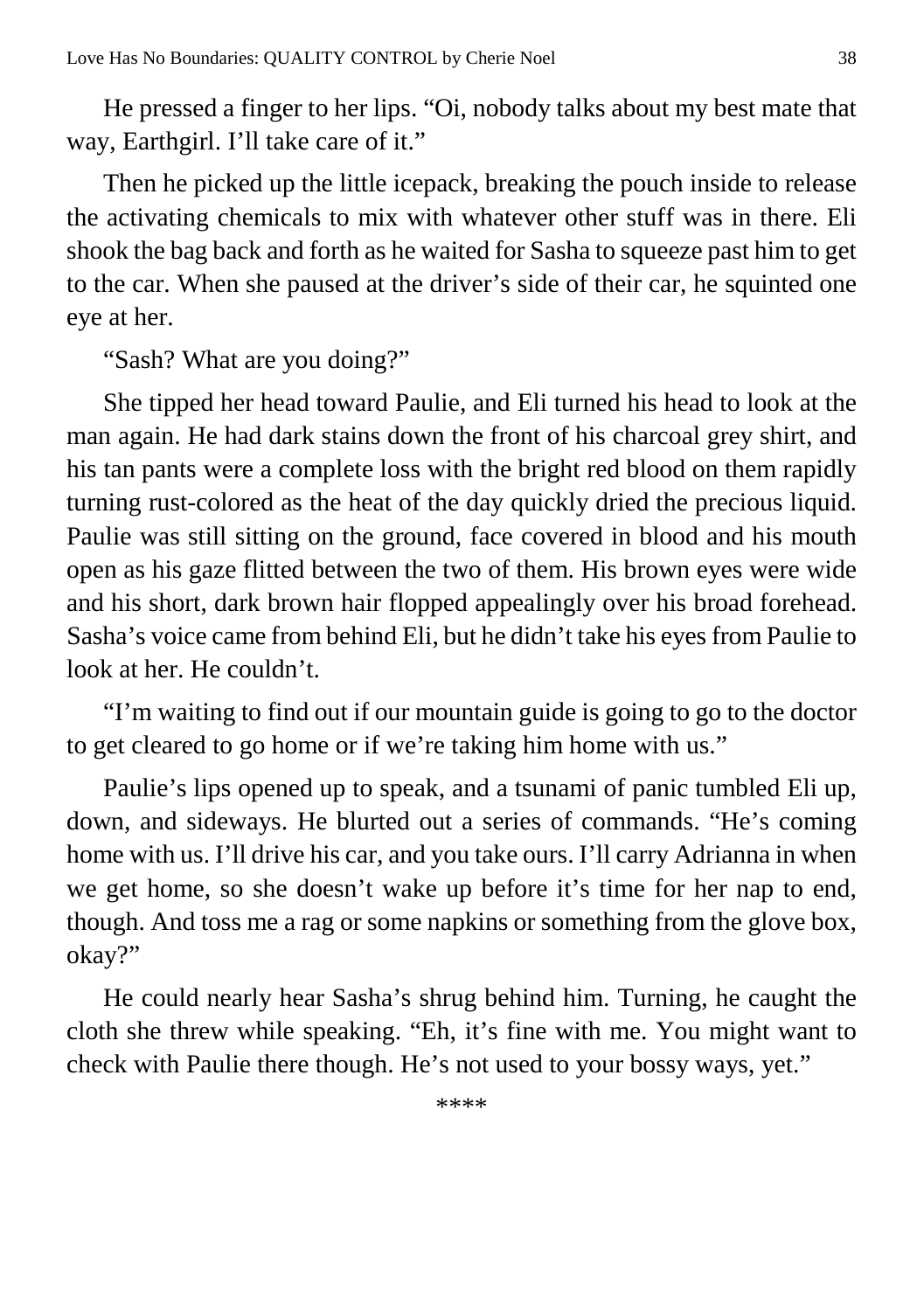### CHAPTER FOUR

The deep, commanding tone of Eli's voice distracted Paulie from the actual gist of the conversation for a moment, but then the words the two beautiful near-strangers were exchanging penetrated his pain, lust, and general life confusion. No, he couldn't go home with them. Themand… somebody named Adrianna? A mini factoid jiggled loose in his brain. Sasha had a baby. He'd heard her talking about the little girl with a couple of the other nursing students one day while they were all waiting their turns to sign up for the next semester's classes. They shared a house or apartment; that was made clear by the way they both kept referring to home and saying "our place". Paulie needed to go home. He was working swing and the overnight tonight to make up for missing the day shift to take his exam.

"I have to go home. I need to get ready for work tonight."

Eli squatted down in front of him, those wicked, softly-aged looking pants cupping his balls and pulling taut over his impressively large cock. Paulie bit the inside of his bottom lip to hold back a whimper as the man leaned in, and he was suddenly enveloped in a faint cloud of Usher cologne. Eli handed him the ice pack as he reached for the bottle of water to wet the cloth he'd brought to clean Paulie's face.

"No. You're going to give me your phone, and I'll call in for you. Then, after we get Adrianna and Sasha settled at home, I'm taking you either to an ER, one of those urgent care places, or your primary care doctor so someone besides Mean-Ass-Killer-Ninja-Drill-Sergeant Barbie Nurse can assess you for concussion. Then I'm taking you home—to our house, not wherever you live alone—and you can get some sleep. I don't have a bed yet for the guest room, but if you don't want to share my bed I can sleep on the couch."

A wave of heat and need washed over Paulie. His mouth dropped open as he stared into Eli's light brown eyes. Sasha was right. The guy was a bossy bastard. And didn't Paulie's dick just want to stand up and wave hello to him? Sheesh.

"What? Dude, I'm not your girlfriend." He nodded his chin toward the direction of Sasha.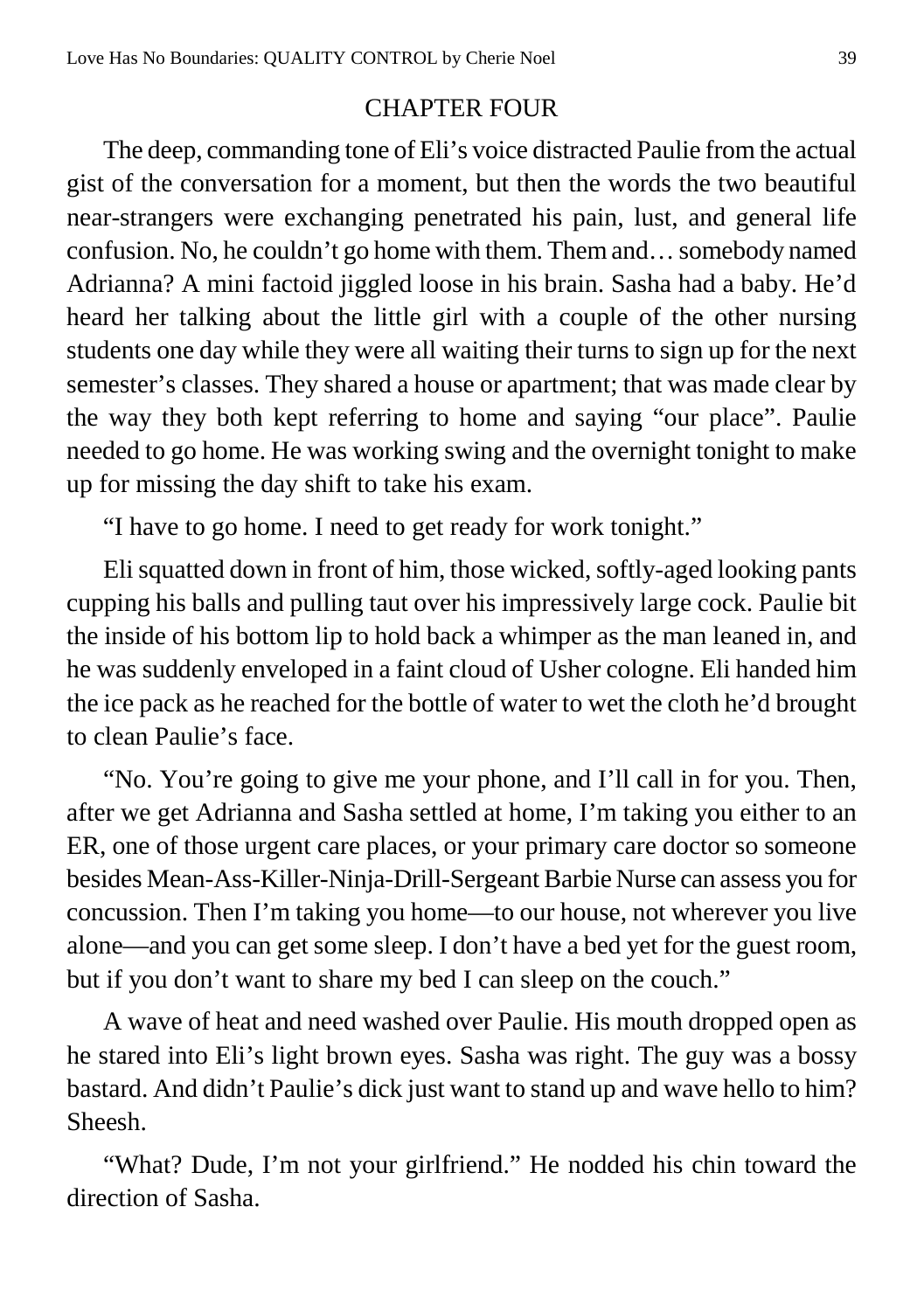Eli just laughed, gesturing for him to put the ice pack to his face. "Well, thank God for that. The world cannot handle two Sasha McMillan's, that's for damn sure. We're gonna have enough trouble when Adrianna gets old enough to start following in her mama's fiery footsteps. God."

He paused for a second, the minute flecks of green and blue buried in the rich amber of his eyes seeming to flare like tiny Christmas lights. Paulie stared, his train of thought shattered by the startling play of multiple colors where he thought there had been only brown just a moment before.

Eli continued speaking, though his face fell into purely serious lines that somehow seemed to highlight the strange tension created by his youthful authority. "I'm assuming you work in healthcare, like Sasha. Do you really think it's a good idea to go to work where you might injure someone because you aren't well enough to be there?"

A sledgehammer of emotion smashed against Paulie's heart.Joseph, Mary and Moses on a pogo stick. This kid—because, beautiful as he was, there was no way he was a day over twenty-five. Paulie placed him somewhere closer to the lower end of histwenties based on the lack of lines around his eyes despite how much he seemed to smile and laugh. He had faint smudges of purple under his eyes too, and yet being obviously tired didn't detract from his proud masculine beauty in the slightest. In Paulie's experience, only the very young, the obscenely wealthy, and the genetic lottery winners got that kind of slack where rest and looking good were concerned.

"I—no, I don't want that. I never want that. I-I'll call my supervisor, and then my doctor. But I have to get my phone from inside the car. Um. My keys are still under the car."

A low sound rolled over and through him as Eli tipped his head back, sun glinting off hissandy brown hair and the pretty white teeth that Paulie could so easily envision worrying at various bits of his anatomy. The man's throat worked as he laughed, and the sight of those corded muscles moving did pull a groan from Paulie. Eli tilted his head back down, a smile still stretched across his mouth and those unbelievable chips of blue and green danced in the warm brown of his eyes.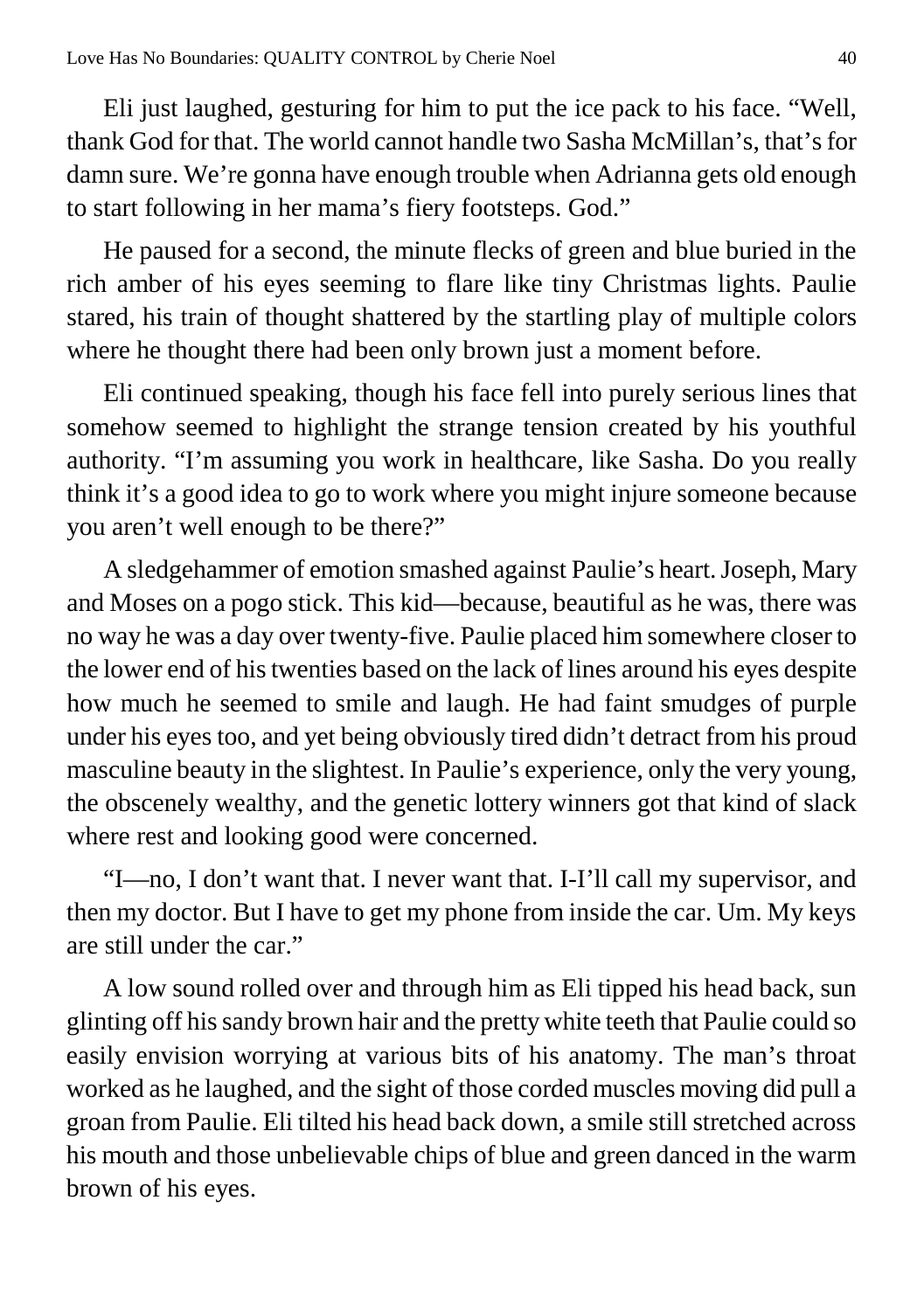"I'll get your keys out from the other side, and then get your phone out for you to make those calls. Just keep the ice pack on your face, hmmm?"

Paulie swallowed thickly. "Um. Okay."

\*\*\*\*

Walking around the back of the car, Eli pulled the hair tie out of his shoulder length hair and ran a quick hand through it before pulling it back into a ponytail again. Squatting once he got to the midpoint of the passenger side of the car, he craned his head to peer under the car. Nada. Shaking his head, Eli put his hands down, flattening his body out into a pushup position while holding his long body a scant inch above an oily-looking patch of pavement. Crap, these might be work pants, but he liked them. Plus, it was Sasha's turn to do laundry this week, and he really didn't want to make extra work for her. He looked again. Aha. Shifting his weight to his right hand, Eli bent his elbow a fraction more and hooked the keys out with the tip of his pinky finger.

"Got them, Paulie. I'll have your phone out for you in a sec."

Bouncing up to hisfeet, Eli made quick work of unlocking the beat-to-shit yellow car's door and snagging the older model cell resting in the little console down by the gearshift. As he walked around the back of the car, he started talking to Paulie.

"Hey, Paulie… this car would almost be cool if it were in slightly better shape. Are you gonna keep it and fix it up once you start getting paid those big nursing salary checks? 'Cause, seriously, if not? I'd love to talk to you about buying it."

As he started up the side of the car where Paulie still sat on the ground, a thick hank of shiny brown hair falling across his forehead, Eli was struck again by the way the line of the man'sshoulders—nearly as broad as Eli's—drooped just a little. The way Paulie's neck arched to tilt his head just slightly toward the ground and the sweet, shy way he looked up at Eli through his long, silky black lashes sent a pang of want spearing through Eli's guts. He caught his breath and continued to talk about the car.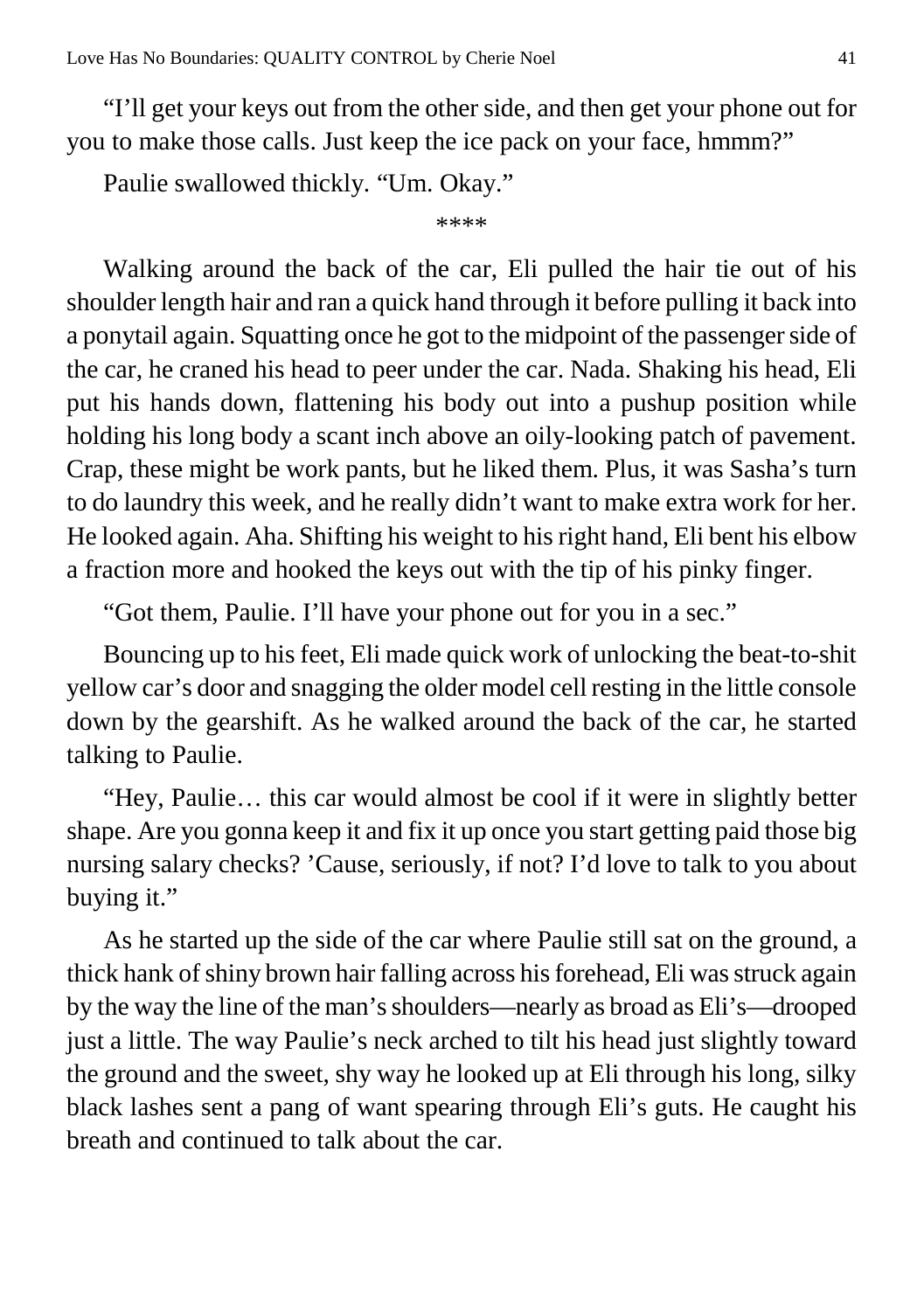"I never could resist a sexy muscle car, you know? So I kinda hope you opt for ditching the vehicle, because then I could probably buy it cheap. I really love working on cars."

Paulie didn't say anything, but the corner of his mouth was curving up and he just kept watching Eli with those eyes. God, he made Eli hard without even trying. He tipped his head a little farther to the side, an inquisitive sort of hum coming from the back of his throat. Eli squatted next to him, handing the phone over. A jolt of electricity arched between them. Paulie's pupils flared, turning his dark eyes almost black. Eli swallowed thickly.

"The reason the car I share with Sasha looks so great is because we saved a ton on maintenance—I do all the upkeep on the Subaru—so we can afford to keep the paint job nice and put new or newer tires on whenever we need them."

Paulie nodded, his eyes shining above the ice pack. Something about the way he watched Eli—the guy made him feel about ten feet tall, and like he had a superhero cape on or something. Eli kept on talking. Even when Sasha listened, she didn't make him feel like a hero just for fixing up the damn car.

"Don't get me wrong—I had fun learning the ins and outs of the Subaru, but man, was I ever glad I insisted on a way-old model. There was no way I'd have been able to do all the upkeep on one of the newer ones, not without buying a bunch of specialized equipment to deal with the things that are computerized."

Paulie nodded as his gaze flickered to the mint condition Subaru and then back to Eli's battered boots. Eli followed the line of Paulie's gaze from the car back to his own thrashed boots. The side of his mouth turned up and he lifted one eyebrow.

"I bet you're wondering how a nursing student and guy straight out of high school working as a laborer could afford such a sweet car, aren't you?"

Paulie made another of those humming noises that went straight to Eli's cock, but this time the sound sort of lifted on the end like he was agreeing with the question. Eli grinned, settling his back against the side of the car for a second before pulling away from the hot metal with a hiss.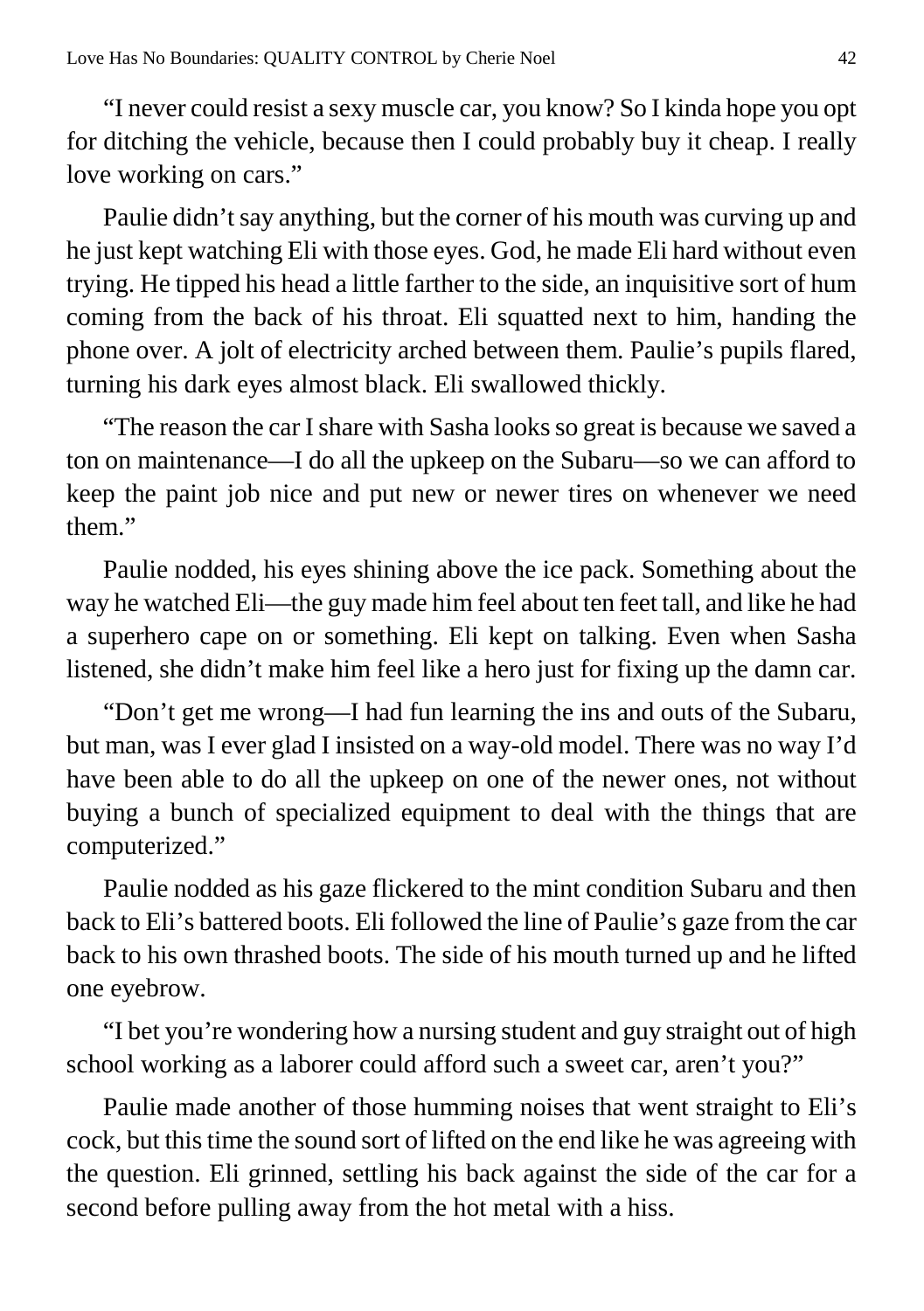"Shit. That's hot. Um… well, Sasha's dad and mom helped us with the down payment on both the car and the duplex we share. Hey, a guy's gotta be close to his bestie and the most beautiful baby on the planet, right?"

Paulie made a muffled noise that Eli couldn't quite decipher. Since the other man wasn't yanking down the icepack to give him a ration of grief about living right next door to Sasha he decided to view it as mildly approving and move on. He shrugged.

"I work a lot of hours to make the payments, but Sasha and I have a deal. She gets her nursing license while I work, and then she'll support me while I go to school."

Paulie finally pulled the icepack away from his face to speak. "Ah… you guys are really close, huh?"

Eli shrugged again. "Yeah, we always have been. I know it seems weird to some people, but Sasha's my best friend in the world. Can you imagine how cool the world would be if everyone got to live right next door to their best friend?"

Paulie made another of those little sounds at the back of his throat, and suddenly Eli wasn't thinking about raising the level of world happiness or how cool it was to live next door to his bestie. The world kind of shook around him, maybe the whole damn universe was trying to knock him into the rich brown depths of Paulie's eyes. Reaching up to touch the car behind him, Eli ran the tips of his fingers over the side of the factory issue early seventies tail lights. Sweetly chunky and solid, they grounded him. Glancing back over, he locked eyes with Paulie again, and a vision of the two of them tangled in the soft green sheets currently on his bed swamhotly through Eli'simagination. Paulie was so solid looking, with little lines at the corners of his eyes and mouth that told Eli he'd passed twenty-five a few miles back.

"Here's your phone."

Shit. He handed over the phone, well aware that his voice had gone all deep and growly. There was no way Paulie was gonna miss that. He was probably giving the poor guy, what Sasha called, his "fuck me" eyes, too. She claimed he'd never given them to her, not even the one time they actually did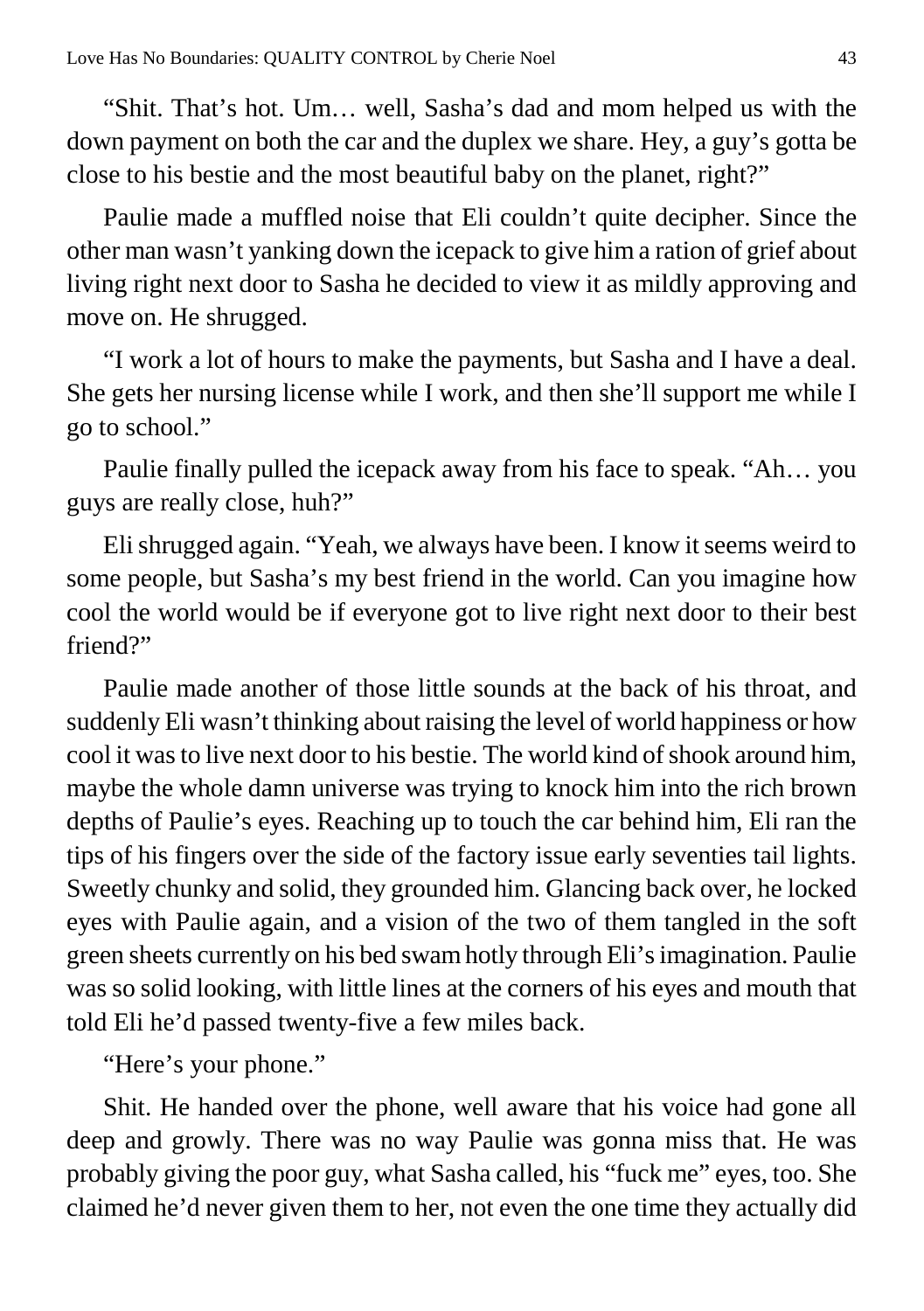it, but that she'd seen him give those burning looks to a couple of his hook-ups as they stumbled away on morning after walks to wherever they came from. He didn't do hook-ups anymore, not since Adrianna was born. Sasha still teased him about the few he'd been with while they lived in that crappy two bedroom apartment they had before her parents ponied up the down payment for the duplex they lived in now. Though the older couple had sworn they would have nothing to do with Sasha's "mistake", they caved within two minutes of seeing Adrianna after she was born. In fact they begged to be forgiven for trying to pressure Sasha into an abortion when they found out she was pregnant.

Paulie's eyes widened above the ice pack, dropped to Eli's groin area and then flicked back up to his face with—oh, please let that be a flicker of heat from lust and not a flicker of anger at Eli's crass lusting after the injured guy. He lowered the ice pack, setting it on his lap as he reached out for the phone.

"Thanks. I'll just be a minute, okay?"

Eli nodded wordlessly, afraid to speak lest he scare Paulie away. Fuck, the smoky tenor sound of Paulie's voice was waking his dick up faster than a highly caffeinated double cappuccino with a sweet frothy layer of cream on top. Eli suppressed a groan at the thought. What he really wanted to do was just tell the sweet, hot double armful of caramel-coated man that he needed to get used to having Eli around, because Eli didn't do casual sex anymore, and he knew with an absolute certainty that he was going to have sex with Paulie. He could wait for a while if Paulie turned out to be a guy who needed romancing first. Eli licked hislips to wet them. He was going to have Paulie's softly bitable round ass in his bed as soon as possible. It was all he could do to not whip his dick out right now and piss in a circle around the man while shouting out, "Mine, mine, mine!"

"Sure. Take your time. I'll just go let Sasha know to take Adrianna home the long way, and we'll meet her there in about twenty minutes."

Then he turned, squaring his shoulders as he tried to figure out how the hell to tamp down his possessive streak. Sasha had never been bothered by his caveman attitudes—shit, Sasha laughed at him when he got all caveman on her. She said—repeatedly—that he could take thatshit and stuff it back up his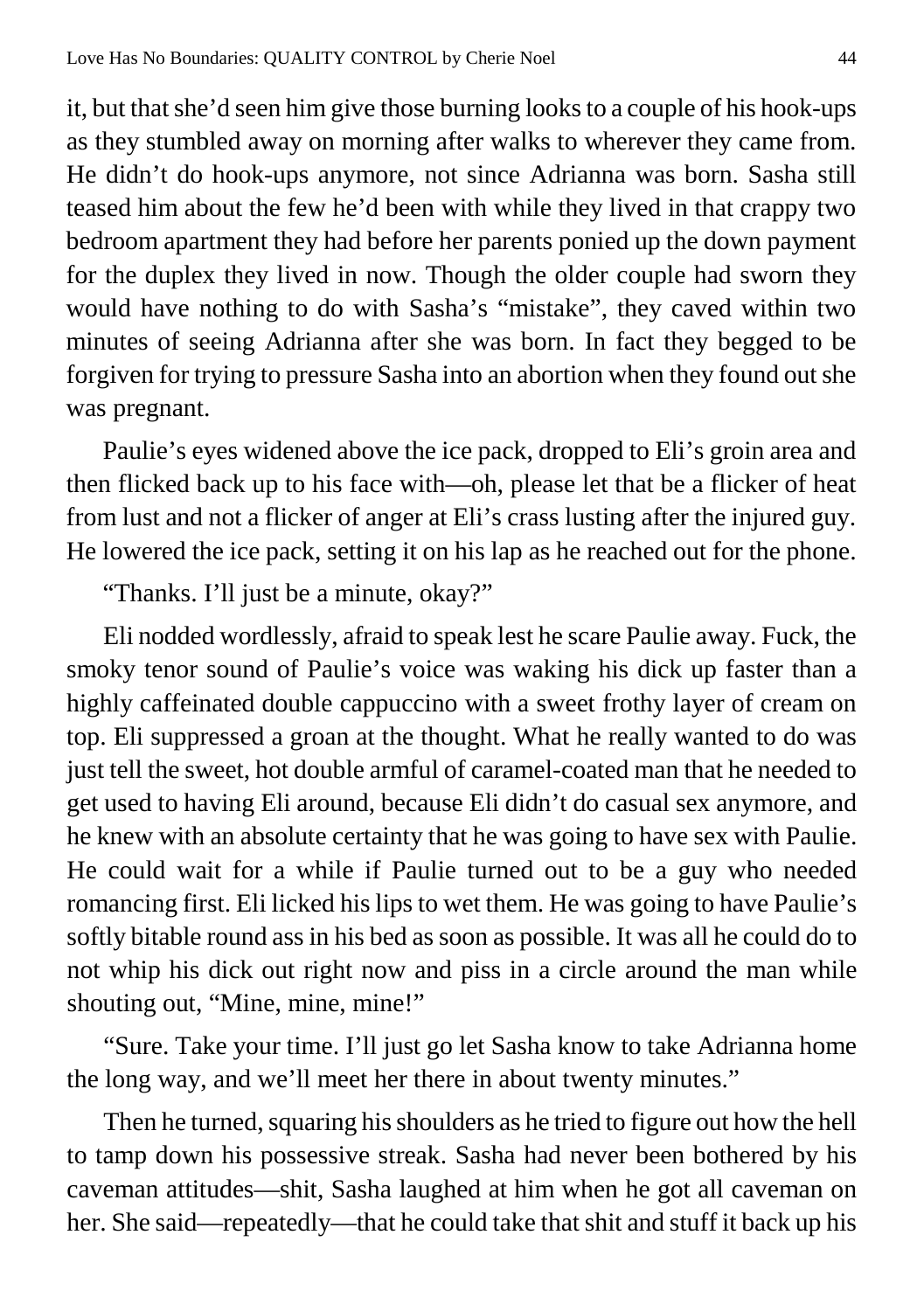ass or flush it down the toilet. She wasn't going to deal with him getting his nuts in a knot every single time she went on a date, because being his best friend did not—and she usually repeated *not* four or five timesto make sure he understood—make her his personal possession.

Well, that was Sasha, though. She didn't take shit from anyone, for any reason. Eli had a feeling Paulie might need a little bit of a softer touch than that. There was something—

"Oi. Spaceman. Time to allons-zee?"

Eli rolled his eyes at Sasha. She was beautiful, uber-smart, and utterly incapable of speaking French without slaughtering what might well be the most graceful language on the planet. He carefully avoided thinking about the way butchered Britglish, the Brit version of English, whenever he tried to speak it. Yep, so not addressing that… it was far more important to concentrate on how lucky Adrianna was that her maternal grandparents, Auntie Michele, and her daddy could both speak French semi-fluently.

"Oi. Earthgirl. Do not butcher the mother tongue of your people."

Sasha tapped one sandal-clad foot against the blacktop, lifting a single brow like a scathing indictment of his intelligence. Eli suppressed a smirk, knowing now was not a good time to rile her. She was still biting the inside of her cheek and twirling her hair with her right hand—both sure signs she was as jittery as all get out.

"Okay, Sasha. He's calling hisjob right now. We'll follow you back to the duplex in his car, I'll help you get the little princess settled, and then I'm going to run him to his doctor's office to be checked out—and before you even go there, just don't."

Sasha pasted a patently false expression of innocence on her face. Eli knew the innocence was false, because it was on *Sasha's* face, and she was the most diabolical soul this side of the river Styx's bleak shores.

"Hey, that's not nice. I don't even know what you're talking about."

He slid a skeptical glance from the tips of her shell-pink toenails to the top of her gleaming red hair. "Liar. You were going to say you didn't see why the doctor was necessary since I'd been checking him out ever since I pulled into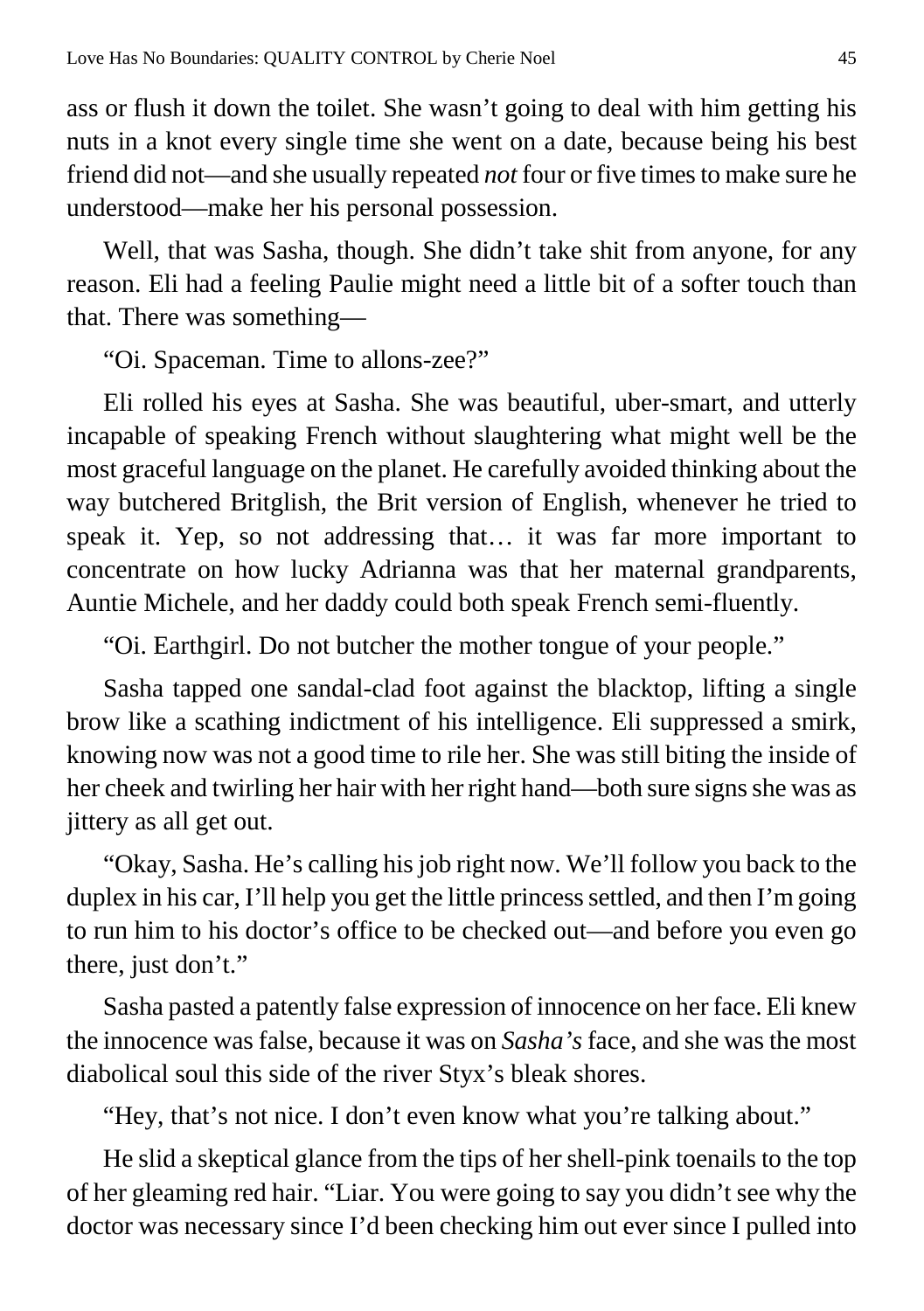the parking lot. That or something close was about to roll right out of those glittery pink lips of yours."

Sasha wrinkled her nose at him. Then she held out her hand. "Okay, busted. Give me the keys so I can get this show on the road. You want me to take the long way home to keep perpetual motion baby asleep?"

Eli shook his head. "What makes you think I have the keys?"

She smirked, pointing to his left front pocket. "Because your ridiculous alpha streak demands you take control of the smallest detail of your surroundings, up to and including pocketing the keys the second you take them out of the ignition—which, by the way, you always do assoon as you come to a stop anywhere that isn't a stop sign, stoplight or some sort of traffic thing. Plus there's an extra bulge in your pocket that has nothing to do with the pleasingly plump cutie over there with the ice pack on his nose."

Dammit, she was right. He did always take the keys. "Shi–shitake mushrooms. This not swearing crap is really hard. Here, but make sure—"

Sasha mouthed the words with him as he continued, which was another clear indicator that he did this controlling crap a lot more than he realized. " make sure you leave them in the yellow and brown key dish in the front hall on my side of the duplex."

Eli pulled the Scunci he'd stolen from Sasha that morning out again, dragging his hand through his hair from forehead to the nape of his neck. "Geez, Sasha… I don't know how to turn it off. The alpha thing is like breathing to me. And I don't think he's gonna just tell me to fuck off like you do. I—did you ever meet somebody and know you wanted to see what being with them would be like? I—what if I scare him off?"

One corner of her mouth quirked up as her midnight-blue eyes twinkled at him. "I don't think you'll scare him. Maybe turn him on, but never scare. I saw hisface when you were bossing him around just now, and I heard that little dip in his hot Italian drawl. Trust me Eli, you have nothing to worry about."

\*\*\*\*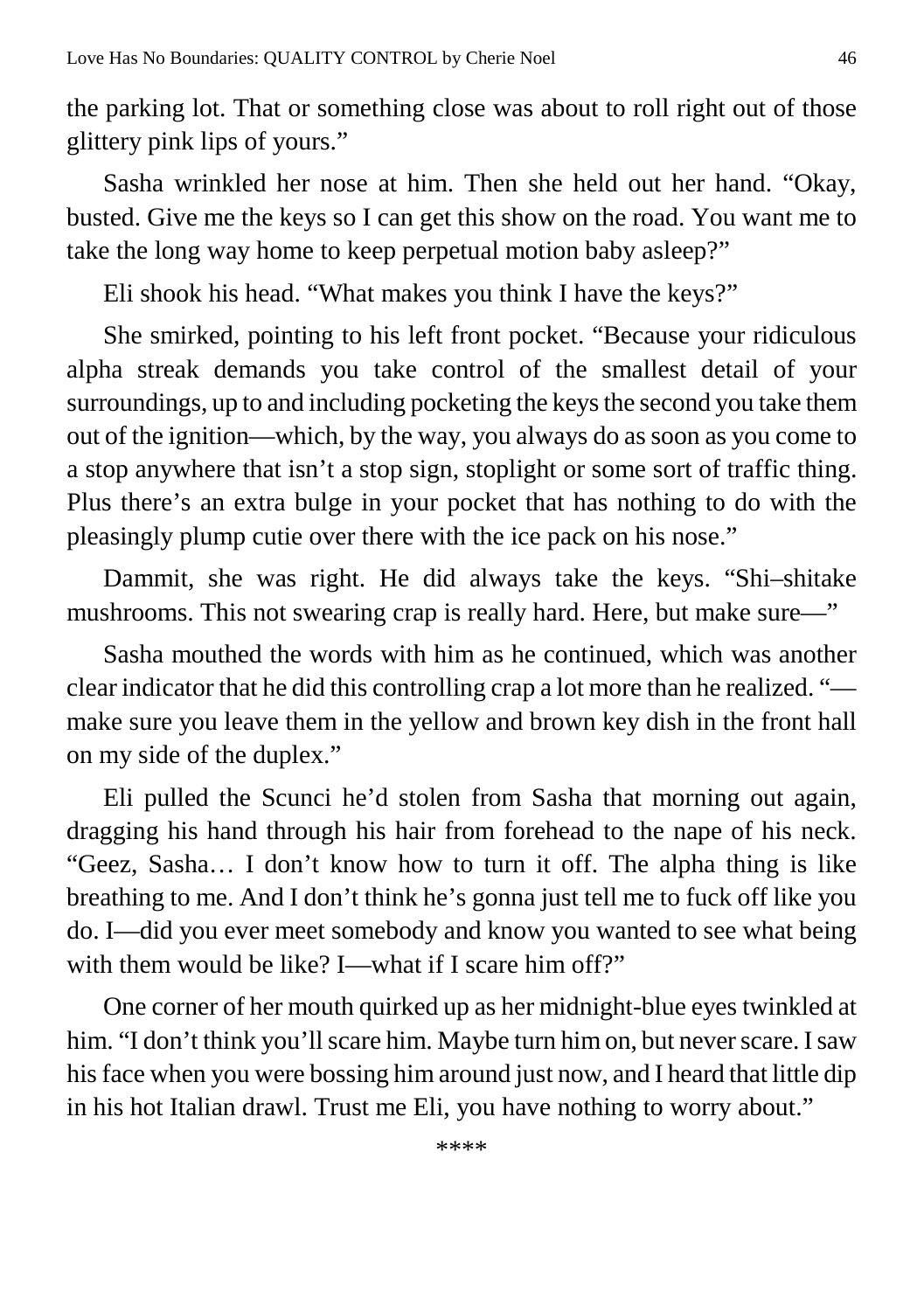### CHAPTER FIVE

Paulie would have thought he'd be irritated with some young guy bossing him around like his papa used to, but on Eli, the attitude was strangely hot. All through the brief exam by Doc Middleton—Paulie really loved the rotund black doctor who endlessly reminded him of a happy black Santa Claus—Eli had issued orders to him, until Doc Middleton had laughingly insisted he go sit out in the waiting room. Paulie had actually been really grateful, because keeping his dick from boning up when Eli talked to him all bossily in that deep, gravel filled tone was not something he could do. And having a stiffy while Doc Middleton checked him for a concussion was decidedly uncomfortable on about twelve different levels. His doctor had asked him several leading questions about Eli, and how he'd met the younger man. The point of all the probing questions became apparent when Kelly, his favorite nurse in the office, slipped him a discreetly sealed envelope when he checked out, murmuring that it contained the results of his latest blood test. She'd also murmured that Doc Middleton thought he might want a copy to take with him *just in case*. The whole thing turned his face burningly hot even an hour later. Geez. Doc Middleton knew he was going to gladly wave his ass in the air tonight for Eli if the hot younger man gave any indication of interest. If he didn't love the care he got from the old man, Paulie would so have to change primary doctors—today.

#### \*\*\*\*

Eli's voice, still low and rumbly as he showed Paulie through his half of the little duplex broke into Paulie's thoughts.

"Hey. It will be easier if we both sleep in here, but I don't want you to feel uncomfortable, so take your time and let me know later, okay? For now, why don't you lie down while I get some soup ready for our dinner?"

Those freaky, hot flecks of color were back in his eyes again. Paulie cleared his throat. "I'm not hungry. I know—"

Eli moved a half step closer than the easy arm's length away he'd been standing, making the room they stood in seem to shrink around them. The dark wood of the bed and dresser set, coupled with the way the large bed covered in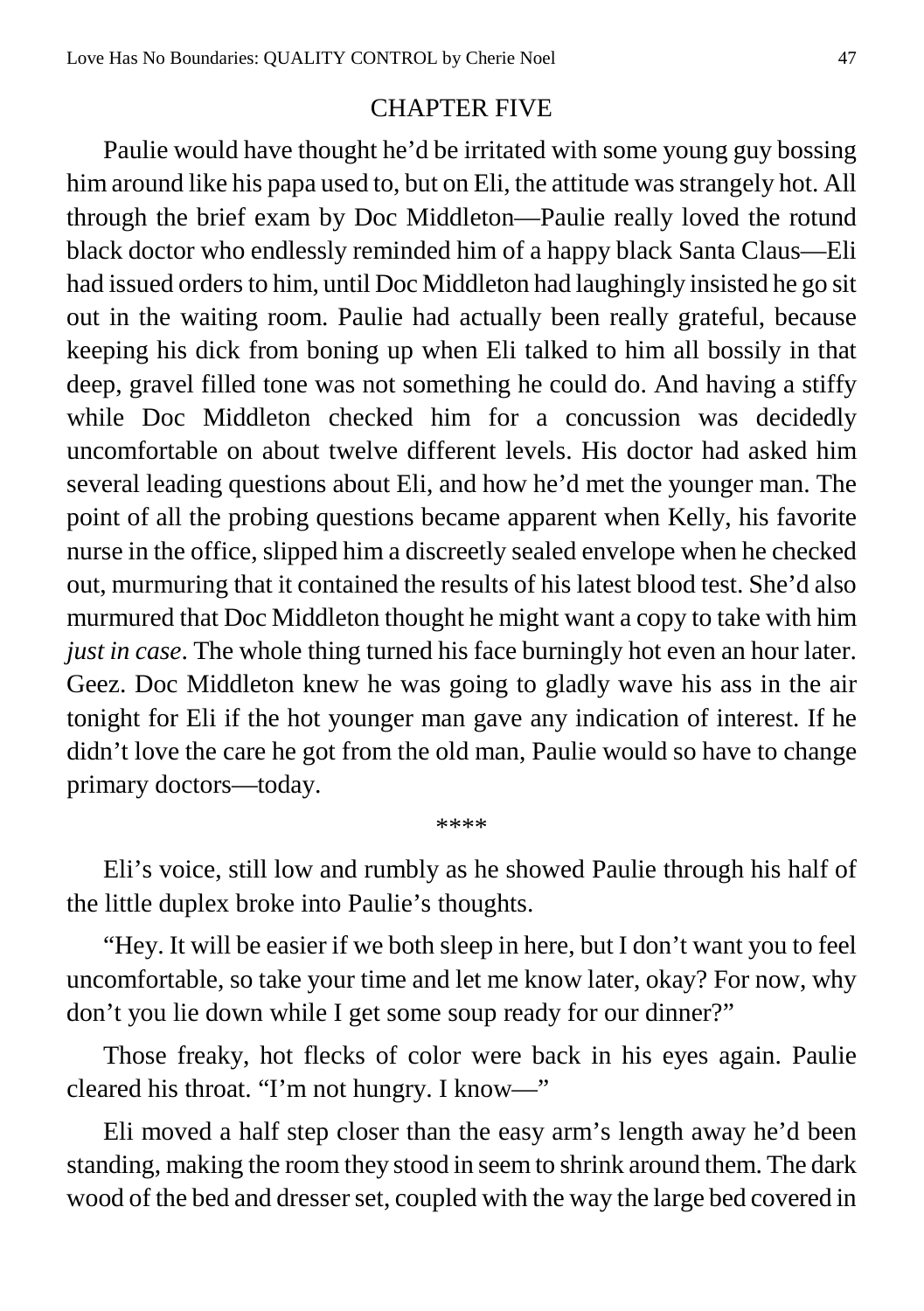forest green bedding dominated the space, had already made the room seem fairly small. Eli took another half step toward Paulie, raising one big hand to press a long finger against Paulie's lips. With his stomach jumping, Paulie drew in a quick breath. Oh, God. If Eli stepped any closer—Paulie's dick throbbed at the idea—he'd be able to feel just how hard Paulie was.

"I said wait until later. I want you to think about it while your cock isn't rock hard, and while I'm not in the same room with you, okay? I don't do casual sex, Paulie. Not anymore. When we fuck, you're gonna be mine. Sleeping in my bed doesn't mean we're gonna fuck. But right now you're thinking with your little head, and I want you thinking with the other one before you decide if you want me in that bed with you tonight. Because us both being there doesn't mean we have to fuck, but it sure as hell raises the level of possibility. I want to pound your pretty ass right through that kingsized mattress, and I'm pretty sure you want the same thing."

Paulie's breath stuttered in his chest. He tried to pull back to speak, but Eli's other hand came up to rest lightly against the back of his head, not pushing, but holding him firmly in place all the same.

"Shhh. This is what we're gonna do, Paulie. I'm gonna take a look at that clean bill of health the cute little nurse at your doctor's office slipped you at his insistence—I have excellent hearing by the way, and I don't think she realized how close I was standing to you—and once you know I've seen it, I'm going to help you take the edge off. Then you're going to lay down in my bed and take a little nap while I get dinner ready."

Paulie whimpered. Baby Jesusin a sidecar, he'd turned into the kind of guy who whimpered when somebody talked dirty to him.

"Shhh, honey, shhh. If you don't want me to help you, then I'll just go make dinner and you can jack-off before you decide. But one way or another, I want you to get off before you decide if I'm couch surfing tonight."

Finally, he pulled his fingers away. Paulie almost whimpered again, but instead he swallowed hard and then replied. "I want you to help. Please."

And he reached into the too tight pocket of what used to be his second best pants, pulling out the envelope Kelly had given him. Eli took the starkly white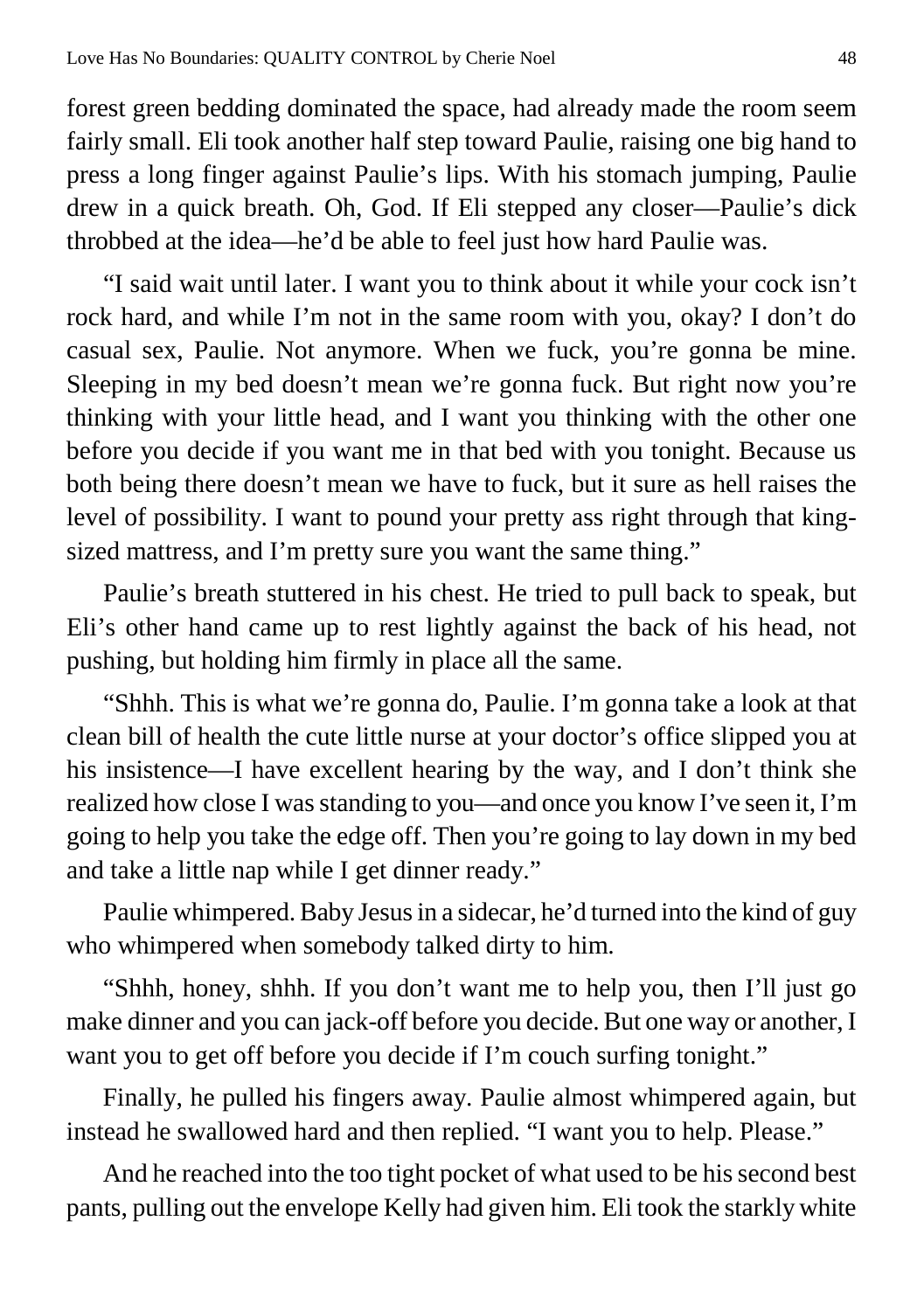envelope, slitting it open with a penknife he snagged from the top of his dresser. Extracting the info sheet from its cozy nest, he flicked a glance over the results. Pressing his lips together, he lifted hot eyes to Paulie's.

"You're clean across the board, Paulie—although we're going to have to talk about your low iron levels later, when you're feeling better."

Stepping back, he raked Paulie with a look so hot and tangible Paulie felt asthough his clothes had been burned from his body. Reaching past Paulie, he returned the penknife to the top of the dresser. Then he smiled, and the expression was wicked, smoldering, and suggestive—in short, everything Paulie could wish for when he stood in a handsome man's bedroom. He nodded toward a door on the far wall of the bedroom.

"There are clean towels on the shelvesin the bathroom. Get cleaned up; I'll leave you some sweats and a tee on the bed. Shower without getting yourself off, then you get a stellar blowjob where you do get off, and finally we have dinner before you tell me where I'm sleeping tonight. I expect everything to happen in that order, okay?"

Paulie nodded mutely. With his tongue welded to the roof of his mouth, there really wasn't anything else he could do. Eli reached around him again, brushing their chests together as he pulled open a couple of drawers. He stepped back, placing a pair of sweats and a T-shirt Paulie knew would be too small for his thicker body. His face was going to cook right off if he kept blushing this much.

"I don't think your things will fit me."

Eli raked him with another one of those burning glances. "Oh, I think they'll fit you just fine, Paulie. Don't worry about it if they're not as loose as you like. You'll look great."

The younger man's voice dropped even lower on the last few words, like his whole mouth was making love to the sounds. Paulie shivered, nodded, and headed for the shower in the master bathroom, scooping up the clothes on the way. It did not escape his notice—despite the lack of adequate blood flow to his brain—that Eli neglected to give himunderwear. His dick did a little happy dance over that, nearly strangling itself in his tighty-whiteys. Okay, the hot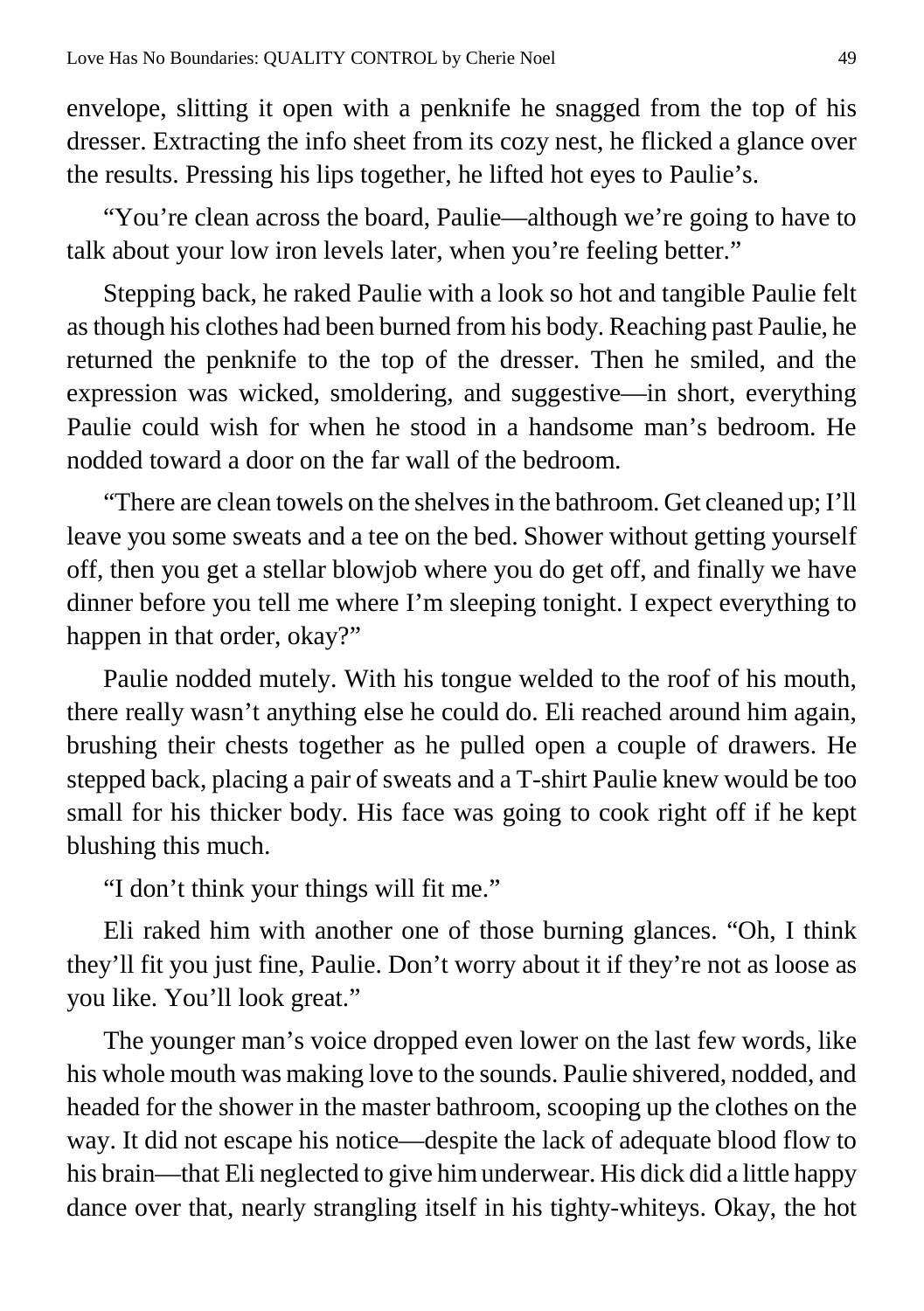younger man might have a point. That thought brought to mind the one thing he needed to know right now before they went even one suggestive comment farther down this path.

"Eli, how old are you?"

Eli chuckled, and the deep gravel of it made the sound somehow deliciously dirty. "I'm grown, Paulie. I'm twenty-two years old. Why don't you tell me how much older you are so we can get the fact that I like you being older out of the way."

Paulie gaped for a second, and then answered. "Thirty-one. I'm nine years older than you. Shit, I could have been—"

Eli closed the three steps between them in the blink of an eye. One long arm wrapped around Paulie's waist and hauled him up against Eli'slong, lean form. The scent of his cologne closed in around Paulie, and he moaned. The younger man bent his head, brushing his lips lightly against Paulie's once before whispering against them.

"You could have been my insanely hot babysitter. The one that I'd have beat off to images of as soon as I got old enough to figure out that my dick was for something besides pissing. The one whose smoky tenor voice would have gotten me hard every time he spoke. The one I'd have tried to seduce every chance I got once I was old enough for that."

Then he stepped back, pointing imperiously at the bathroomdoor. "Go take your shower. I'll be in the kitchen. When you get done, come get me in there."

\*\*\*\*

Eli's heart pounded against his ribs like an over-eager paperboy on collection day. He got the crockpot out, setting the small sized slow-cooking device on the counter top with shaking hands. He'd nearly killed himself holding back in the bedroom, and his body was still reacting. He decided he'd get a light chicken soup going in the crockpot, and then pulled some premade rolls out of the freezer. They would thaw about twenty minutes before the homemade chicken soup was finished cooking, leaving him plenty of time to have them ready to go with dinner. As long as Paulie didn't show any signs of concussion before dinner—roughly three hours since he'd hit his head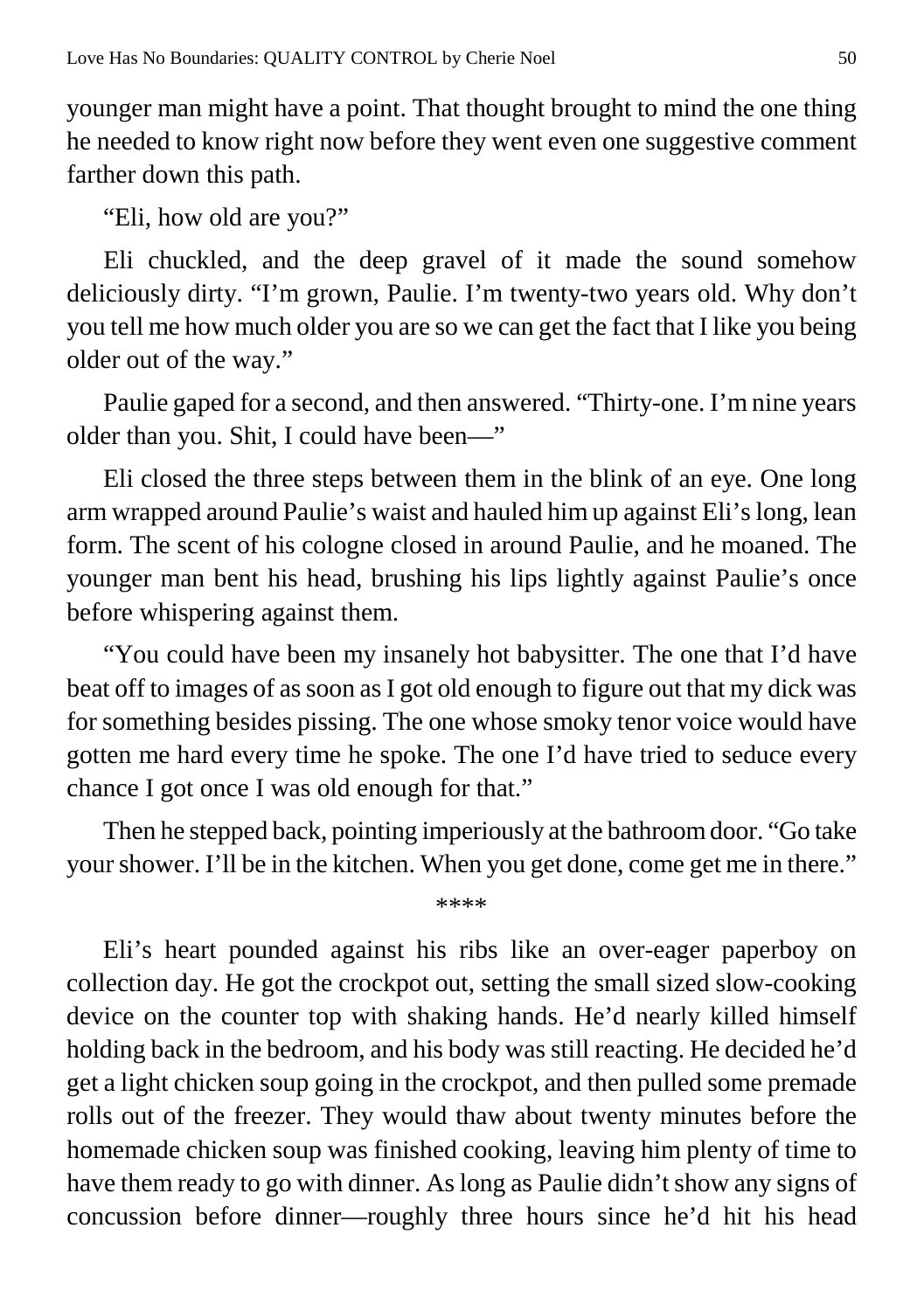according to Eli's calculations—he was going to let the man have a decent, light dinner. Cutting the chicken breast he'd thawed yesterday into small bite sized bits, Eli added some of the soup stock he'd made last week, and then cut up the carrots and onions to add later. He finished, washing the cutting board, knives and other paraphernalia he'd used to prep everything just as the whine in the pipes gave away the fact that Paulie had finished his shower. He set the cutting board to sanitize in the bottom of the sink, spreading a capful of bleach over the top. He waslooking for a good eco-friendly alterative to bleaching the board, but until he found one that satisfied him, he wasn't taking any chances with his family's health.

A throat cleared behind him, and Paulie's beautiful accent rolled over Eli.

"Hey. I, um, I finished my shower."

Eli turned as slowly as he could, which probably meant he looked like a superhero in a phone booth. Damn it, he wanted to see if Paulie had followed his instructions. He let his gaze roam over every visible inch of the man, from his long, naked toes, up the long, beautifully thick legs to—oh, hell yeah, the rock hard cock perfectly outlined in the slightly too tight pants. If he could convince the man, Paulie would be wearing slightly too tight pants for the rest of his life. Eli's gaze lingered for a moment on the slight roundness right where the drawstring of the low-slung sweats was knotted. His mouth watered as he imagined planting dozens of open-mouthed kissesright there. Finally, he let his glance move over the other man's barrel chest and up to the roundcheeked adorableness of his face. Those cheeks filled with a flood of red color as Eli watched, making him want desperately to see themflushed with ecstasy. He shook his head, trying to clear it enough to maintain his control.

"Isee you are. Done showering, that is. I've got everything set to take care of itself while I take care of you."

Eli could hear the rough darkness to his voice getting thicker and darker. He didn't try to speak again, opting to simply hold out his hand as he walked past Paulie. The older man grasped his hand with one that shook slightly. Eli squeezed lightly, pulling a squeaky-clean Paulie along in his wake as he walked with firm strides back up the hall leading to his bedroom. He'd called Sasha as soon as he got to the kitchen, telling her not to come over for dinner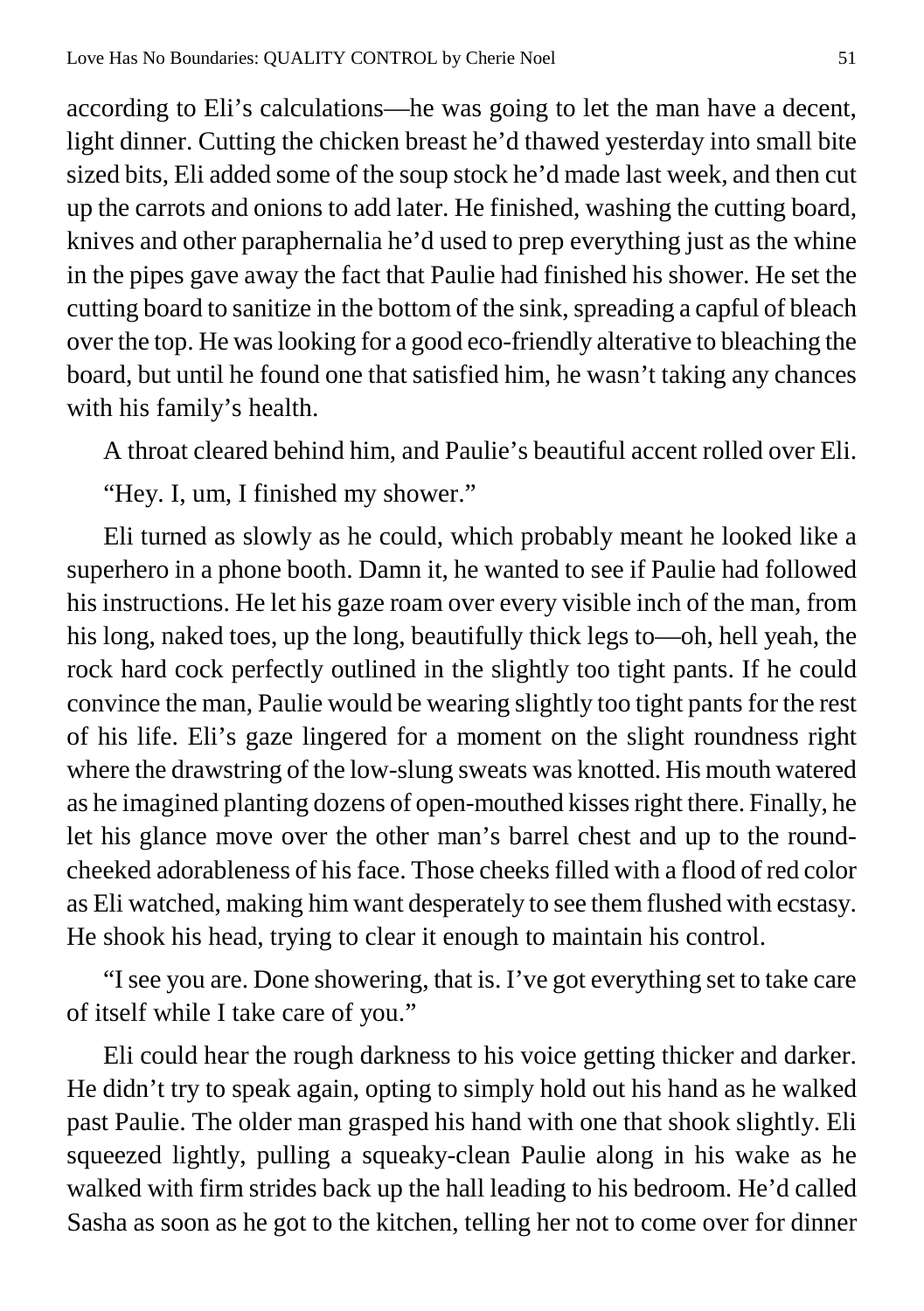tonight, and he'd make it up to her with breakfast tomorrow morning. The rotten wench had laughed, telling him she'd already made alternate plans for both herself and Adrianna—evidently Adrianna was spending the night at his mother's house—and she'd take his guilt-breakfast with pleasure.

At the door to his bedroom, Paulie halted, his hand still shaking but his melodic tones firm. "I want you to sleep in here. I already know. You can make me tell you again later, but I already know."

Everything in Eli went still for a second, and the quiet rolled out, seeming to silence the whole house around him. Paulie held his breath, obviously waiting for a response. Eli lifted his free hand, cupping the side of the other man's face and pulled him close enough to whisper against his lips again.

"Okay. Just—tell me if you change your mind."

Then he pulled Paulie fully into his bedroom, shutting and locking the door behind them.

\*\*\*\*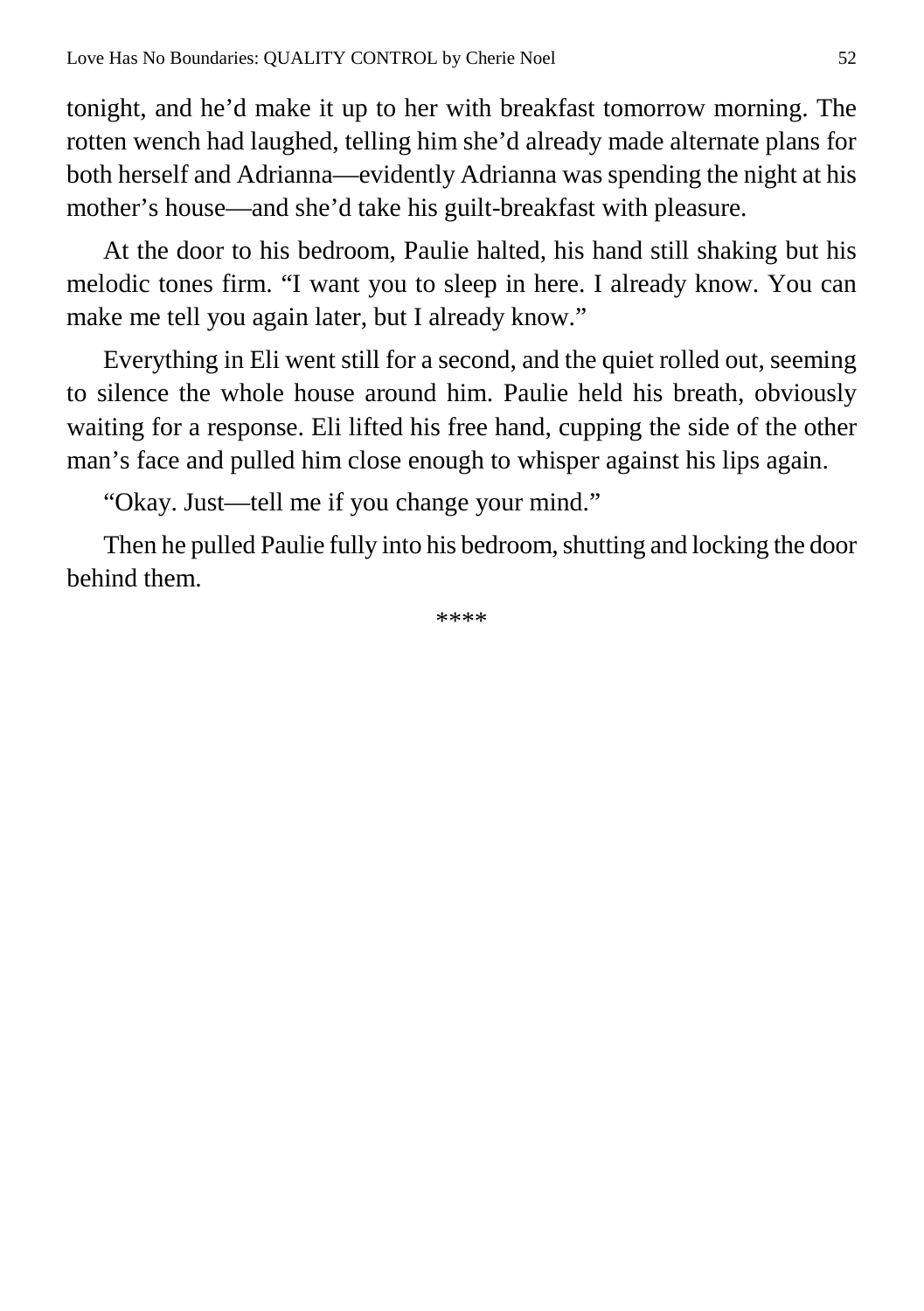### CHAPTER SIX

Paulie shivered, the sexy feel of words whispered against his lips running straight to his cock. Holy Moses, Mary, Joseph and at least one of the Disciples on a big-ass Harley with the Baby Jesus in a sidecar—this boy, barely a man, was turning Paulie inside out. His whole body felt hot, heavy and ready for absolutely anything Eli wanted from him. He moaned, the low, thready sound falling from tingling lips. Eli took the sound into his own mouth and then fed it back into Paulie's. In the process, he turned a filthy, gritty laugh into so much more than an invitation to join him on the wide green expanse of his big, big bed.

"I have something to show you."

With that, Eli stepped away from him. The other man's warm hand stayed wrapped around one of Paulie's wrists, pulling him along like one of those little quacking duck toys with the flapping feet that little kids always seemed so fond of. The calluses on his palm and fingers abraded the thin skin at the inside of Paulie's wrist, sending a shot of electricity from the invisible hot button there, right to the tip of his hard dick.

Eli led Paulie right to the edge of the bed, turning to push him down on the bed with an almost rough, entirely playful shove.

"Well, actually I have a few things to show you, but let's start with this."

He pulled open a drawer of the bedside table, pulling out a slightly tattered slip of paper that had clearly been folded and refolded many times, a bottle of Gun Oil, and a roll of condoms he'd stashed in there when Sasha told him about the VA Hospital job and his imminent return to the land of the socially alive. He set the lube and condoms on the edge of the table, in easy reaching distance from the head of the bed, and then set the paper in Paulie's hand, closing his fingers around Paulie's.

"I don't have a shiny new paper because I haven't been with anyone since Adrianna was born—there are a lot of reasons that aren't important right now that answer the question of why. All I need you to know is that this paper tells you I'm clean, and I haven't been with anyone since I got these results. The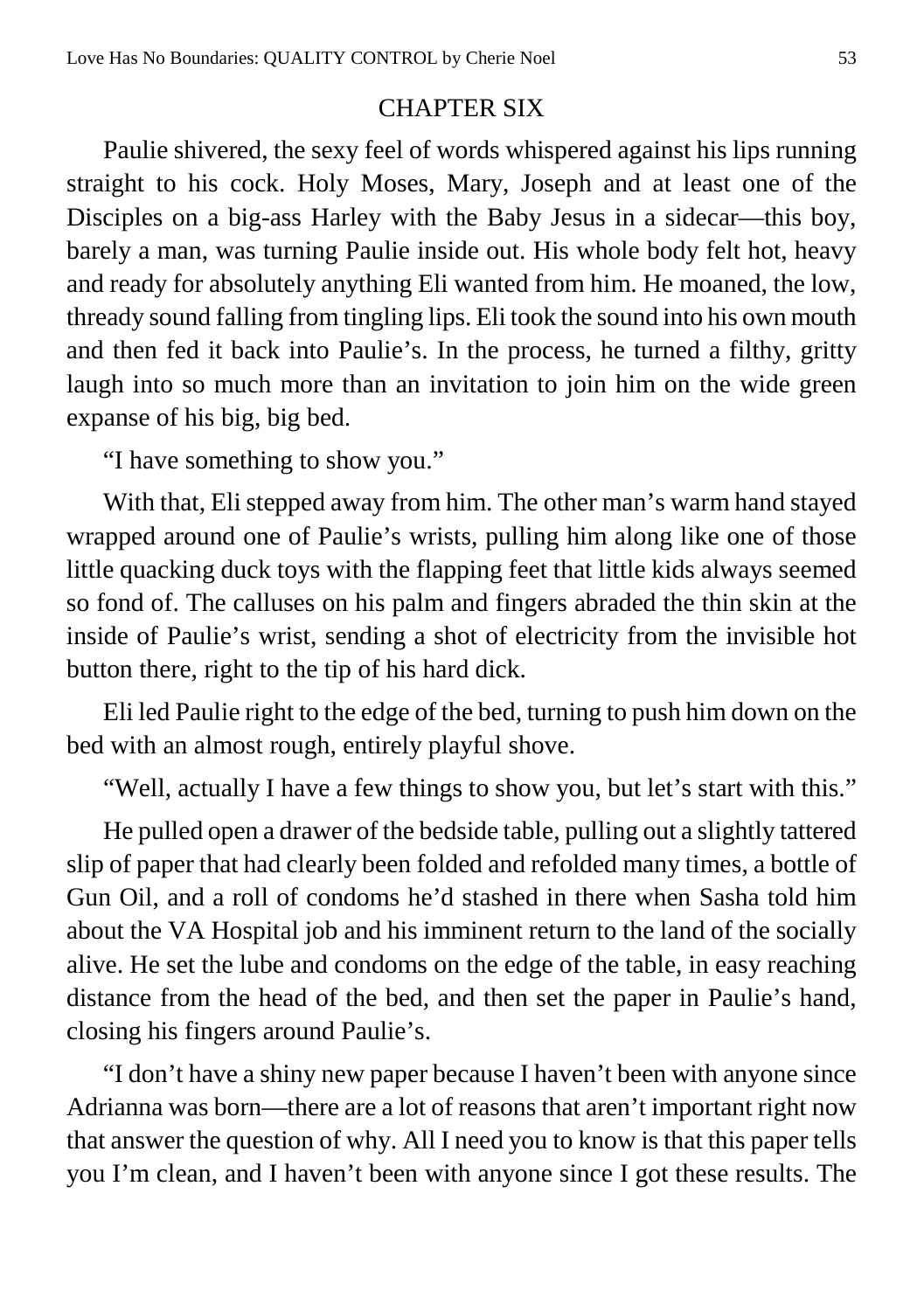lube is to make you feel good, and the condoms are for in case we get carried away. Not planning anything; just can't help hoping, though."

A tightly furled knot of sorrow eased, the frayed ends of endless guilt and self-recrimination falling free in a small room in his soul. He dropped his head forward to hide the moisture glistening on the surface of his brown eyes. No one but Jeff had ever talked to him like that—not the sex part, but like he was special. Of all the people in the whole world, only these two men had seen him, and taken pains to show him the way he shone in their eyes. A hot salt drop landed on his lap.

The room stilled. Listening, Paulie couldn't even hear the sound of Eli's breath. Oh, hell. He'd ruined everything. Raising his head, he met Eli's eyes, and what he saw there, slammed through his chest like a comet falling through the vapor and heat of the atmosphere. Eli's eyes were shimmering too.

\*\*\*\*

When the drop of water fell from Paulie's eye, it cut free the thing in Eli that had been held in reserve. The day he and Sasha waited for a piss-covered piece of plastic to reveal the course of their future, he had learned in a fundamental way how life could turn on a dime. He'd also learned to listen to his heart and not give a flying fuck what the rest of the world thought. So when he saw that salt saturated liquid crystal proof of Paulie's vulnerability he took the sledge hammer he kept in the back of his heart's house and started knocking walls out.

Reaching with trembling fingers, he moved to tilt Paulie's face up, but the man surprised him by lifting his face on his own.

"Fuck. Looking at you steals my breath."

Abandoning his plans from earlier, he pushed Paulie flat, sliding his lush body up the bed until his dark brown hair rested against the pillows at the head of the bed. Slipping fingers under the edge of the tee he'd given Paulie to wear after hisshower, the silky, resilient flesh under his hand made Eli's teeth ache with a need to bite, and made his dick point at the man like the needle of a compass pointing toward magnetic north.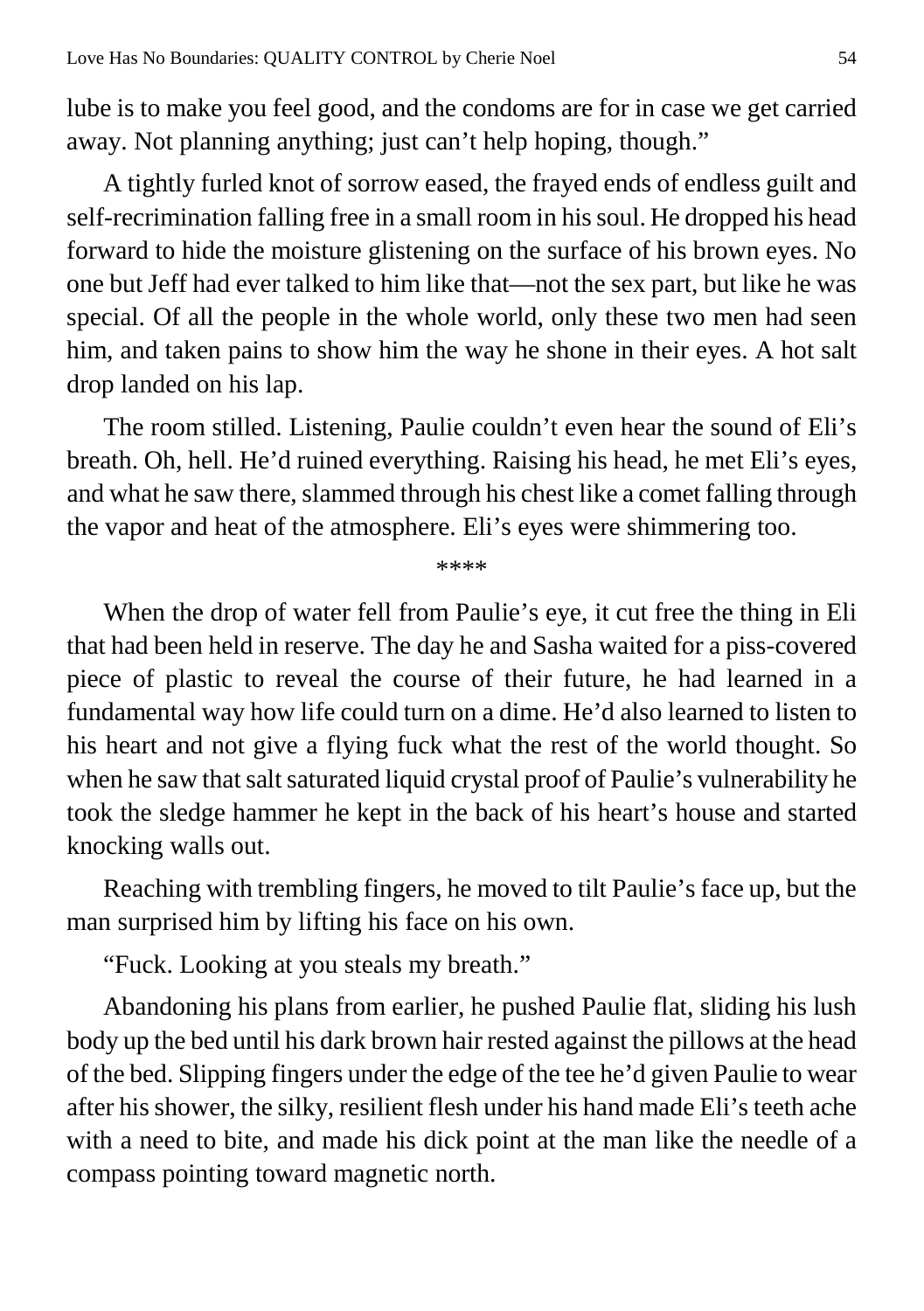Paulie drew in a ragged breath, speaking in those lilting tones that connected his vocal cords straight to Eli's cock. "It's—you see me."

Eli meant to answer, but the warm, rolling sound of the words hit himright in the gut. Anyway, just then his teeth made contact with the succulent, tender flesh that lay just above the waistline of the low cut sweats. Exhaling on a low moan, he gave himself over to the pure visceral pleasure of tasting the faintest trace of salt still on the man's flesh despite having showered less than half an hour ago. A hint of something else lingered on his skin, and after a moment of licking his way across the soft flesh, Eli identified it as the herbal cucumber and melon rinse he made for himself. Oh, ho. Someone had been peeking through the bathroom cupboards after his shower. That would be where the faint taste of salt came from as well. Eli used salt in the mix to keep the cucumber and melon from breaking down so quickly. He usually followed it with a special lotion as well, to keep his skin from getting irritated by the salt, but Paulie would have had no way to know of the high salt content unless he tasted the concoction.

"You taste like summer."

Eli pushed the sweats down a fraction farther and bit at the pad of flesh over one hipbone. Paulie gave a high cry, arching up off the bed. He liked that—how very convenient. Eli licked the bite mark he'd left behind, and then sucked at the spot while Paulie writhed and gasped below him. Those sounds were driving him mad as Alice's Hatter, though he'd never been one to play with mercury. He pushed Paulie's shirt—his shirt and oh yeah, didn't his dick thump hard and heavy against the inside of his jeans at the thought of Paulie wearing his clothes—high enough to get his mouth on those rose-brown nipples. He laved them with the flat of histongue, nibbling and sucking before he blew streams of cool air across them. Paulie sang for him, sweet high notes of want and need punctuated by single syllable words in that sexy fucking accent.

"More. Oh, God. Please."

Reaching blindly to the table, Eli snagged the Gun Oil, dropping it on the bed next to Paulie's hip. He surged up to nip at those plump lips, sipping sighs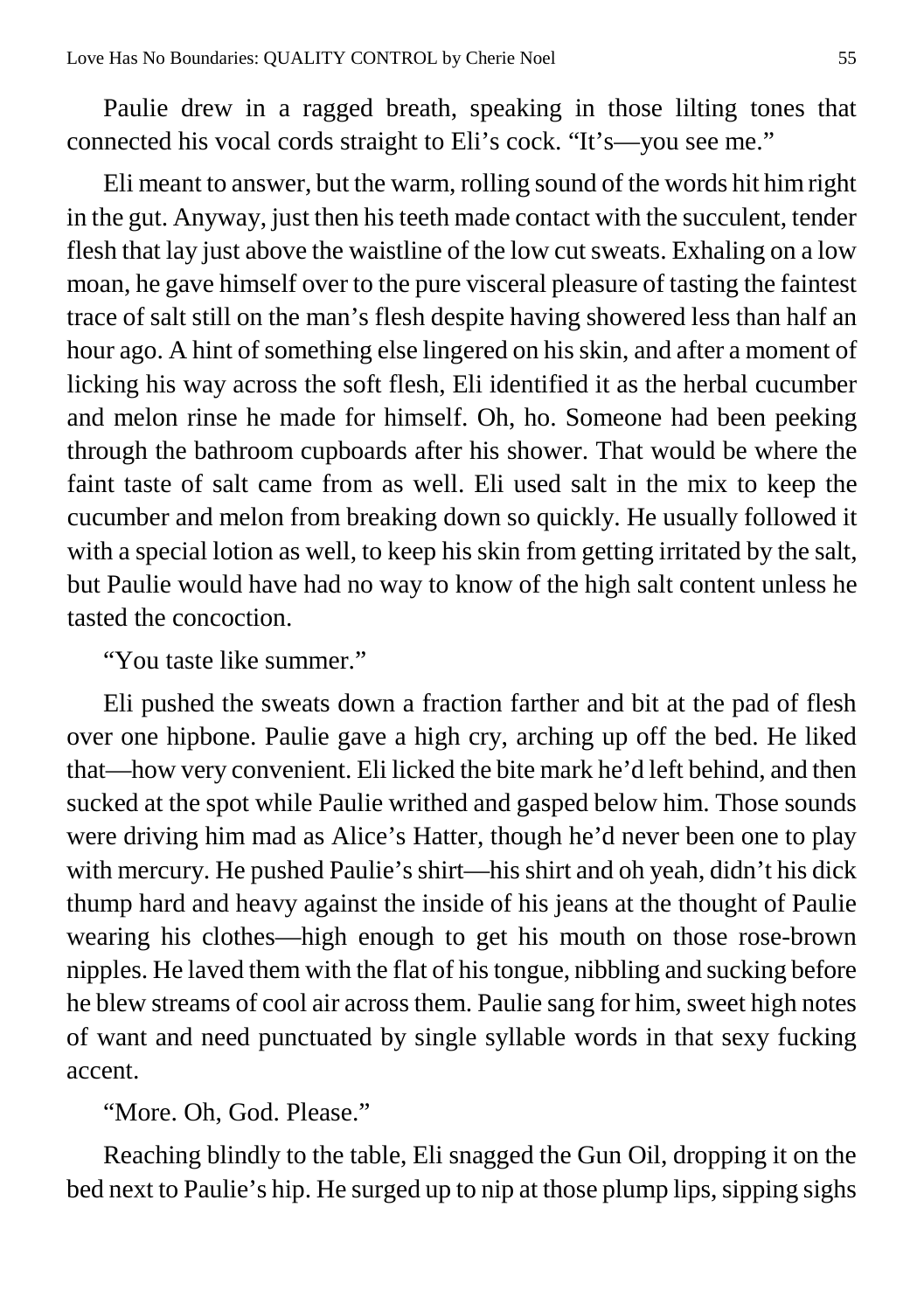and moans from them as his fingers danced over the new land he was discovering inch by silky inch. Paulie waxed his chest. Eli grunted.

"No more waxing."

Paulie blinked at him, brown eyes held wide open with the pupils wide and unfocused. "Wh-what?"

Eli pulled back. "No more waxing. Your body is perfect like it is."

"Oookay." The agreement was enough, even though the raised brows and down-turned lips sang a symphony of disbelief.

Eli would work on the belief later. For now, he was busy teaching and learning the body language that was a blend of his own and Paulie's. He pushed the soft cotton of the T-shirt up over Paulie's head, letting it linger for a moment over the other man's face. Later they'd have to play a bit with blindfolds, when Paulie felt safe enough with him. Once he had the shirt free of Paulie's hands, he tossed it to the far side of the bed, missing getting it all the way over so it hung over the edge of the bed like a wrinkled red testament to hisfocus being wholly taken by Paulie. Working his way back down the too smooth chest, he made his way quickly to the barrier of cloth just at Paulie's hips. With one hand, Eli pulled the string, untying the little bow Paulie had put it in. Cute. Once that was done, Eli shoved himself down to Paulie's feet.

"Lift your hips."

With one quick yank, the soft cotton of the pants was crumpled in Eli's hands, and he was easing it over Paulie's feet. Glancing up with a toothy smile, Eli pulled Paulie's legs apart, bending the knees to press them up toward Paulie's chest.

"Hold those for me."

Paulie grasped his knees, gasping as Eli squirted a bit of Gun Oil in his hand and slicked it along Paulie's thick, circumcised cock as he shoved his other hand underneath Paulie's ass. Paulie's low moan and little wiggle sent more blood thumping straight to Eli's groin. Palming Paulie's cushiony cheeks, Eli tilted Paulie's hips higher. Then, flexing his fingers against the bouncy resilience of the man's flesh, he spread Paulie's ass cheeks far enough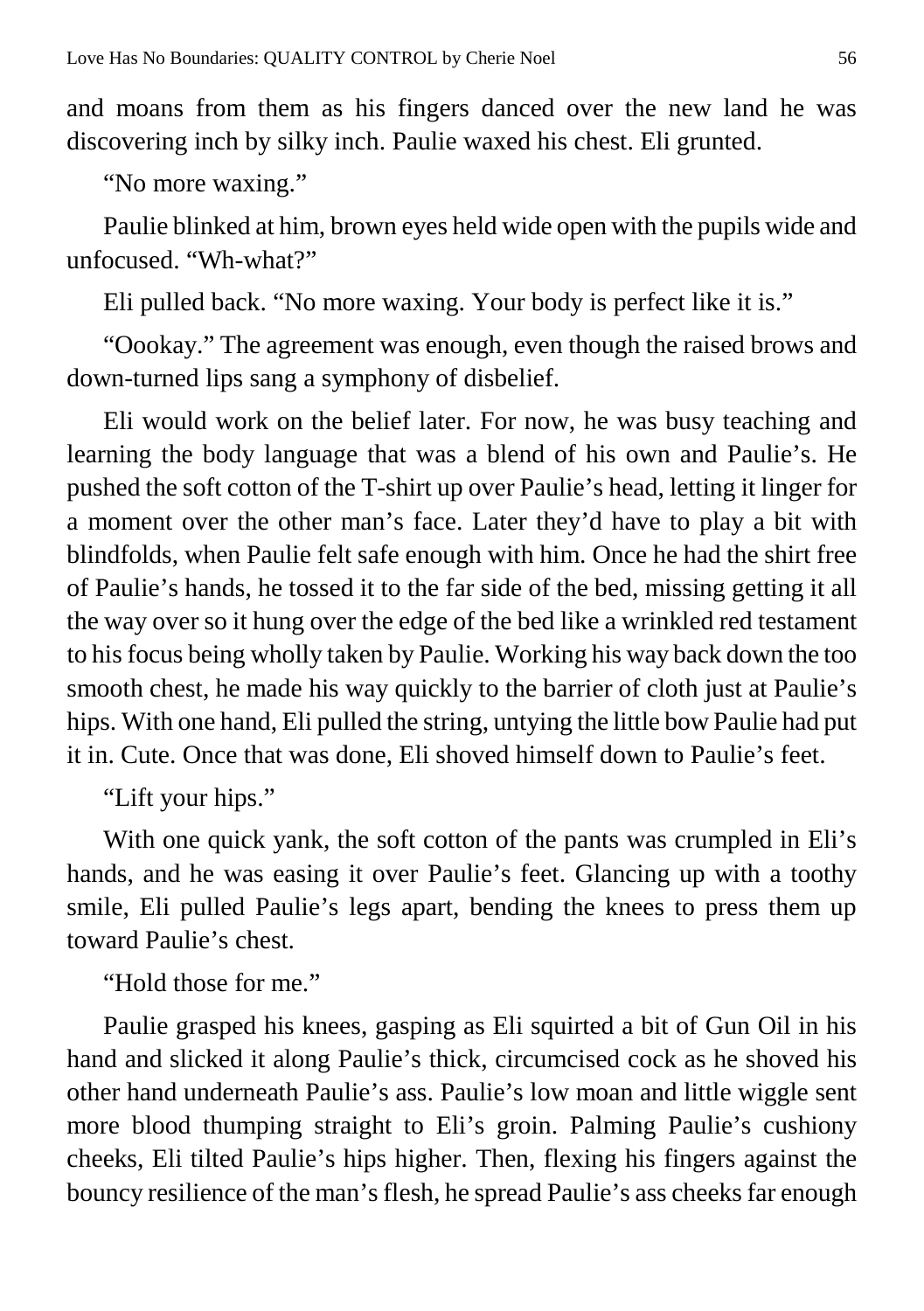to get his first glimpse of the dusky pink rosette his mouth was watering to taste.

\*\*\*\*

Paulie lurched as Eli practically did a high dive head-first into his ass. Oh. My. God. Beautiful, demi-god Eli was eating his ass. And by all that was holy, it felt—it felt like nothing in Paulie's prior experience. Eli lapped at his hole, his tongue moving in endless circles around the tight muscle there. What did the man do to make his tongue have such strength and endurance? Were there some sort of calisthenics for tongues that none of Paulie's previous lovers had ever heard of?

At Eli's startled intake of breath and short burst of laughter, Paulie realized he'd actually spoken those thoughts aloud. Oh, God. What would Eli think? As if the man were reading his thoughts, Eli spoke at that exact moment.

"While it's very flattering to be considered the best you've ever had, I'm doing something wrong if you can still think about other men in any context."

Paulie blinked up at the ceiling, his fingers tightening on his knees in reflexive mortification. Then there was a sudden squirting sensation as something warm and slippery rolled against his ass and then, with a sting and a pop, one of Eli's big fingers was in Paulie's ass. The digit seemed to have a road map and an unerring sense of direction, for once inside his body it slid straight across his prostate.

"Holy Moses on a pogo stick!"

The finger stroked again, jiggling a little as Eli gave a full on belly laugh. Paulie didn't care, because the jiggling in addition to the pressure against his prostate wassending sparks flying behind his eyes. With a wiggle and a twist, another finger slipped in next to the first and Paulie started pushing his ass down toward them. In and out they slid, again and again, until he began to whine and beg. Then a third came to join the first two, and Paulie was chanting the same thing over and over again.

"More. Now. Please, in me, more."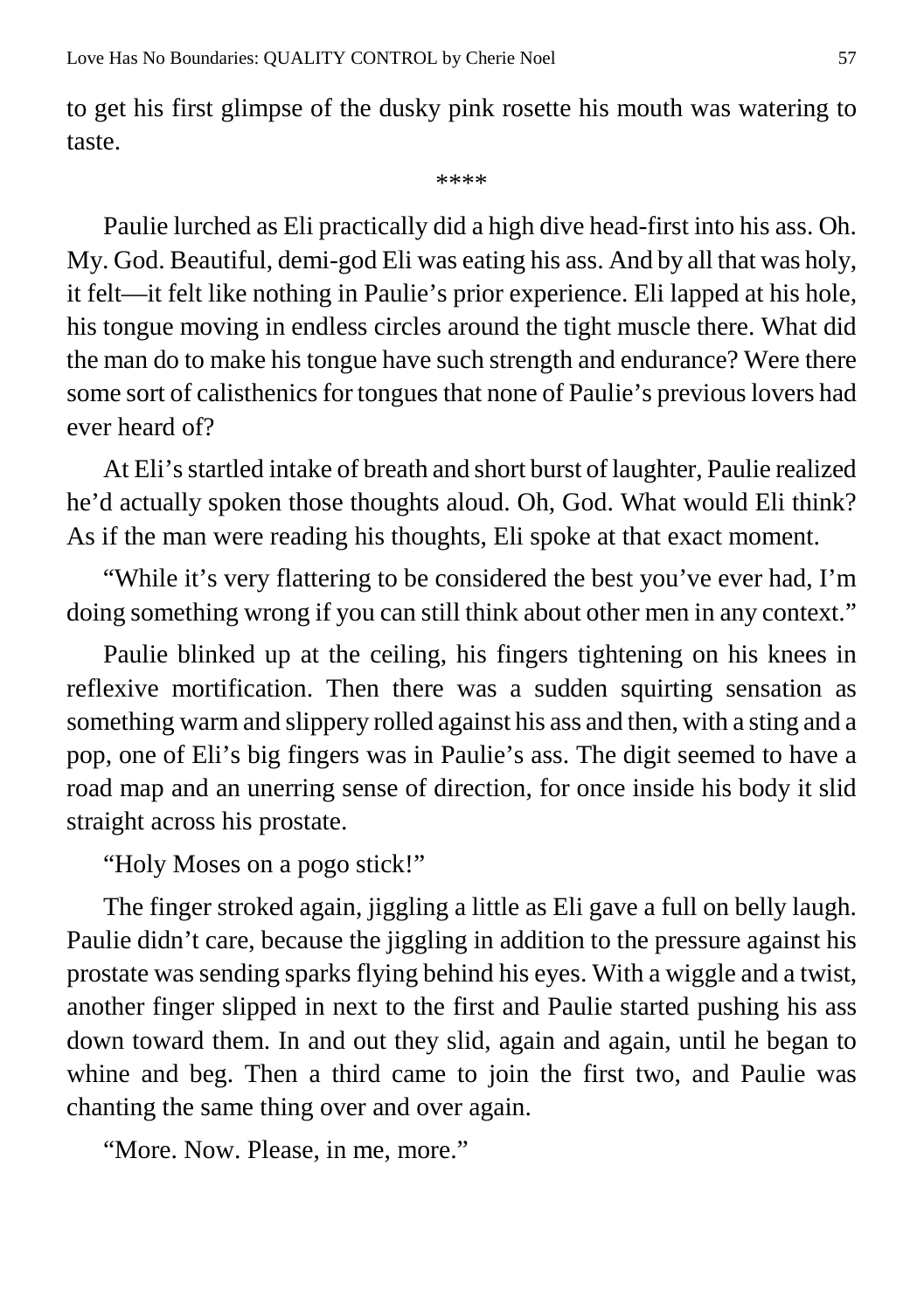But, the fingers left him instead, leaving him whining and writhing on the bed. Eyes squeezed tightly shut, he dropped the hold he had on his knees to grab for his dick. A bigger hand smacked his away.

"No. Wait. I'll get you there, Paulie. You want more?"

Paulie opened his eyes. Eli hovered over him, face stark with need, eyes big, nearly black with wanting and those crazy green and blue flecks just fucking glowing at him as the man moved to slowly strip off his clothing. Then he crawled back over Paulie, hanging tantalizingly above him again, his sandy brown hair hanging around his face and the muscles of his arms bunching and flexing as he lowered himself closer to Paulie. Shaking with need, Paulie drew in a shallow breath to speak.

"You. Want you. Please."

Eli gave that nasty grin he'd given just before he started to eat Paulie's ass Paulie surged up, wanting Eli's lips back, needing the other man's kiss like air in his lungs. He was desperate to taste himself on Eli's mouth. Their lips met, tongues tangled in a rush of heat and wet and musk. Eli pressed him back against the bed with one hand on his chest.

"Like this?"

Paulie nodded, listening to the snap and crackle of a condom wrapper tearing open. Eli's jaw clenched as he rolled the condom down. His eyes. Oh, sweet mercy, his eyes.

"Yes. Like this. Want. I want to see. Eyes."

Eli grinned again, but this time softer at the edges, beads of sweat just starting to rise along the sides of his face.

"You want to see and be seen by these eyes, isn't that right, Paulie?"

As he spoke, something fucking huge and hard pressed against Paulie's hole. It hurt, but the hurt was good and felt like more. Paulie could feel his mouth stretching into an *O* of painful bliss. Eli gritted his teeth, and pressed forward slow and steady. Paulie breathed, locking his eyes on Eli's, losing himself in the wild flecks of green and blue that almost didn't seem real. The ring of muscle guarding the entrance to his hole gave way. Paulie breathed out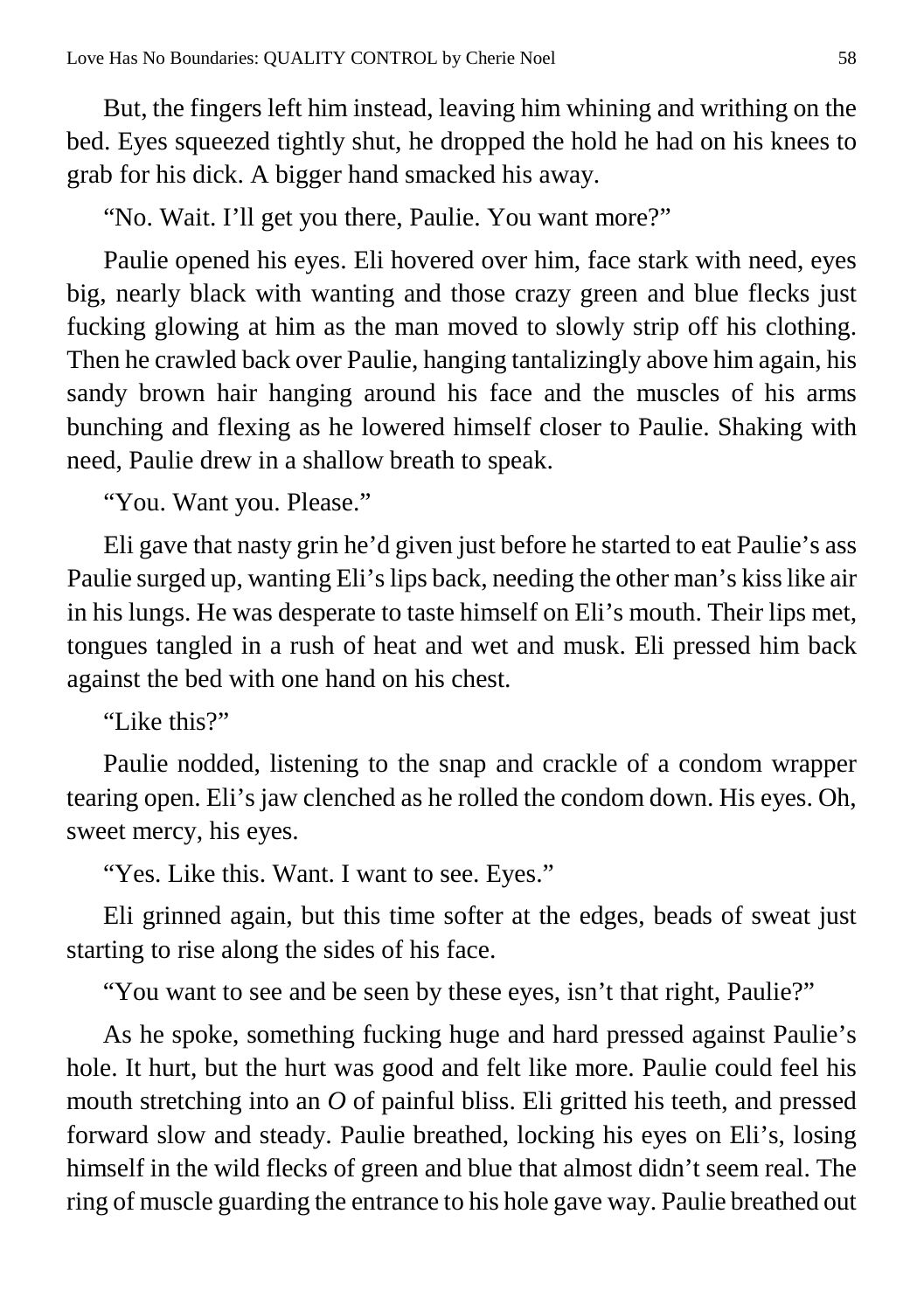hard, and Eli slid all the way in. A finger feathered down the side of his face, and Paulie opened the eyes he didn't realize he'd closed.

"There you are."

\*\*\*\*

Paulie's lashes fluttered down, so Eli bent to feather a kiss across his mouth, pulling back just enough to speak. "Keep your eyes open for me, Paulie. I want to watch your eyes when you come."

Thrusting as he spoke those words wasn't strictly playing fair, but Eli didn't care. Something about Paulie pulled at him, and he was more than willing to play dirty, seeing as how he was playing for keeps. Paulie gasped, a flush of color running up his chest toward his neck and jawline. Eli picked up the pace, starting to slam his hips into the finely padded ass under him. He grasped one of Paulie's hands, pulling it down between themand wrapping the fingers around Paulie's cock.

"Yeah. Almost there, aren't you, Paulie? Come on. Stroke yourself. Push right over the edge, and let yourself fall."

And then he didn't have the breath to tease Paulie with his words any more, too busy pumping in and out of his slick channel, too busy drinking in the wordless cries tumbling helplessly from the older man's lips. Paulie's mouth opened wide, sounds dwindling into a perfect silence until the moment glistening strands of pearly cream shot from the tip of his cock and a tiny catching sound whispered out from the back of his throat. Eli let himself go, thrusting wildly through the contractions milking his mind right out through his dick, yelling loud enough for both of them. He had just a moment to be glad that Adrianna was at his mom's place because *this* would surely have woken her, and then he was lost in a haze of white and pleasure that bent his mind and squeezed his whole being through a pinprick in the fabric of the universe. Lunging up, he fastened his teeth in the meaty place where Paulie's neck met his shoulder, biting down hard. Some fragment of sense remained, because he stopped shy of breaking the skin, if only just. Paulie yelled then, but Eli felt his cock twitch too, so it was okay. Then he collapsed, shuddering every time Paulie's channel contracted around his too sensitive shaft, taking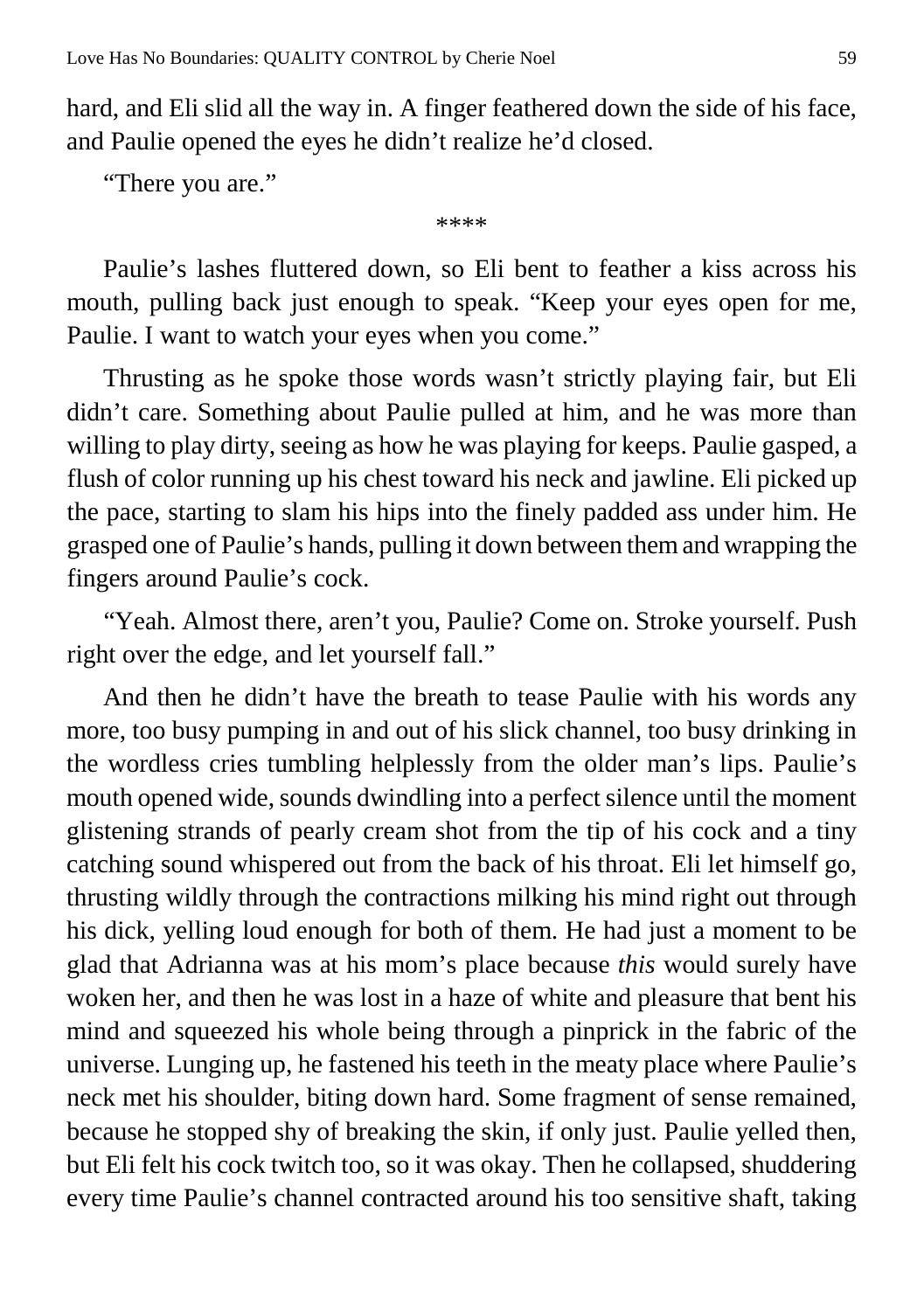eonsto realize the fucker was doing it on purpose. If Paulie hadn't laughed, he might have never caught on.

"Beautiful bastard. That's not sporting."

Paulie gaped at him, and Eli replayed what he'd said in his head. "Oh, shit. You're not, are you? I mean, technically, I am a bastard, but that's all to the good 'cause if that prick was still around I'd have to go to prison for killing my own father."

Paulie continued to gape. Eli slid to one side, shuddering again as his spent cock slipped free of Paulie's body. "What did I say Paulie? You're looking at me like I grew another head or something."

A flush rushed over Paulie's face. "But… you—why did you call me beautiful?"

Now it was Eli's turn to gape. Lifting his brows nearly to his hairline, he rolled to his side. He grabbed a tissue from the box stashed in the headboard, sliding the used condom into it and tossing the whole mess into the bedside garbage. Girls had cans in the bathroom. Guys had them next to the bed. Eli shrugged. It made perfect sense to him. He threw his leg over Paulie's legs, and hauled him in until he was tucked right up against Eli's heart.

"I called you beautiful because you are. Now, if I've fucked all the sense out of you—as that question would indicate—I suggest you close your eyes and get some sleep. I'll be waking you up in a couple of hours to check that you don't have a concussion. How's the face?"

Paulie laughed and the bell-like tenor notes lit Eli's soul like sun through a stained glass window. Grinning, his sweet round cheeks creased with a smile, he touched one finger to his nose. "You ask now? It hurts. Still was worth it to kiss you though."

Eli grunted. "Good. Go the fuck to sleep. I'm going to feed you some soup in a few hours, and put you back to bed, and then in the morning I'm going to kiss you some more. If any part of that doesn't work, now's your chance to negotiate."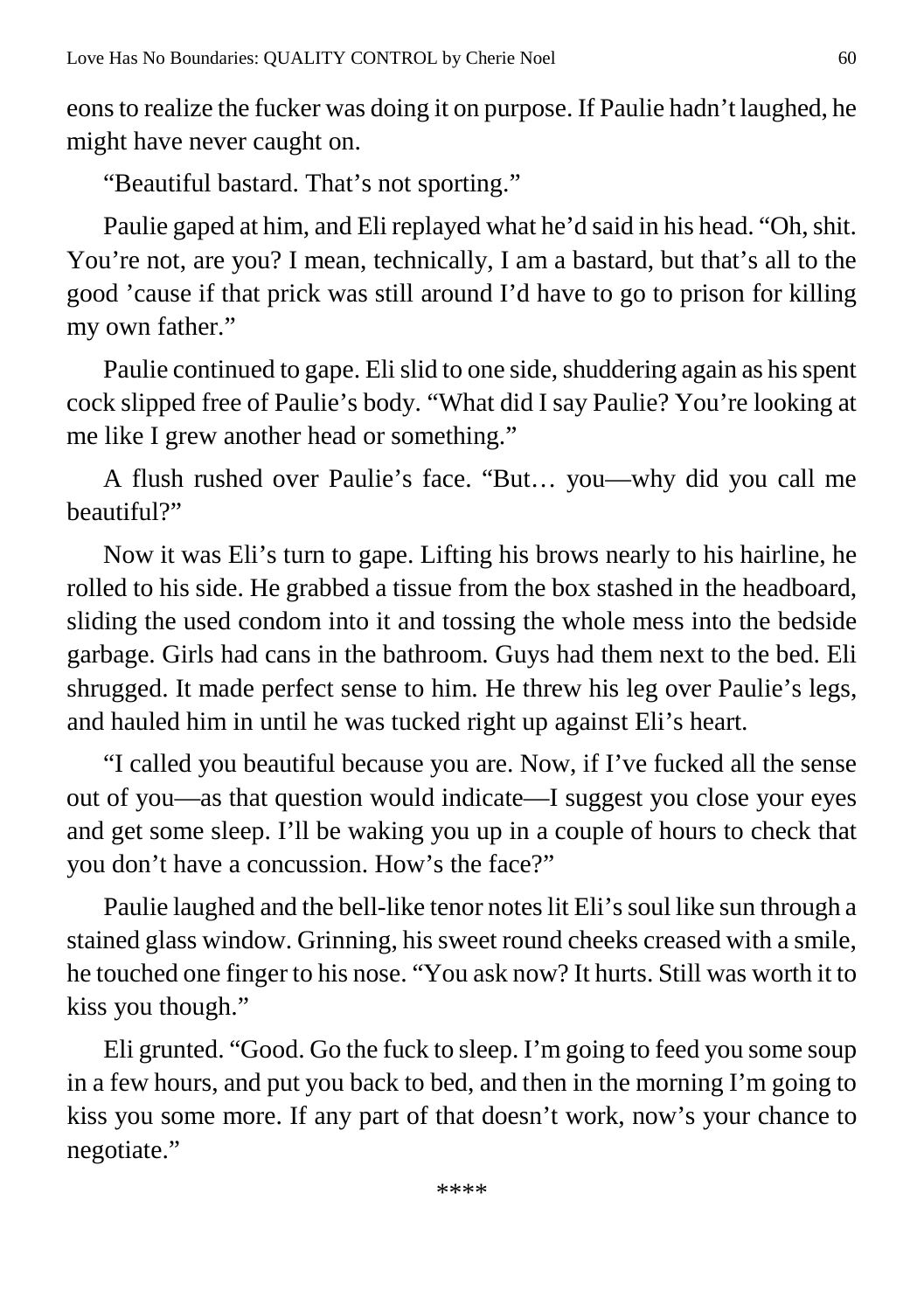### CHAPTER SEVEN

A hand roaming up his side woke Paulie in the morning. He jerked the covers, trying to pull them up to cover his little love handles. Eli smirked, pulling the crumpled green sheets down to place his hand directly over the wobbly bit Paulie had been trying to cover. Eli leaned forward. Paulie threw himself backward off the edge of the bed.

"Morning."

Standing there with his hands clasped over his cock and balls, Paulie felt about twelve years old. This was fully as awful as the day he realized he had a crush on Louis Fenguli, except he'd had clothes on to hide his chub back then. Eli gave one of those Great White Shark smiles, throwing back the covers and crawling over the bed toward him like a big catstalking prey. Paulie fled to the bathroom with a whimper. God. Eli was all lean, sinewy grace, like a tiger in the wild, while he was… like a damn overfed zoo penguin. He turned the shower on, muttering to himself. Eli turned the knob of the door Paulie could swear—

"I locked that door."

Flashing those teeth Paulie could still feel against his flesh, Eli prowled closer. "Yes, you did. I just happen to know how to pick that lock."

He wrapped both arms around Paulie, holding tight when he tried to wiggle away. "I was just going to take a good morning kiss, but if you keep wiggling like that I might get other ideas."

Without waiting for permission, Eliswooped in, using that same curiously tender ferocity he'd displayed last night. He was probably just being careful of Paulie's nose. He didn't gag, or make noises like he's just been forced to lick the floor of a bathroom stall in some seedy bar's men'sroom. And he tasted good. Real. Warm and a little funky, but that fled quickly. He bent Paulie back against the long bathroom counter, one hand holding the hip he'd bitten the night before and the other lightly framing Paulie's jaw with the tip of his pinky finger rubbing the soft spot behind Paulie's ear. Making little noises low in his throat, Paulie moved to tilt his head to the side, crying out in pain when his sore nose bumped Eli's.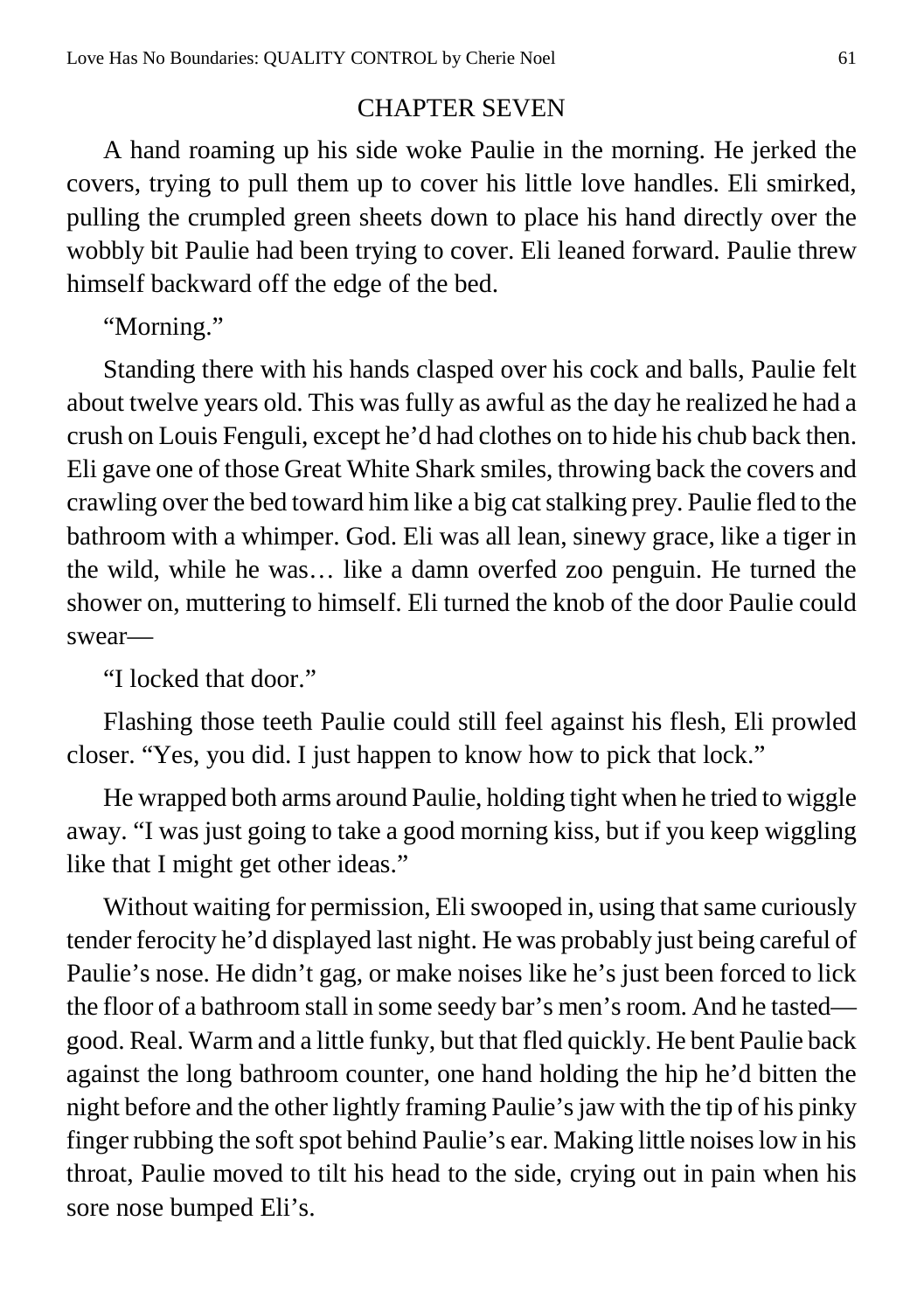"Ow, ow, Baby Jesus in a sidecar, that hurts."

Eli snorted with laughter, dropping his head down to rest on Paulie's shoulder while he shook with hisrepressed mirth. "I never heard anyone go to such lengths to avoid swearing. That's it, I'm keeping you. You can teach me to talk in a child safe way."

He snorted again, leaning back, fingersflexing against Paulie's hip. "Good morning, Paulie. I'll leave your clothes on the bed… I threw them in the wash last night after the second time I had to wake you. I'll be in the kitchen making breakfast. You like pancakes? Bacon?"

Paulie's stomach growled and heat rose in his cheeks. "Yeah. I love pancakes and bacon. Um, can we have scrambled eggs too?

Eli brushed hislips against Paulie's and did thatsexy whisper-against-themouth thing again.

"Yeah. I'll make you eggs, baby. You like 'em cheesy?"

Paulie flashed a look down at the little pooch of his belly, and then looked over at Eli's flat, toned abs. "Um. No that's okay. I'll, ah… I can just have some toast and coffee.

Eli stepped back, eyes lit up with those flecks of blue and green again. A lopsided smile curved up one corner of his mouth. "Hah. Cheesy scramblers, pancakes with syrup and bacon for my baby it is. Don't take too long in the shower, gorgeous. I want to have a moment with you to myself before that Killer-Ninja Barbie from next door descends on us."

Then he was out the door before Paulie could find the right words to puzzle together a sentence that meant he really, really wanted a tiny slice of desertdry toast and a cup of bitter black coffee to start his day. His stomach grumbled again, and he patted it absently.

"Yeah, he didn't buy it either."

\*\*\*\*

Eli slammed a few pans around as he pulled out the big griddle to make pancakes, and a nice cast iron frying pan to scramble the cheesy eggs for Paulie. If he ever got his hands on whatever fucker had made that man think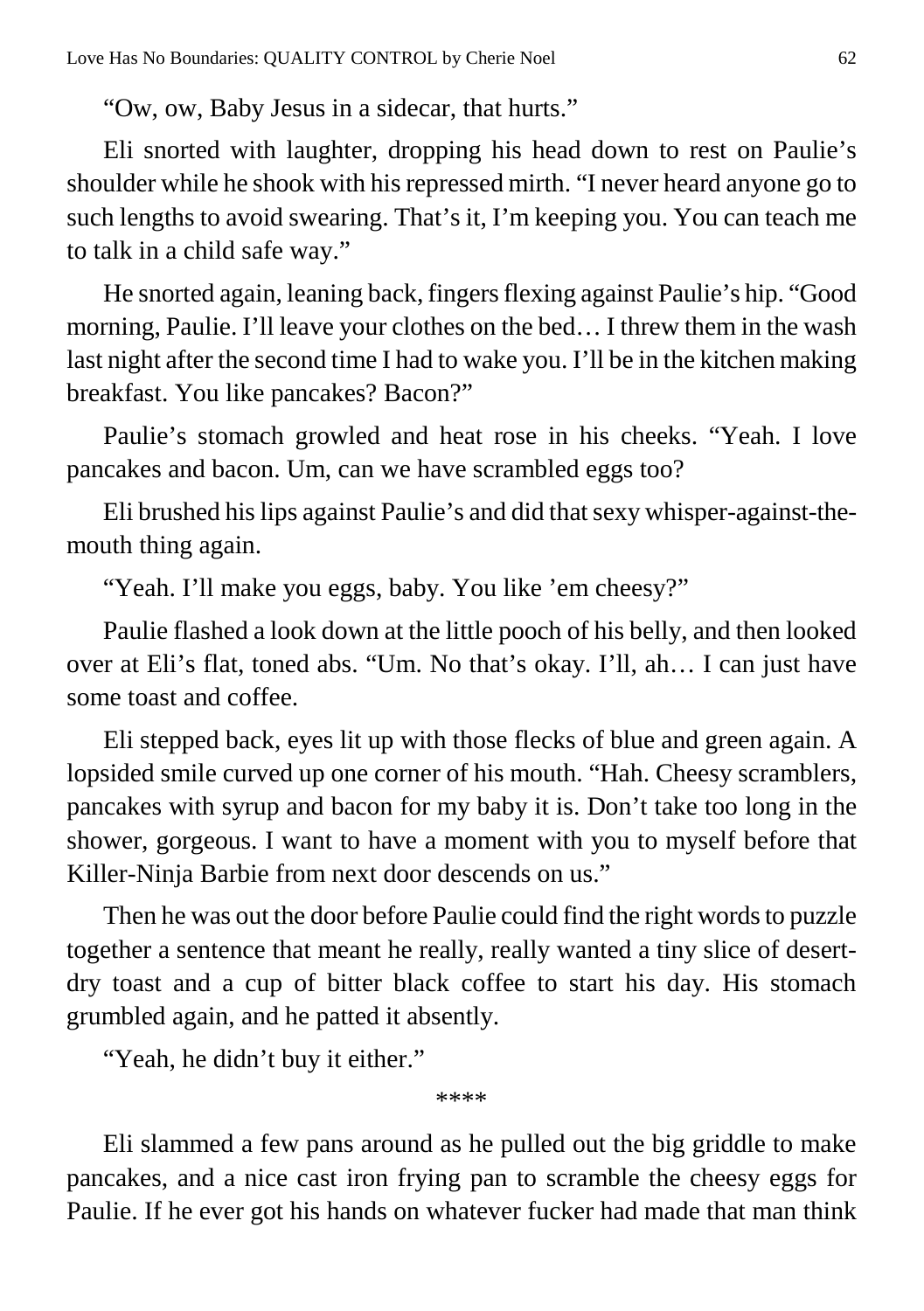there wassomething wrong with his body he'd kick the ever-loving shit out of them. He knew though, he knew what a lot of those damn bitchy gay boys were like, worshipping at the altar of youth and beauty without a single thought that maybe not everyone—

"Jesus, Eli, what did those frying pans ever do to you?"

Elispun around, hisstartled gaze landing on Hal Matheson. What the fuck was a shirtless Hal Matheson doing scratching his damn stomach in Eli's kitchen—really his hands were almost in his damn pubes considering the fucker hadn't even done up the placket of his button-fly jeans properly. Eli had just opened his mouth to ask Hal that very question when a breathless, barely dressed and clearly well-fucked Sasha tumbled though the connecting door leading from his kitchen to hers. Eli set the frying pan on the front left burner with perhaps a touch more force than strictly necessary. Christ, they both reeked of sex. No, that was wrong. Hal and he reeked of sex. Sasha's hair was wet, so she'd likely just taken a shower, while—

"Hal, what the fuck are you doing half naked in my Goddamn kitchen? And for God's sake, button up your damn pants. I really hate to bust your bubble, but I have no desire to see your cock. Save that for Sasha's bedroom."

Sasha narrowed her eyes at him, but didn't speak. Hal put a gentle hand on her shoulder, pulling her around to look at him. "Baby, I thought you said he'd be okay with this."

Tearing her laser-like gaze away from trying to carve curse words in his forehead must have been tough, but Eli had to give Sasha credit for pulling the task off with more aplomb than he'd have expected from a hussy with big purple hickeys decorating her throat. She turned a limpid, mush-filled look at Hal, pushing a hank of loose red hair out of her face.

"Yes, he will be okay with it. But Hal, honey, you were supposed to wait and come over with me."

Hal shrugged, pointing toward Eli. "It sounded like a flipping home invasion. I didn't want you to come over here to find your baby's daddy gutted in his kitchen or something."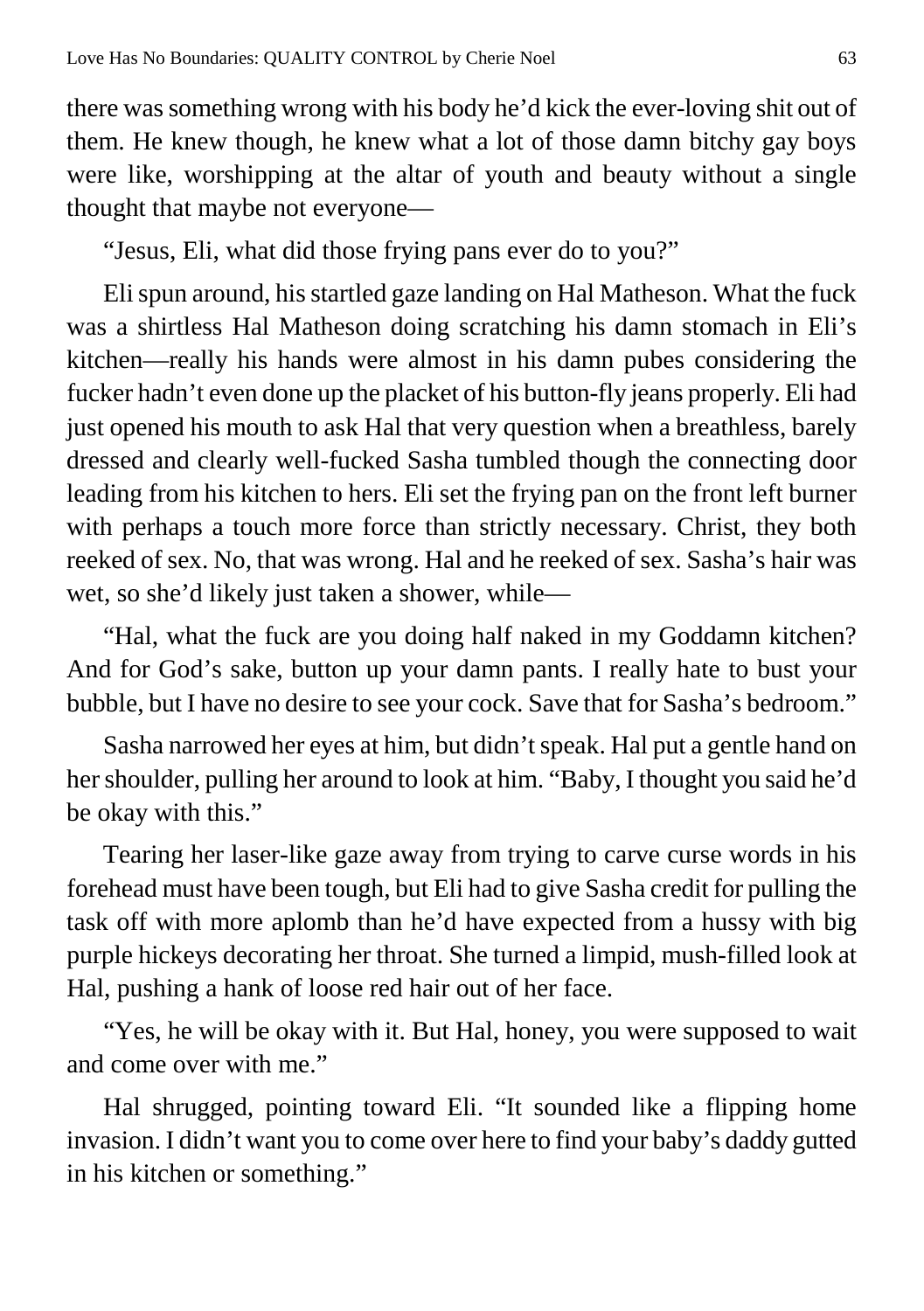Sasha was starting to look pissed, and curiously, that made Eli like Hal a little better, but still—

"Oi, Earthgirl… Hal Matheson?"

"Oi, Spaceman, Paulie Bellizi? Really? At least Hal didn'tsingle handedly set in motion the accidental impregnation of half the nubile females in the greater Syracuse area, including myself!"

A shocked cry from the hallway leading to the bedrooms on Eli's side of the house had the other three whipping their heads around. Paulie stood there, his face blanched bone white. It was a neat trick considering his normal olive complexion. A rough snort from Hal tore Eli's attention away from Paulie to regard the man leaning against the black tiled island in the center of Eli's kitchen. Hal wasn't paying Eli any mind though. He was standing with his arms folded across his muscular chest as he turned his head to glower hotly at Sasha.

"Dammit Sasha, everyone knows he was sick. The poor guy was in the hospital for a week after that incident, with double pneumonia and a case of that flu that killed a bunch of people. Show a little compassion."

Sasha bristled, clearly gearing up to light into Hal—who was obviously going to be a fixture if he had both the balls and the good sense to stand up to Sasha when she was being an idiot. Eli's estimation of him rose. Eli's Earthgirl had gone to a lot of trouble, having his mom watch Adrianna and hold on, Adrianna had been going to see one set of grandparents or the other at least once a week for the past six—

"You've been dating her for over six months, haven't you?"

Hal gave a curt nod and scrubbed a hand over his face before nodding toward something behind Eli.

"You better go get your man, bro. I think he might be heading for the hills"

Eli turned to spot the curve of Paulie's plush, sweatpants-covered bottom disappearing through his front door. He took off at a run, shouting back over his shoulder to Hal.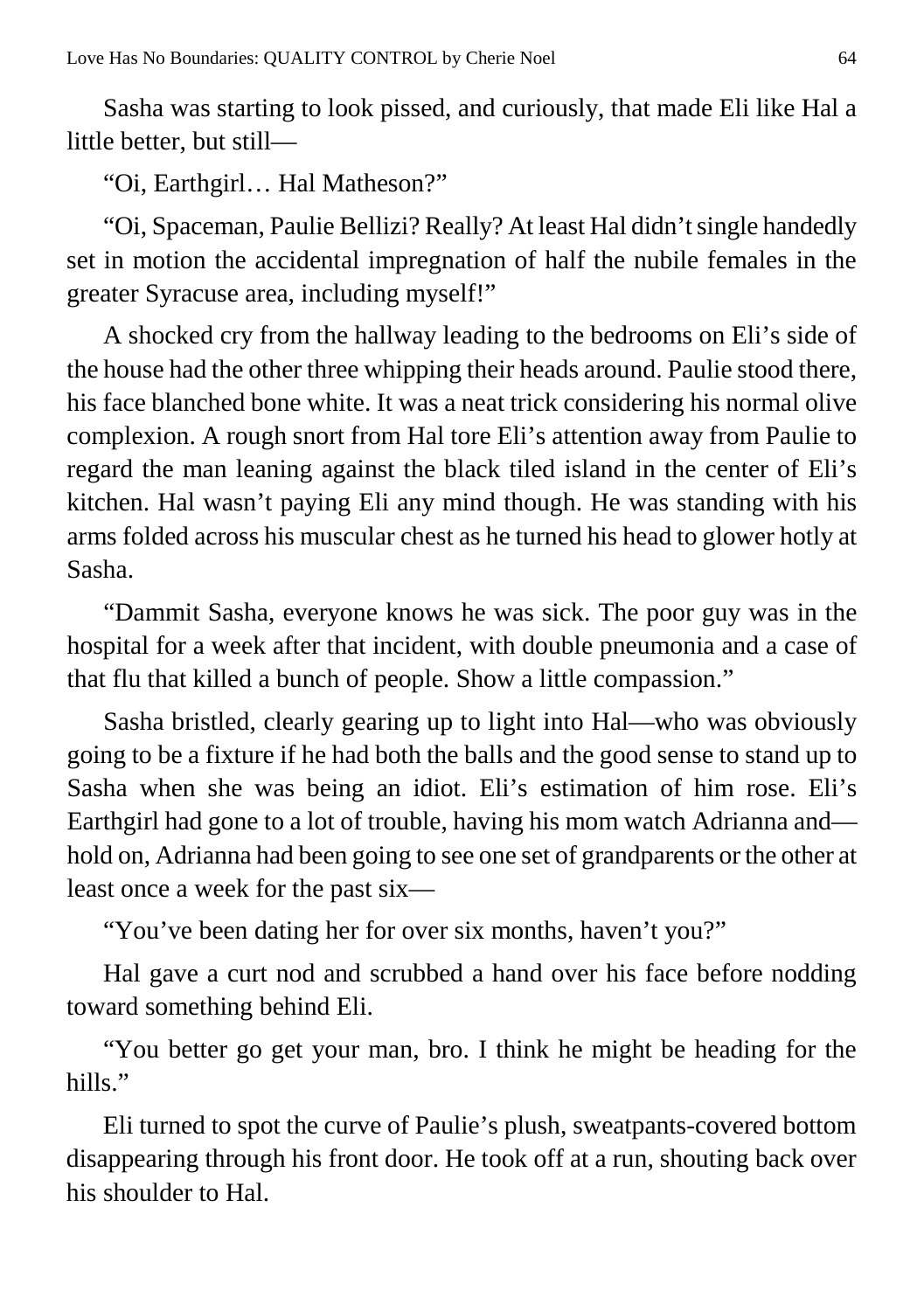"Go argue with her in her house. We can do brunch another time."

Then he was out the door, and he needn't have run at all, because Paulie was on his knees next to his car, ass in the air and head down by the pavement. Eli had learned something yesterday, so he walked around to the passenger side of the car, dropped down to lay full on the ground and snagged the car keys a second before Paulie managed to.

Big brown eyes blinked at him from under the opposite side of the car. "Give them back, please."

Eli bounced up to his feet, almost like yesterday. "Nope. Come back inside."

Paulie clambered to his feet, face still so pale Eli was terrified he would keel over at any second. He tried to sidle around the car to get close enough to catch Paulie if he went down, but every time he moved closer, Paulie moved further away.

"Oh come on, Paulie. Stop making me chase your sexy Italian ass around the car. Are you really going to blow me off because my best friend is a bitch when her feathers get ruffled?"

Paulie shrugged. Plucking at the edge of hisshirt with one hand, he stepped toward Eli. Holding out his hand, he spoke. "Not Italian—I'm Sicilian. Um. Please. Can I have my keys?"

The shake in his lightly-accented voice nearly made Eli cave, but he couldn't, not right now. If he gave in right now, Paulie would disappear. Eli just couldn't help being convinced they could maybe have something great. Maybe. But not if Paulie vanished into thin air. Eli made his voice low and a little mean.

"No. Not unless you look me in the eye and tell me why you want to leave."

Paulie shook his head, but Eli could tell he wasn't refusing so much as working up his courage to say what he thought had to be said. Mrs. Cohen from across the street was pretending it took longer than two fucking seconds to pick her paper up off her front porch though, and the curtain on the Grasses' front window kept twitching. Eli lost his patience.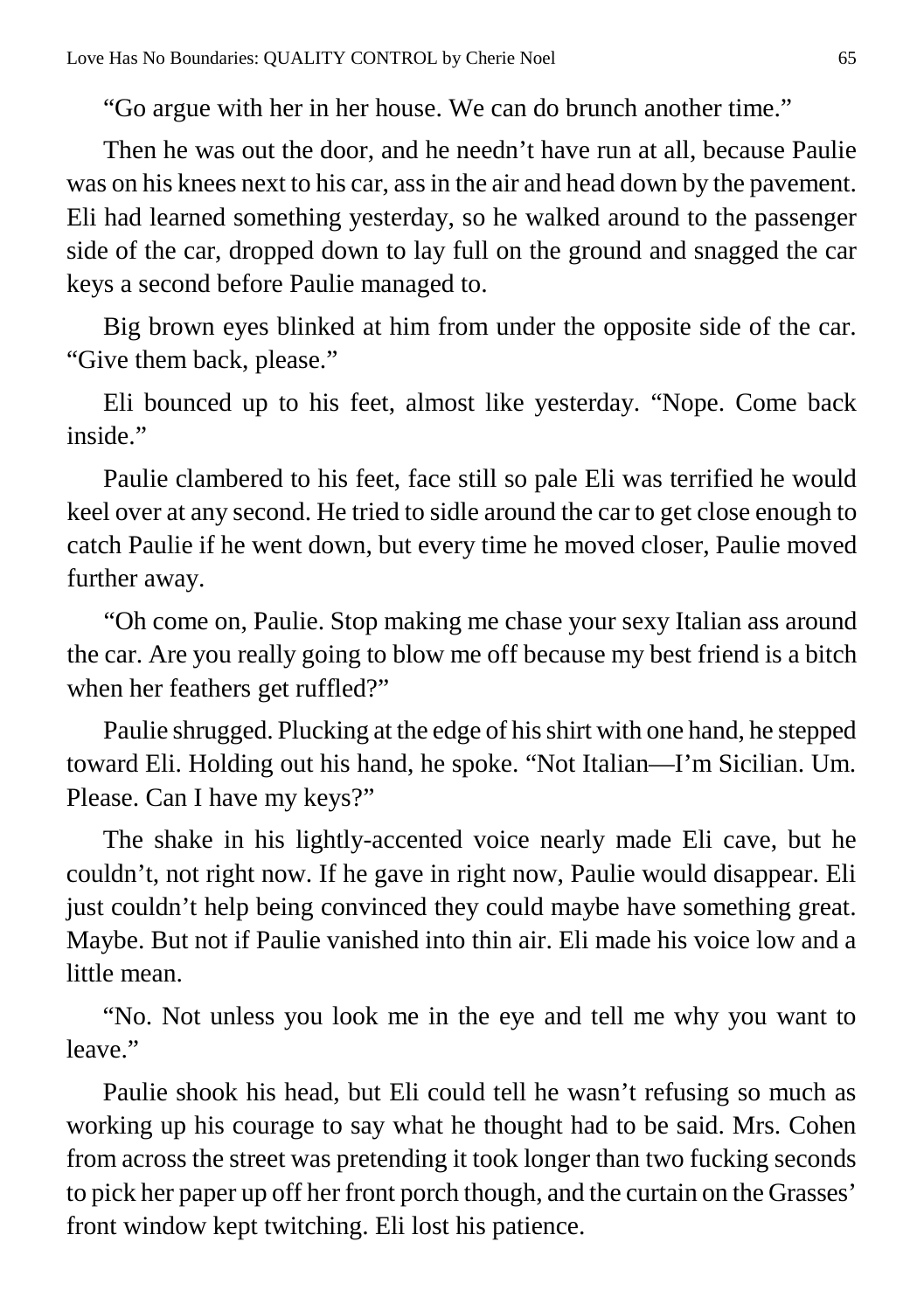"Come inside and talk to me, Paulie. I sent Sasha and her boyfriend, or whatever the hell Hal is, back over to her place. Come inside. I don't want this conversation to be TiVo'd by my damn nosey neighbors, okay?"

Paulie dropped his head again, nodding with a heavy reluctance that made Eli's teeth ache, but he stood still and let Eli walk around the car to take his hand. Twining their fingers together, Eli pulled Paulie back in through the front door while winging prayers up, sideways, and in great big freaking curlicues to thank whomever was the patron saint in charge of gorgeous and klutzy gay Sicilian men.

\*\*\*\*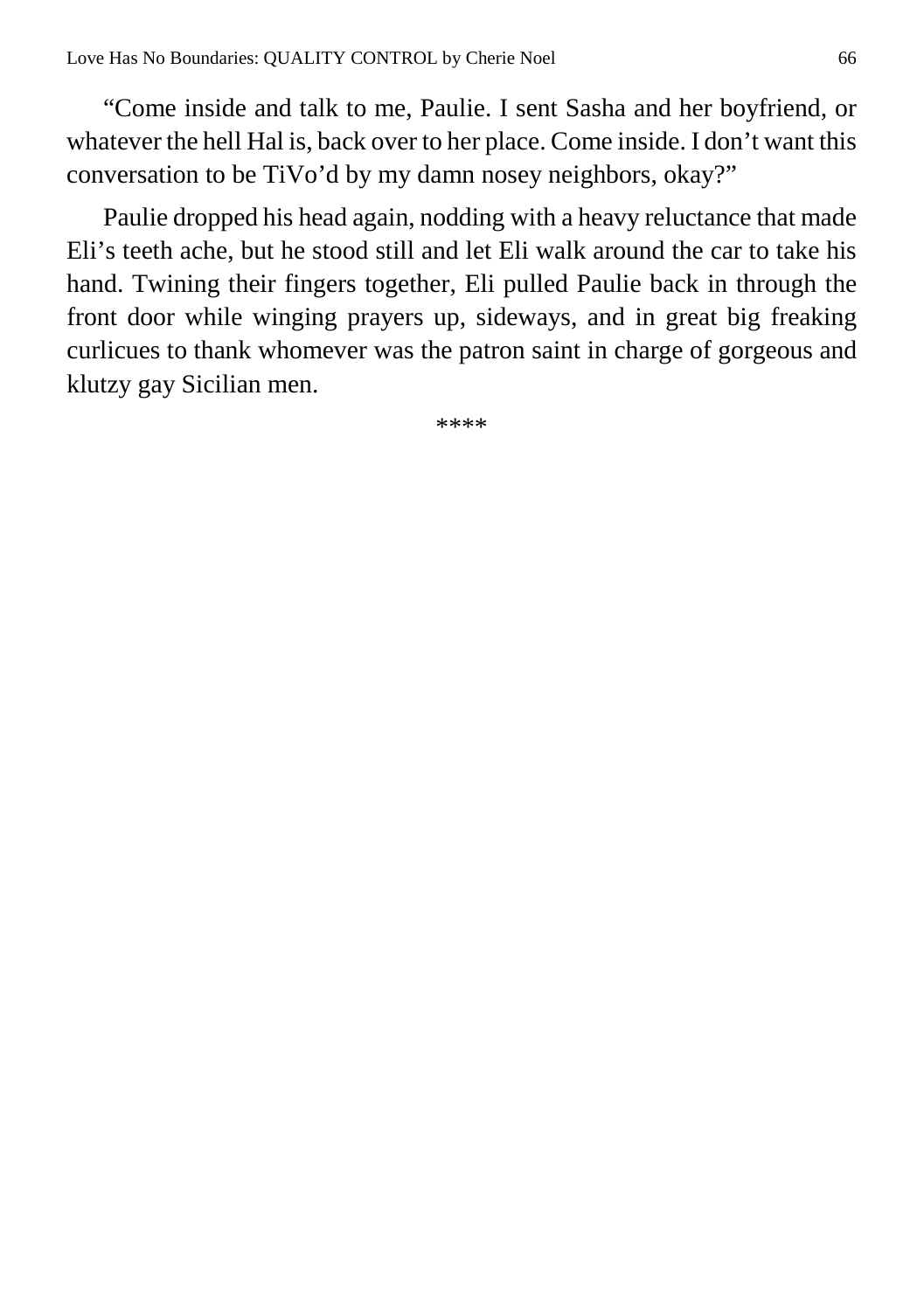### CHAPTER EIGHT

Paulie knew eventually he was going to come face to face with someone whose life he had damaged that day, but dear God in Heaven, he'd never envisioned it happening like this. To have his ugly mistake rise up to smack his face this hard—especially the morning after such a wonderful night—was nearly unbearable. Eli—why wasn't he looking at Paulie like he wasthe scum of the earth? If Paulie understood things correctly, he'd been the cause of an unplanned pregnancy that had set Eli's best friend on a life path she never would have chosen otherwise.

"I don't understand why you want to say anything to me. I—"

Eli turned, pushing the front door closed behind them with a thump, and turning the deadbolt. Then the younger man continued into the house, dragging Paulie behind him again. When they reached the kitchen, he pushed Paulie down onto one of the tall, dark wooden barstools arranged on the far side of the kitchen island-slash-breakfast bar. Paulie's plump ass hit the thick red leather cushion with an audible smacking noise. Eli used their still linked fingers to draw first Paulie's arm, and then his whole torso forward. Bending his head, Eli brushed a kiss against Paulie's lips.

"What are you doin—"

"Shut up. Don't you move, not a single inch. I'm going to lock the connecting doorso Sasha can't come swooping back in here in five minutes or so when she realizes what a nasty bitch she just was. She can grovel later, after I get a chance to chew her ass off in private—and not in the fun way I was chewing on your ass earlier."

Paulie couldn't hold silent though, not when he knew full well the fault was his. "But I was the one who made all those faulty condoms… I-I bet she never planned to be a mom when she was what, seventeen? Eighteen, maybe?"

Eli leaned in close enough his lips brushed Paulie's, and the touch sent shivers racing up Paulie's spine. "We are not having this conversation until I lock that damn door. Wait here. Do not make me chase you around Syracuse. Understand?"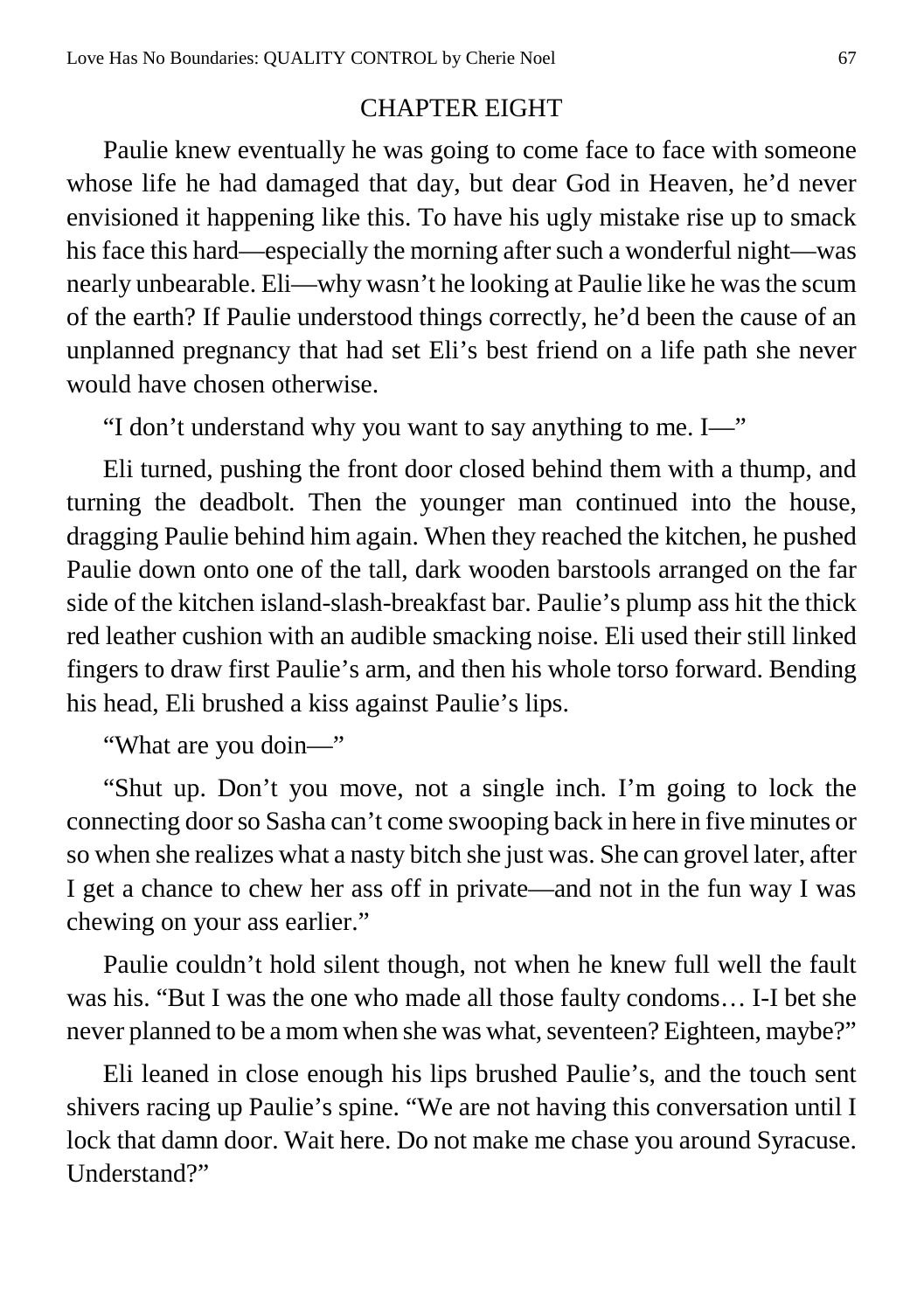With that, he slapped Paulie's car keys down on the gleaming black tiles of the counter top. Stalking off toward the slightly ajar door on the far side of the kitchen he still held Paulie firmly in place with the masterful tone of his voice.

"Look at the refrigerator and tell me what you see, Paulie."

Tearing his gaze away from the long line of Eli's body sentshards of glass tumbling to and fro in Paulie's stomach. Putting his attention anywhere else was so terrible and lovely when he knew full well he was never going to get to look at Eli like this again, not when Eli really understood what he'd done. The slope of Eli's naked shoulder was both balm and scourge to Paulie's eyes. He turned with more than a little relief to see what Eli demanded he observe. Nothing could hurt more than gazing on what Paulie wanted more than the svelte body he'd dreamed of having but never lived in, more than his next lungful of air. But he never really had Eli, either.

The gleaming silver of the fridge's surface was interrupted over and over. Too many badly drawn pictures to count, big, impossibly bright, magnetized letters and numbers holding them up. A cauldron of molten iron tipped, pouring itself through some crack in time and space to fill Paulie's entire gut with a burning the likes of which he'd never thought to feel this side of hell. He gasped and craned his stinging eyes back to Eli. Heart pounding as the pieces fell into place, he opened his mouth to speak but found his voice completely burned away.

\*\*\*\*

Eli's pulse pounded in his head as he pushed the connecting door carefully closed. He knew the second Paulie put it all together from the stricken gasp. Turning the lock—of course Sasha had a key, but the fact he'd locked it at all would give her pause, and possibly give Hal time to catch up to her fractious ass and pull her away until Eli opened the door of his own accord. He turned back to Paulie. Shit. The man's face was even whiter than before. Scratch that, it was almost green. He looked like he was about to lose the breakfast he hadn't had, all over the the pain-in-the-ass-to-keep-clean black tile counter that had taken Eli nearly three months to get done to his satisfaction.

"Look again, Paulie. You're not really seeing what's there."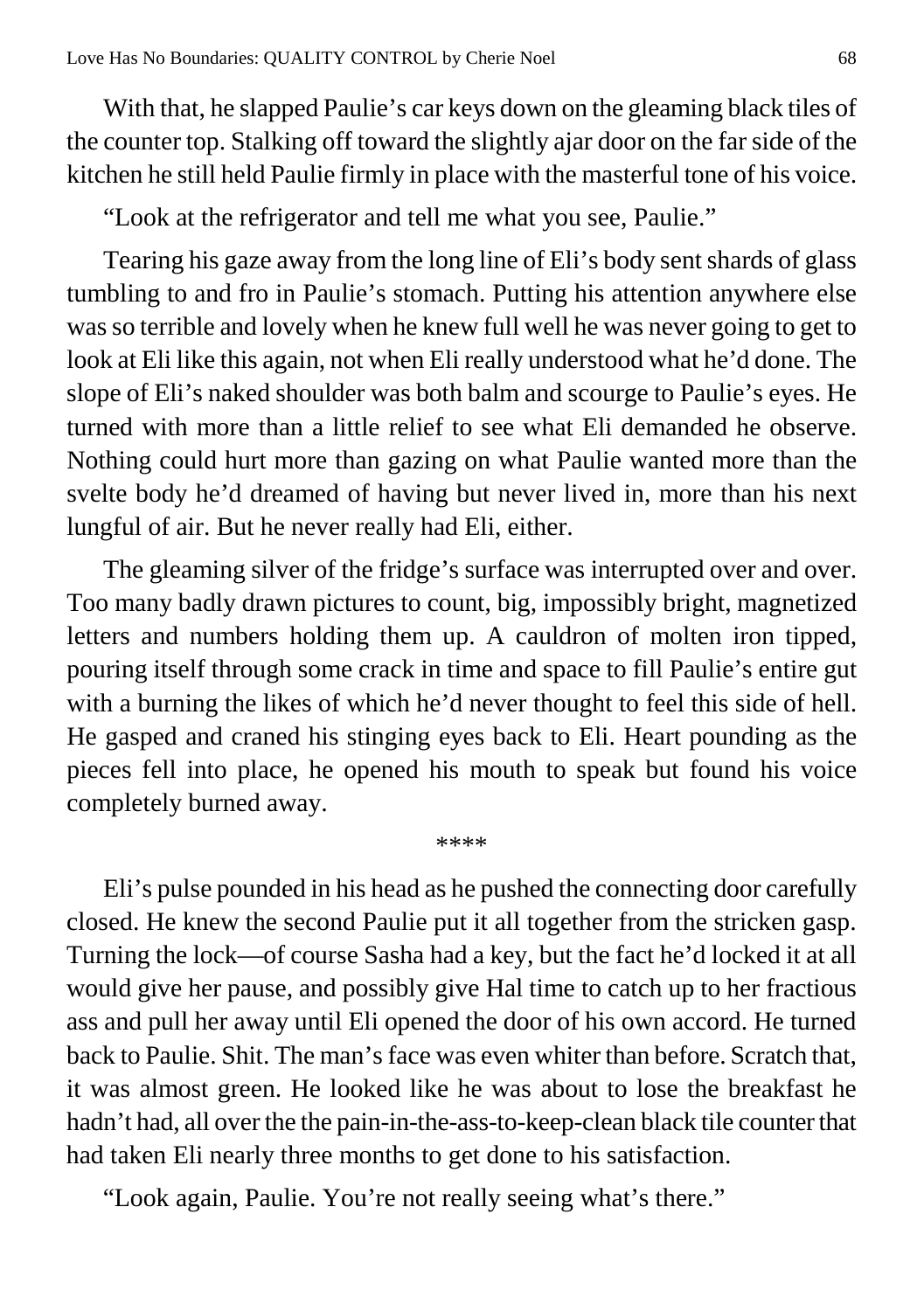Paulie turned huge, wounded looking brown eyes on him. "You're the father—I—you're bi?"

Eli shrugged, a painful heat starting to skitter over his skin. "Not the point. Sort of. I dunno, I guess I think it's kind of a spectrum. I—geez, it's embarrassing, okay? I wanted to have sex. Sasha wanted to have sex. But neither of us wanted the first time to be with some jerk who'd tell the whole school about it the next day. So it was supposed to be safe, right? We were best friends, and there was no chance of any weird confusion about that just 'cause we had sex. Even back then, I knew I liked guys. At eighteen my dick would stand up for a summer breeze though, so it wasn't difficult to perform. We used a condom—as Sasha so eloquently informed you—but it broke at a critical moment and we ended up with Adrianna."

Paulie's face looked more stricken than before, but Eli thought he knew why, and what's more, he was pretty sure he could show Paulie that he was wrong. He turned and stepped over to the fridge. Once there, Eli began to take down some of the things. Some of them were stuck there in haste over the past few years, some with tears and laughter, and some with careful precision and as wonderful surprises on special days. As he took them down, he described each one to Paulie. The picture from their first terrible Christmas after they found out Sasha was pregnant but before Adrianna came into their lives. They posed woodenly before a festive backdrop with his mum. Mum's smile was wide and genuinely pleased while the lines of strain showed clearly on his and Sasha's faces.

"My mum promised we'd want this stupid picture later. We were so scared, Paulie, you know? Nothing more than babies ourselves and there we were, about to have a baby of our own."

He snorted out a laugh, raking a hand through his hair as he set the picture directly in front of Paulie.

"We didn't have the money to get more than one big one printed. Mumhas it up in her living room. She tells all her friends that even though Sasha and I look like a couple, we aren't, and then she pats Sasha's belly in the picture and starts talking about how beautiful her granddaughter is."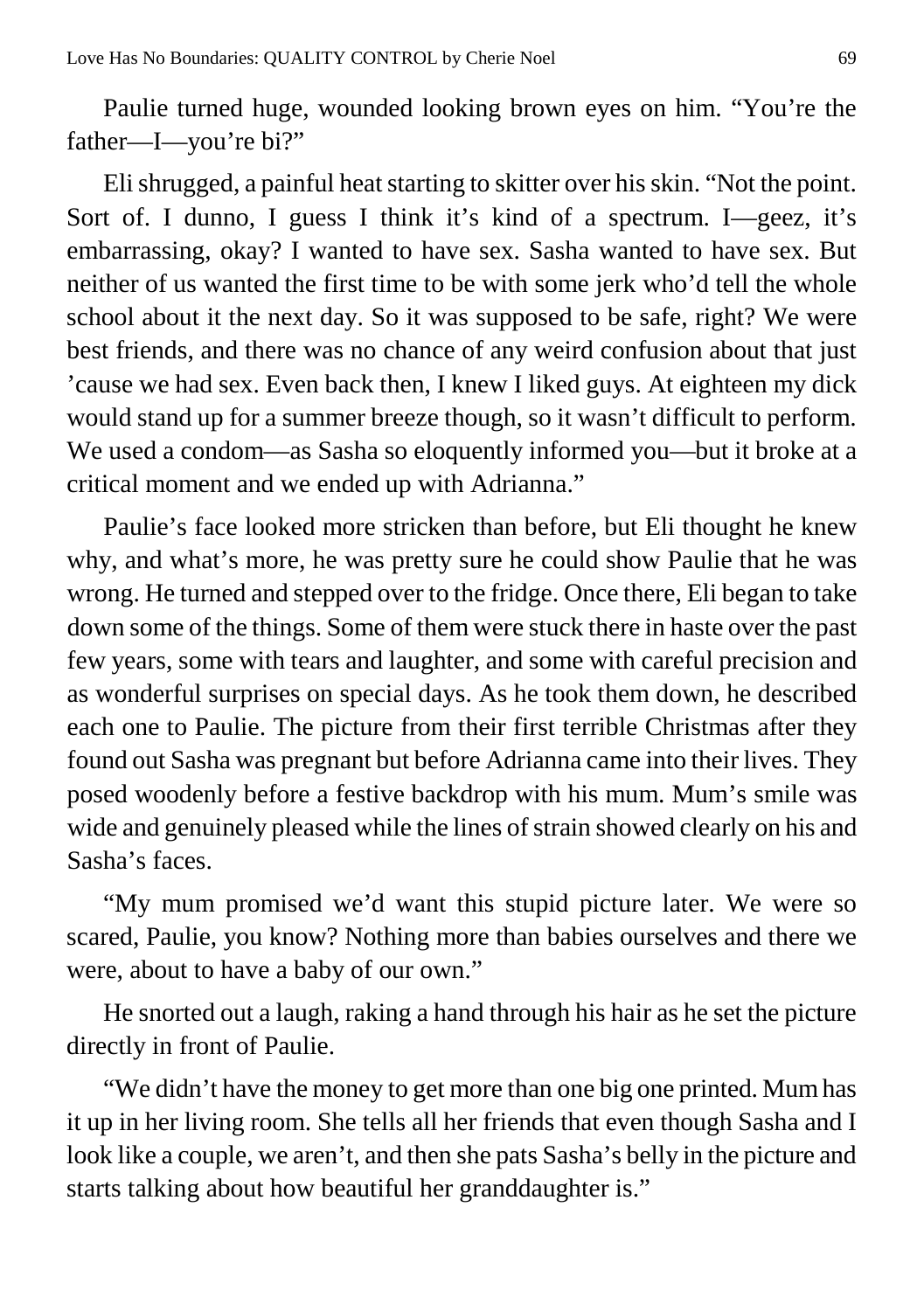Next, he pulled down the brown crayon scribble with a dizzying swirl of blue and green to one side. Adrianna had proudly declared the monstrosity dada.

"Did you know there's this really funny period of time when little kids call everything da-da? Well, at least that's what Adrianna did. God, once she stepped in dog shit and called it da-da. Iseriously think maybe she thought dada was a color and not a person."

Then he put the first Father's Day card, the irreplaceable one with the tiny hand and footprints inside, in Paulie's trembling hand. A smile tugged at the corner of his mouth as he remembered the stupid, worried look on Sasha's face when she gave it to him.

"I thought Sasha was going to cry that day. We'd just moved in here, and everything was still such a damn mess. Her folks put up the down payment for this place and cosigned so we could get the loan, but we wouldn't let them do anything else."

Paulie held the little card in his shaking hand, face tipped down. Eli growled, reaching out to place a finger under the man's chin and push up.

"We've got this big stupid album where we put stuff when the fridges get too crowded. At the very back are four pages we put in the day after Adrianna was born, the day we decided to keep her and try to make a family by our own standards."

Paulie's lips were trembling as hard as his hands, but he still wasn't speaking. Eli's heart was beating in long, slow thuds.

"One of those pages got filled up a month ago, on May seventeenth—"

Paulie's eyes widened. "Our graduation day."

Eli moved around the counter slowly, trailing one hand on the surface to cool his hot hands. When he reached Paulie, he pulled the stool out from the counter to wedge his body between the hard surface and the open spot he created by spreading Paulie's legs.

"The last two pages are for us to put pictures of Adrianna's other two daddies when we find them. I'm not saying your picture is going to go on that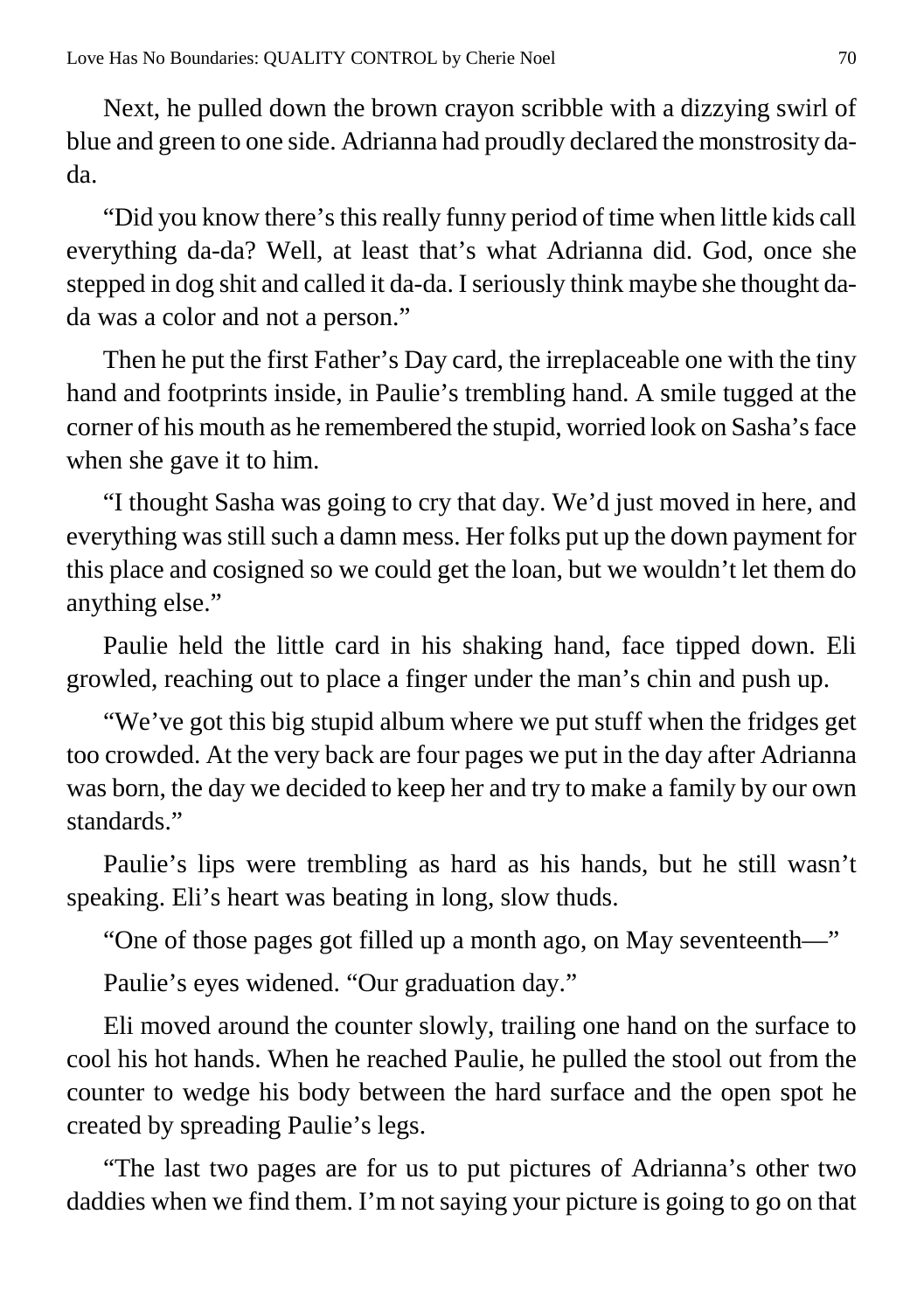page, Paulie. But I am saying it could, maybe, someday. If you want it to, and we give this thing a shot."

Grasping both of Paulie's hips, he sank his fingers into the sweet pad of flesh he found there, pulling the other man forward. "I have to warn you though—you don't get to meet Adrianna for a while. And, Sasha is pretty much the definition of a redhead. She's all flash, fire, and a lot of apologizing after the fact. You'll get used to that part. Well, you could get used to it. I— God, Paulie. Say something. Tell me if you think you could give this a try."

Paulie still didn't speak, and now the trembling had spread to his whole body. Eli pulled him a fraction farther forward, to where his ass wasn't all the way on the stool any more, right to where he had to lean into Eli or risk falling on the floor. Then he leaned down to whisper against the other man's mouth. Dirty tactics, but again, Eli didn't give a fuck.

"Please give us a shot, Paulie. I really think we could be great."

Paulie's arms moved, hands releasing the death grip they held on the sides of the barstool's cushion to slide up around Eli's neck. The rasp of skin sliding over skin made Eli draw in a fast, hard breath. Then Paulie whispered back to him, but Eli's heart was beating so loudly in his ears he couldn't tell what was said. This was too important to get wrong, so he crushed the protests of his pride and said what he thought Paulie might need to hear.

"I couldn't hear you, Paulie. My heart was beating too loud. I'm scared as shit that you said something like 'that's nice' which would actually be the nicest brushoff in the history of gay romance, but I'm gonna pretend you said yes, and maybe even gave me a rousing 'yes, please, let's try'."

Paulie smiled then, thank fuck. He lifted his head a fraction, pressing his lipsin a chaste, closed-mouth kiss against Eli's. "Isaid, 'Yes, I'd like that'—I don't know if it'll work—but I'd like to try."

Eli's fingers tightened on Paulie's hips for a second to hide the way his knees wobbled at the sound of that smoke-filled tenor promising to try. Then he lifted Paulie completely off the stool, spinning around to seat himself on the stool with Paulie draped over his lap. Then he got down to the business of proving to Paulie that he'd made a very wise decision. A long time and a lot of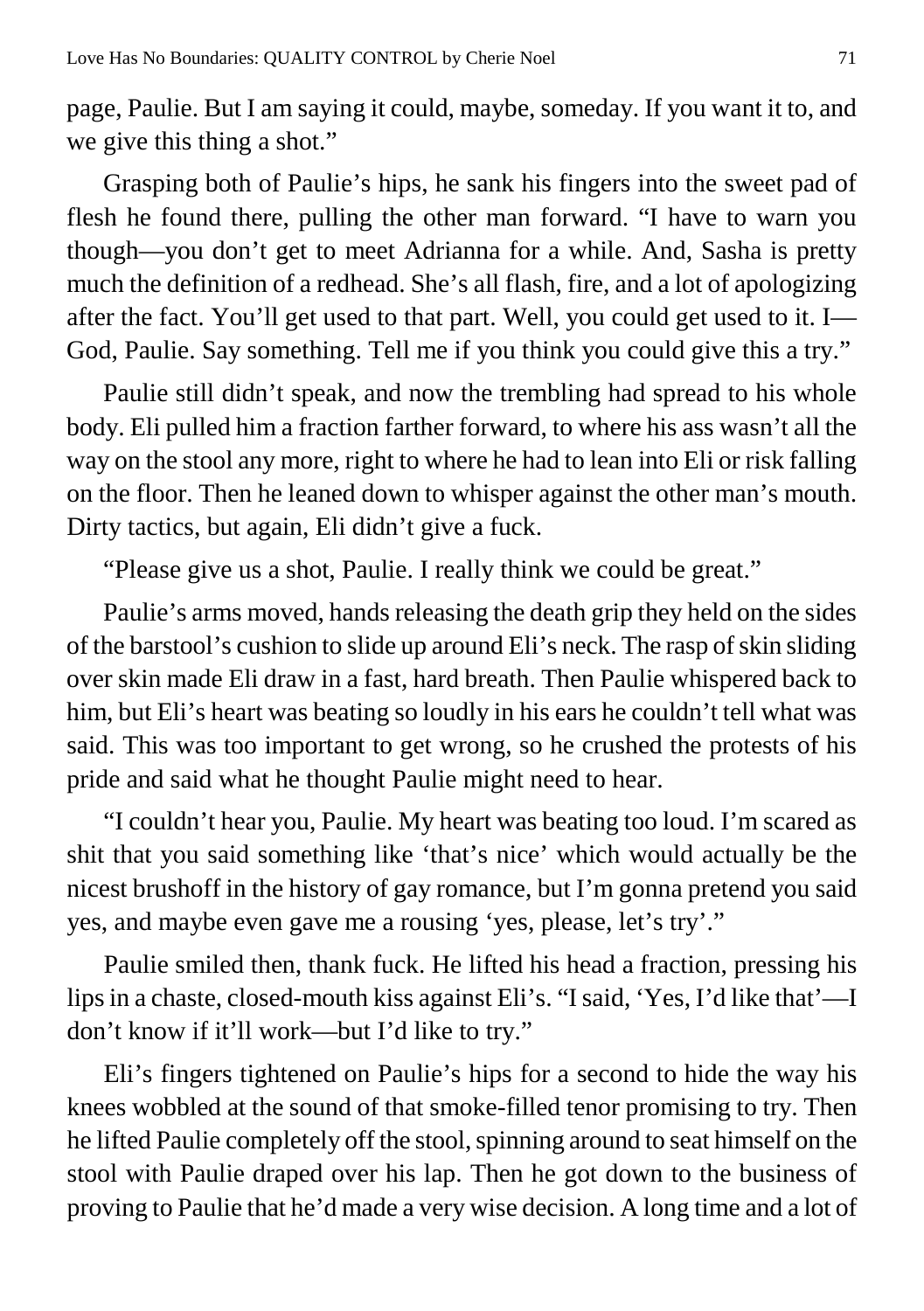swapped spit later, he raised his head to holler at the annoyingly persistent scratching coming from the door connecting his place to the other half of the duplex.

"Oi! Earthgirl, you'll have to apologize later. I'm busy playing Doctor."

# **THE END**